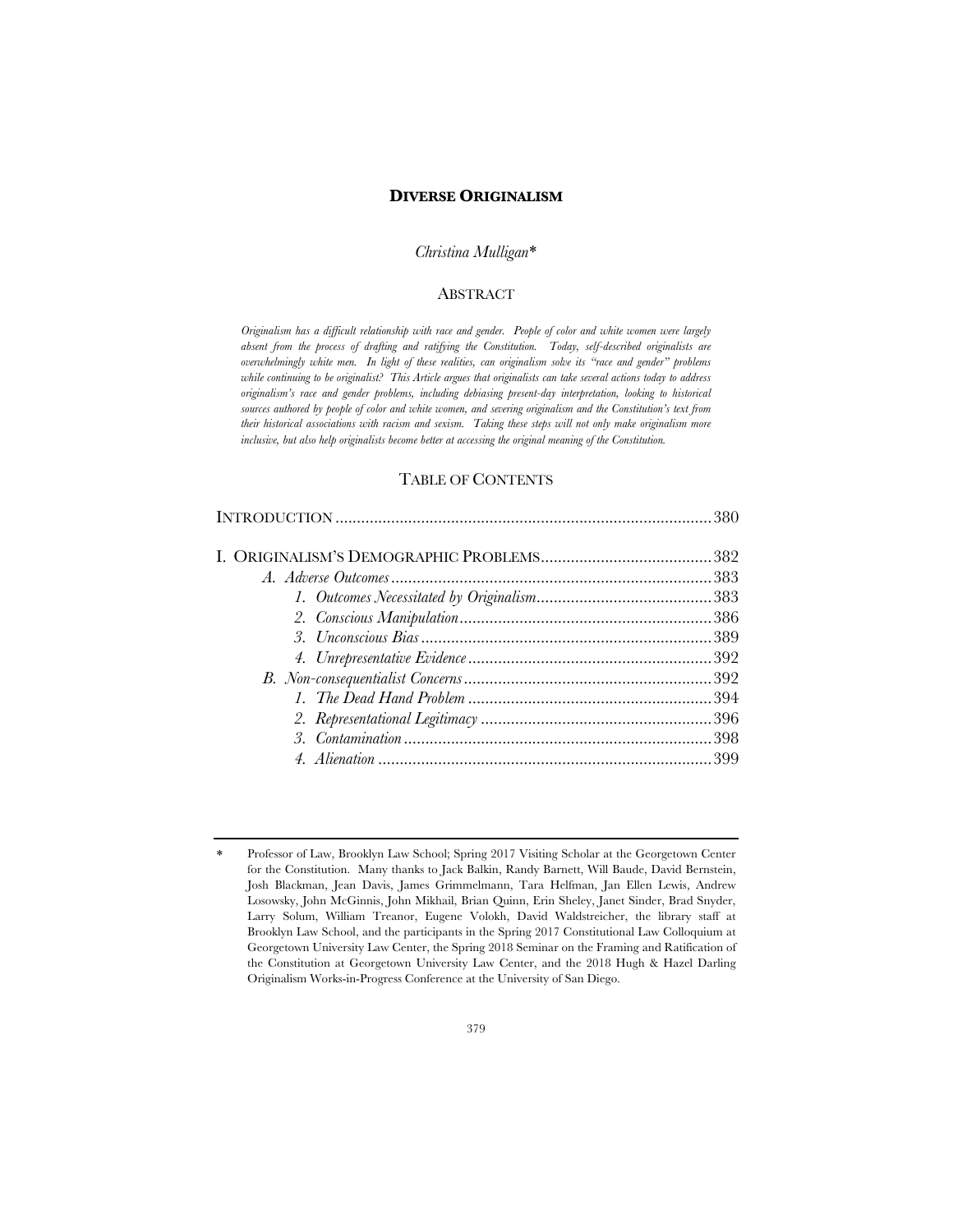### **INTRODUCTION**

Originalism has a difficult relationship with race and gender. Jamal Greene wonders "whether African-Americans have especially good reason to reject originalism."1 Jerome Culp, Jr. argued that "[a]lmost all notions of originalism are subject to the criticism that they ask black concerns to defer to white concerns.... 'Defer to the past' is the implicit message. Listen to the wiser and greater (and whiter) founders."2 Mary Anne Case similarly concluded that "no version of original meaning . . . holds much promise for yielding what Abigail Adams demanded of John—a constitutionally mandated code of laws more 'generous and favorable to women' than the one the Framers inherited."3

Beyond these concerns about the substantive content of originalist interpretation, the scholars who most actively engage with originalism also tend to be a visually homogenous group. At the 2017 Originalism Worksin-Progress conference,<sup>4</sup> non-originalist scholar Richard Primus tweeted before the first panel, "At a conference on originalism. Nice people here. I count 31 around the table. 29 men; 28 white men."5 Primus's observation

<sup>1</sup> Jamal Greene, *Originalism's Race Problem*, 88 DENVER L. REV. 517, 517 (2011).

<sup>2</sup> Jerome McCristal Culp, Jr., *Toward a Black Legal Scholarship: Race and Original Understandings*, 1991 DUKE L.J. 39, 75.

<sup>3</sup> Mary Anne Case, *The Ladies? Forget About Them. A Feminist Perspective on the Limits of Originalism*, 29 CONST. COMMENT. 431, 445 (2014).

<sup>4</sup> *Eighth Annual Hugh & Hazel Darling Foundation Originalism Works-in-Progress Conference*, U. SAN DIEGO, https://www.sandiego.edu/law/centers/csco/detail.php?\_focus=55335 (last visited Nov. 14, 2018).

<sup>5</sup> Richard Primus (@Richard\_Primus), TWITTER (Feb. 17, 2017, 2:41 PM), https://twitter.com/Richard\_Primus/status/832721572280430592. Although a few additional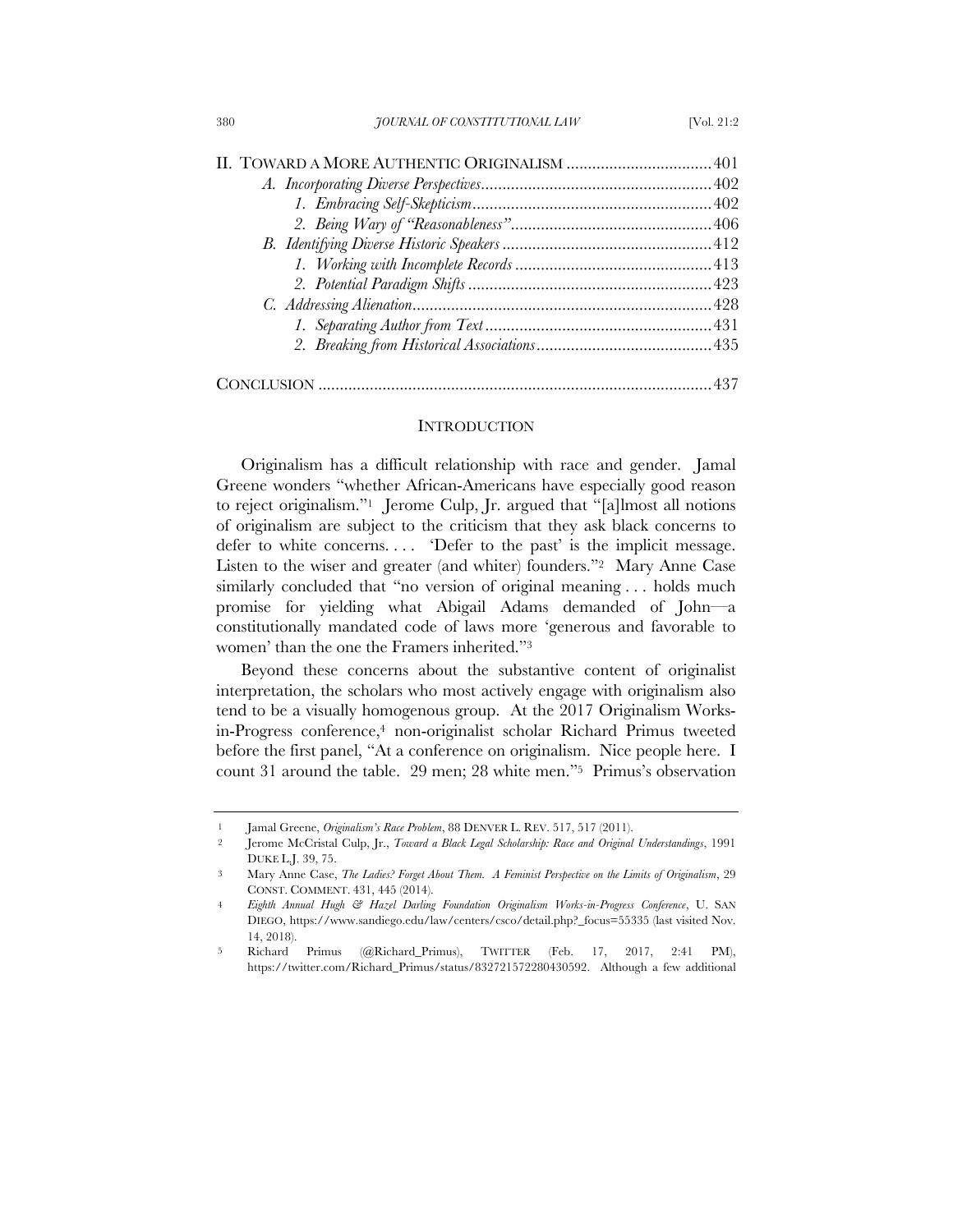feeds into another longstanding, indirect critique of originalism as an interpretive methodology: that it is a methodology developed by white men, that primarily attracts white men, and that, *res ipsa loquitur*, there must be something wrong with originalism if this is the population it attracts.

These critiques of originalism are perennial, and continue to resonate, because there are elements of truth to them. And yet, little work has been done to try to resolve originalism's race and gender problem, in large part because it is difficult to imagine how an interpretive methodology could do so while still being "originalist."

Accordingly, this Article asks whether originalism can address its relationship with race and gender while maintaining its commitment to the fixation principle—the principle that a constitutional provision's meaning was fixed at the time of its adoption.<sup>6</sup> Addressing this question necessitates teasing apart what specifically originalism's race and gender problem is—or more precisely, what those problems are. When concerns are genuinely understood and appreciated, opportunities to resolve the tension between originalism and its lack of diversity can emerge—on originalism's own terms, and according to its own values.

This Article proceeds in two main pieces. Part I isolates several interlocking but distinct concerns one might have about originalism's relationship to women and people of color. Part II evaluates what originalists might do to address the articulated concerns.

When proceeding, this Article makes certain limited presumptions about the nature of language and communication. Specifically, this Article presumes that language is not always wholly and insolubly indeterminate, and that there is some threshold of evidence which can satisfactorily demonstrate that particular pieces of language had some communicative content to a specific audience at a particular time. Language may often be under-determinate or open-textured, or be interpreted in different ways by different people; evidence about how a term or phrase was understood historically sometimes may also be too limited to draw convincing conclusions. Additionally, present-day interpreters may have conscious or unconscious biases that may distort their views of historic understanding. Nonetheless, this Article presumes that because language in general, and

participants, including women and people of color, arrived after the tweet was sent, Primus's observation accurately captured the general demographic character of the room.

<sup>6</sup> *See* Lawrence B. Solum, *The Fixation Thesis: The Role of Historical Fact in Original Meaning*, 91 NOTRE DAME L. REV. 1, 1 (2015) ("The meaning of the constitutional text is fixed when each provision is framed and ratified: this claim can be called the *Fixation Thesis*. This thesis is one of two core ideas of originalist constitutional theory . . . .").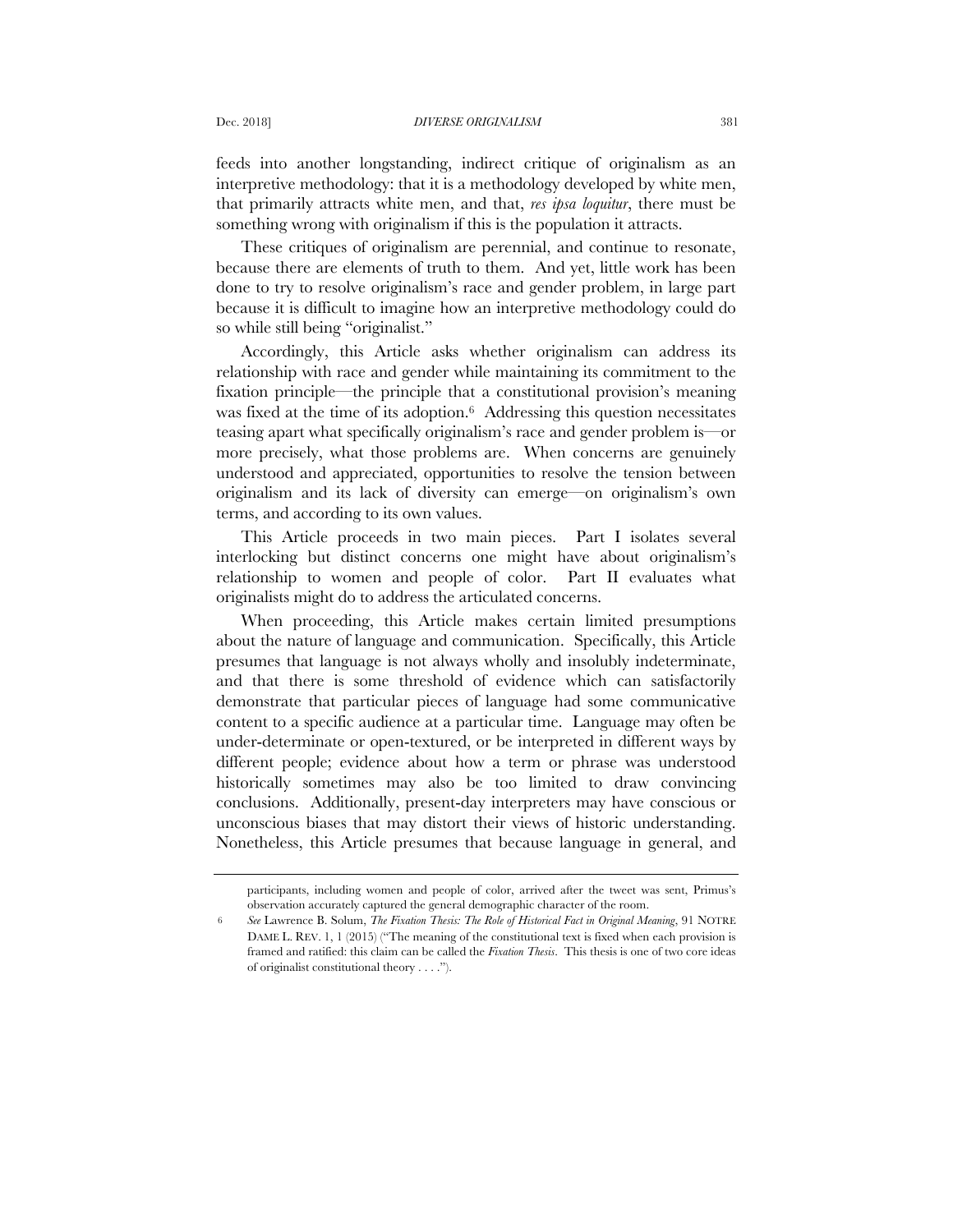the Constitution specifically, has some communicative content, originalist interpretation is possible. As a result, substantive discussion of whether language is radically indeterminate will be left to the side, both because the topic has been addressed elsewhere7 and because its scope goes beyond the subject of diversity and representation in originalism.

# I. ORIGINALISM'S DEMOGRAPHIC PROBLEMS

Originalism's problem with race and gender is perhaps better characterized as several problems—overlapping concerns with the Constitution's origins, founding-era content, and modern-day interpretation. In order to better understand the concerns at issue, this Part first works to isolate and understand each potential problem on its own, and then describes how each problem interacts with one other. Loosely speaking, the concerns can be divided into two broad categories: concerns over substantive outcomes of applying originalist methodology, and nonconsequentialist concerns about the origins of the Constitution or with originalism's political associations. Within these categories, objections break down into further subcategories. A belief that originalism's application will lead to undesirable outcomes could be a belief that correctly-executed originalist interpretation will yield bad results, but it could also be a belief that the interpretation will be manipulated, consciously or unconsciously, by one's political opponents to achieve their preferred results, regardless of whether correctly-executed originalist interpretation would provide the same answer. In theory, one might further wonder if one is following originalist methodology correctly but arriving at mistaken conclusions because of unrepresentative evidence. As Saul Cornell has argued about the elision of non-elite interpreters from originalist discourse,8 studying the discourse of lower-class Americans, women, and minorities might reveal that the white, elite men whose writings are most commonly consulted sometimes interpreted the Constitution differently than other sub-communities.

<sup>7</sup> *See, e.g.*, Lawrence B. Solum, *On the Indeterminacy Crisis: Critiquing Critical Dogma*, 54 U. CHI. L. REV. 462, 476–84 (1987) (discussing the indeterminacy thesis).

<sup>8</sup> *See* Saul Cornell, *The People's Constitution vs. The Lawyer's Constitution: Popular Constitutionalism and the Original Debate over Originalism*, 23 YALE J.L. & HUMAN. 295, 303–04 (2011) ("When one moves beyond the debate between elite Federalists and Anti-Federalists, or Jefferson and Hamilton's arguments over strict and loose construction, a much more fundamental division within the Founding generation becomes visible: a conflict between elite and popular approaches to constitutional interpretation. Only when this aspect of the Founding debate is restored to its prominence can we begin to understand the dynamics of the original debate over Originalism.").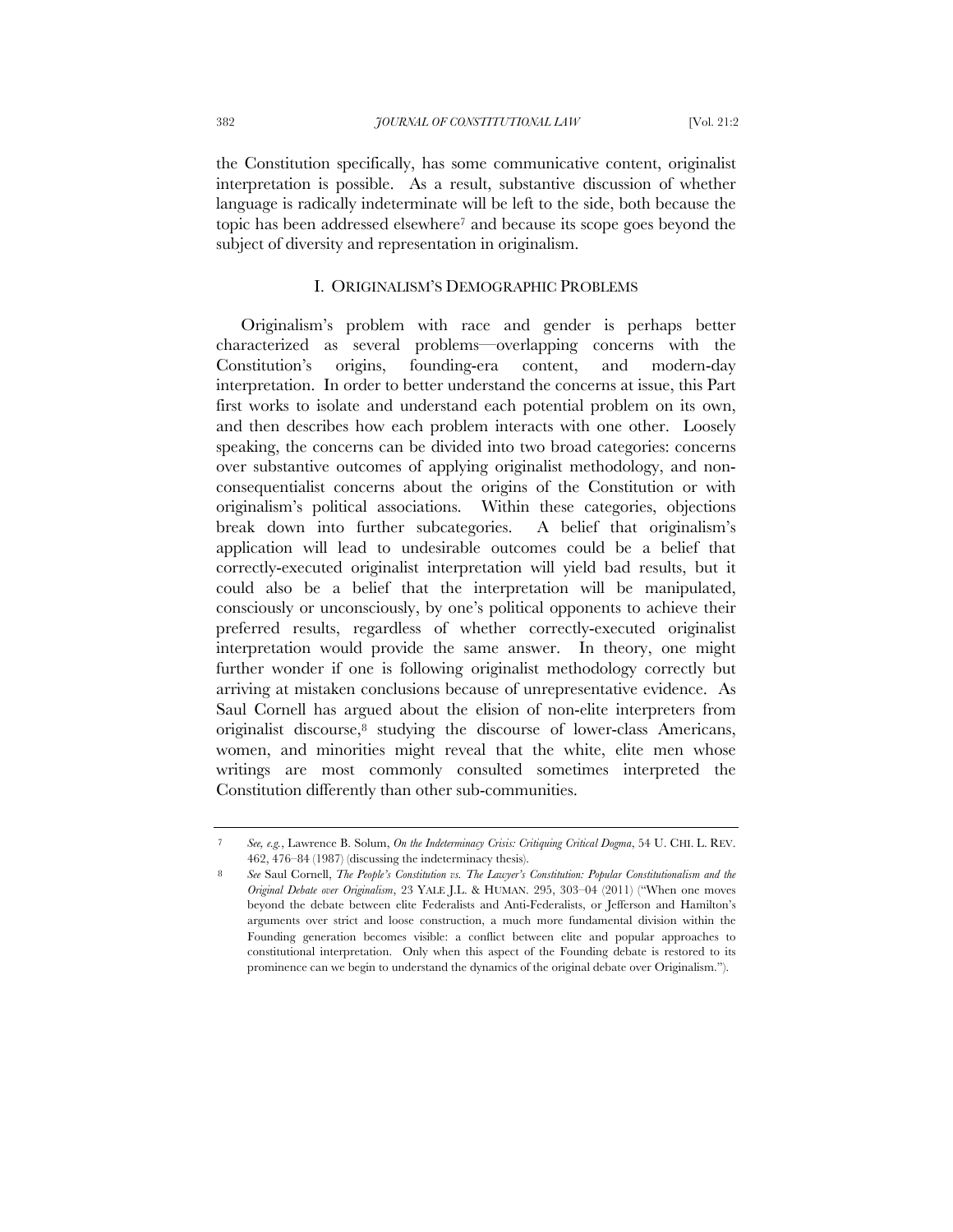Besides concerns about the substantive applications of originalist interpretation, some concerns about originalist interpretation are decidedly non-consequentialist. These concerns largely relate to the political legitimacy of following originalist methodology—whether the "dead hand" of the founding generation can bind the living public today, generally, or whether a group of historic actors perceived as unrepresentative of the past or present-day population can legitimately bind future generations, specifically. Distinct from concerns about political legitimacy are concerns about the Constitution's founding-era associations with slavery and black oppression, and about the alienation experienced by populations that feel disenfranchised by and external to America's origin myth and narrative.

While this Part draws apart each of these concerns individually, empirically they frequently occur together and reinforce each other. Nonetheless, by conceptually clarifying what each concern consists of, it will be easier to identify the extent to which these concerns are redressable and how that redress may be achieved.

### *A. Adverse Outcomes*

## *1. Outcomes Necessitated by Originalism*

One of the most straightforward demographic concerns about originalism is that originalist interpretation fails to advance the interests or reach the preferred outcomes of women and people of color.9 At the onset, this worry has the potential to overgeneralize the views of these populations. While there are many political issues about which there is significant agreement within particular populations, there also exists a variety of diverse viewpoints, particularly as policy questions gain complexity or as questions get more specific. Nonetheless, as Greene observes, "[I]f we believe that originalism in particular is identified with outcomes that African-Americans tend not to support, then we have a simple explanation for why African-Americans might not have warm feelings toward originalism."10 Ditto for other people of color and white women.

<sup>9</sup> More generally, this objection has been raised without a demographic context several times. *See, e.g.*, Michael Stokes Paulsen, *Does the Constitution Prescribe Rules for its Own Interpretation?*, 103 NW. U. L. REV. 857, 898–912 (2009) (citing CASS R. SUNSTEIN, RADICALS IN ROBES: WHY EXTREME RIGHT-WING COURTS ARE WRONG FOR AMERICA 63–65, 75, 81–150, 199–252 (2005)) (responding to Sunstein's critique of originalism).

<sup>10</sup> Greene, *supra* note 1, at 517–18.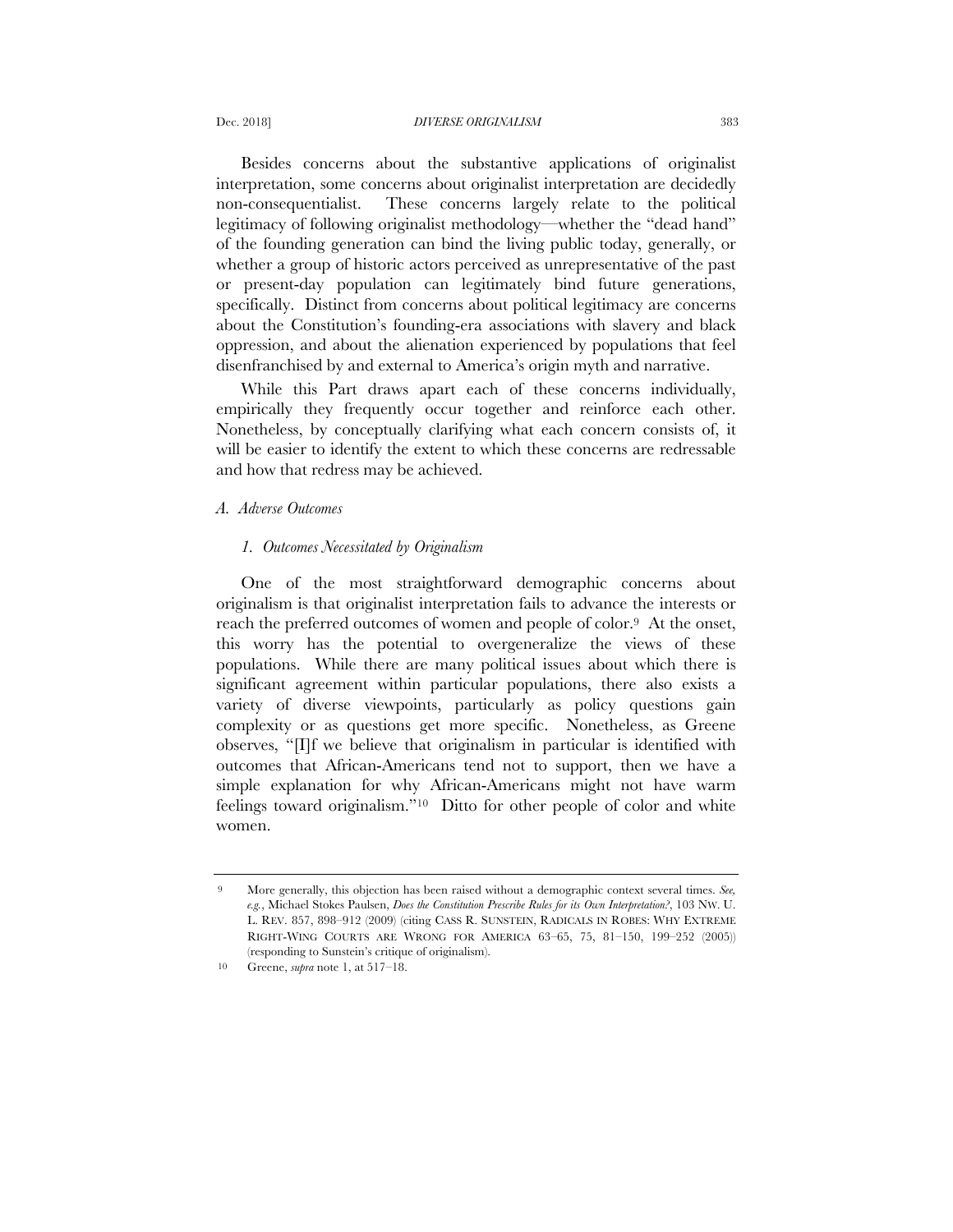The concern that originalism leads to unpalatable outcomes has sparked several scholarly efforts to explain why originalist methodologies do lead to just results. Michael McConnell advanced the position that *Brown v. Board of Education* was justified on originalist grounds.11 Although at the time "countless" others had disagreed with his conclusion, Steven G. Calabresi and Michael W. Perl later claimed McConnell had "the better of the argument."12 David Upham, as well as Calabresi and Andrea Matthews, have argued that the holding of *Loving v. Virginia* can be reached by originalist methods.13 William Eskridge, and Calabresi and Hannah Begley, similarly argued that constitutional protection for same-sex marriage could be derived from an originalist interpretation of the Equal Protection Clause.<sup>14</sup> Their arguments appeared in an amicus brief for *Obergefell v. Hodges*,<sup>15</sup> although Justice Kennedy's majority decided the case on different grounds. Calabresi and Julia Rickert have also mounted an originalist case in favor of constitutional protection against sexual discrimination.<sup>16</sup>

Other originalists have been less concerned that the Constitution might fail to protect certain rights or necessitate particular, desirable outcomes.<sup>17</sup>

<sup>11</sup> Michael W. McConnell, *Originalism and the Desegregation Decisions*, 81 VA. L. REV. 947, 953 (1995) ("Parts II and III then demonstrate that the belief that school segregation does in fact violate the Fourteenth Amendment was held during the years immediately following ratification by a substantial majority of political leaders who had supported the Amendment." (footnote omitted)); Michael W. McConnell, *The Originalist Justification for* Brown*: A Reply to Professor Klarman*, 81 VA. L. REV. 1937, 1937–38 (1995) (responding to criticism of the argument set forth in *Originalism and the Desegregation Decisions*).

<sup>12</sup> Steven G. Calabresi & Michael W. Perl, *Originalism and* Brown v. Board of Education, 2014 MICH. ST. L. REV. 429, 432.

<sup>13</sup> Steven G. Calabresi & Andrea Matthews, *Originalism and* Loving v. Virginia, 2012 BYU L. REV. 1393; David R. Upham, *Interracial Marriage and the Original Understanding of the Privileges or Immunities Clause*, 42 HASTINGS CONST. L.Q. 213, 216 (2015) (summarizing historical evidence that supports the Court's holding in *Loving*).

<sup>14</sup> *See* Steven G. Calabresi & Hannah M. Begley, *Originalism and Same-Sex Marriage*, 70 U. MIAMI L. REV. 648, 649 (2016) (offering originalist justification for Justice Kennedy's opinion); William N. Eskridge Jr., *Original Meaning and Marriage Equality*, 52 HOUS. L. REV. 1067, 1067 (2015) ("While the drafters of the Equal Protection Clause had no 'expectations' that states in 1868 would have to issue marriage licenses to same-sex couples . . . the state cannot create a caste regime arbitrarily marking a whole class of worthy persons as outside the normal protections of the law.").

<sup>15</sup> *See generally* Brief of *Amici Curiae* Cato Institute et al. in Support of Petitioners, Obergefell v. Hodges, 135 S. Ct. 2584 (2015) (Nos. 14-556, -562, -571, -574) (arguing that originalism supported a constitutional interpretation that protected same-sex marriage).

<sup>16</sup> Steven G. Calabresi & Julia T. Rickert, *Originalism and Sex Discrimination*, 90 TEX. L. REV. 1, 2–3 (2011) (arguing that an originalist interpretation of the Fourteenth Amendment prohibits discrimination on the basis of sex).

<sup>17</sup> *See, e.g.*, RAOUL BERGER, GOVERNMENT BY JUDICIARY: THE TRANSFORMATION OF THE FOURTEENTH AMENDMENT 117–33, 245 (1977); Alfred Avins, *De Facto and De Jure School*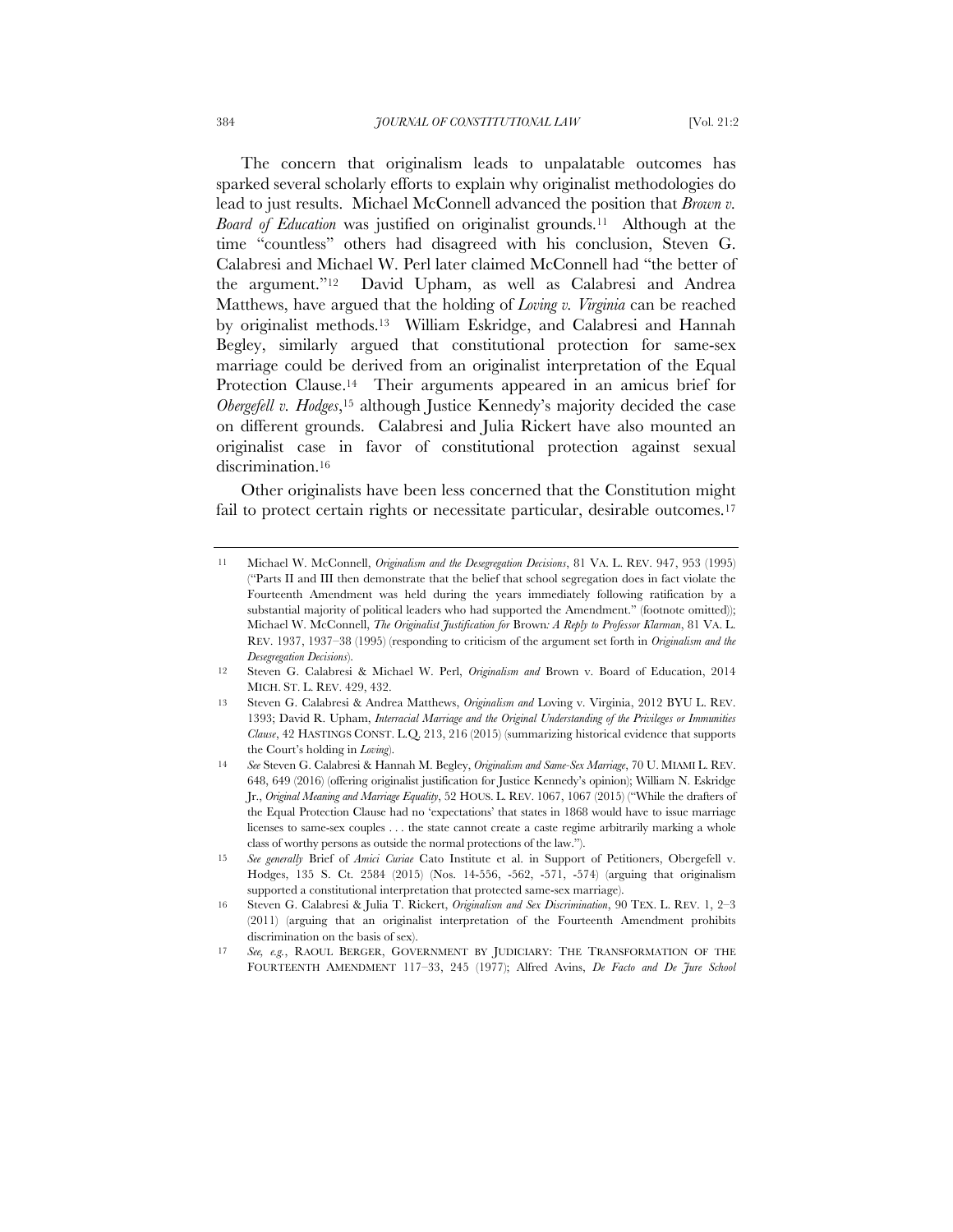Justice Scalia, for instance, claimed the Fourteenth Amendment did not provide protections against sex discrimination, but that legislatures could create whatever important protections the Constitution failed to provide. When asked about the topic, he explained,

[I]f indeed the current society has come to different views, that's fine. You do not need the Constitution to reflect the wishes of the current society. Certainly, the Constitution does not require discrimination on the basis of sex. . . . If the current society wants to outlaw discrimination by sex, hey we have things called legislatures, and they enact things called laws. You don't need a constitution to keep things up-to-date. All you need is a legislature and a ballot box.18

Justice Scalia's observation may be satisfying when a position holds sway over a majority of the population, but where a position merely commands a sizeable minority of the population's views, that minority justifiably or unjustifiably—often looks to the courts to address its problems and advance its interests. As a result, whether originalism yields particular results remains important to anyone whose position may not command a majority, but who places great weight on the government protecting a certain interest.19

Ultimately, the weight of the concern that originalism does not yield satisfactory or sufficiently desirable results for women and people of color is contingent on facts about the world—on the actual interests of many women and people of color, and on the substantive outcomes of applying

*Segregation: Some Reflected Light on the Fourteenth Amendment from the Civil Rights Act of 1875*, 38 MISS. L.J. 179, 226 (1967).

<sup>18</sup> Interview by Calvin Massey with Antonin Scalia, CAL. LAWYER (Jan. 2011), http://legacy.callawyer.com/2011/01/antonin-scalia/ (cited in Case, *supra* note 3, at 447 n.66). Notably, a few years later, Justice Scalia seemed to suggest the government still could not arbitrarily discriminate against women under the Constitution. "No, you can't treat women differently, give them higher criminal sentences. Of course not.... The issue is, 'What is discrimination?' If there's a reasonable basis for not letting women do something—like going into combat or whatnot." Jennifer Senior, *In Conversation: Antonin Scalia*, N.Y. MAG. (Oct. 6, 2013), http://nymag.com/news/features/antonin-scalia-2013-10/. Mary Ann Case points out the challenges of identifying the "reasonable basis" Justice Scalia referred to. "[I]n many states for much of U.S. history, women were indeed treated differently in criminal sentencing and given higher sentences, for example under statutes that provided indeterminate sentences for them, and shorter fixed sentences for men." Case, *supra* note 3, at 447 n. 67; *see also* Paula C. Johnson, *At the Intersection of Injustice: Experiences of African American Women in Crime and Sentencing*, 4 AM. U. J. GENDER & L. 1, 28 (1995) (cited in Case*, supra* note 3, at 447 n. 67) ("Courts justified legislative distinctions which imposed longer sentences on women than men as reasonable in view of the state's purpose of providing more effective rehabilitation for women.").

<sup>19</sup> Additionally, the content of originalist interpretation remains important to those holding majority positions, as courts may also prevent majority-approved government action they deem unconstitutional.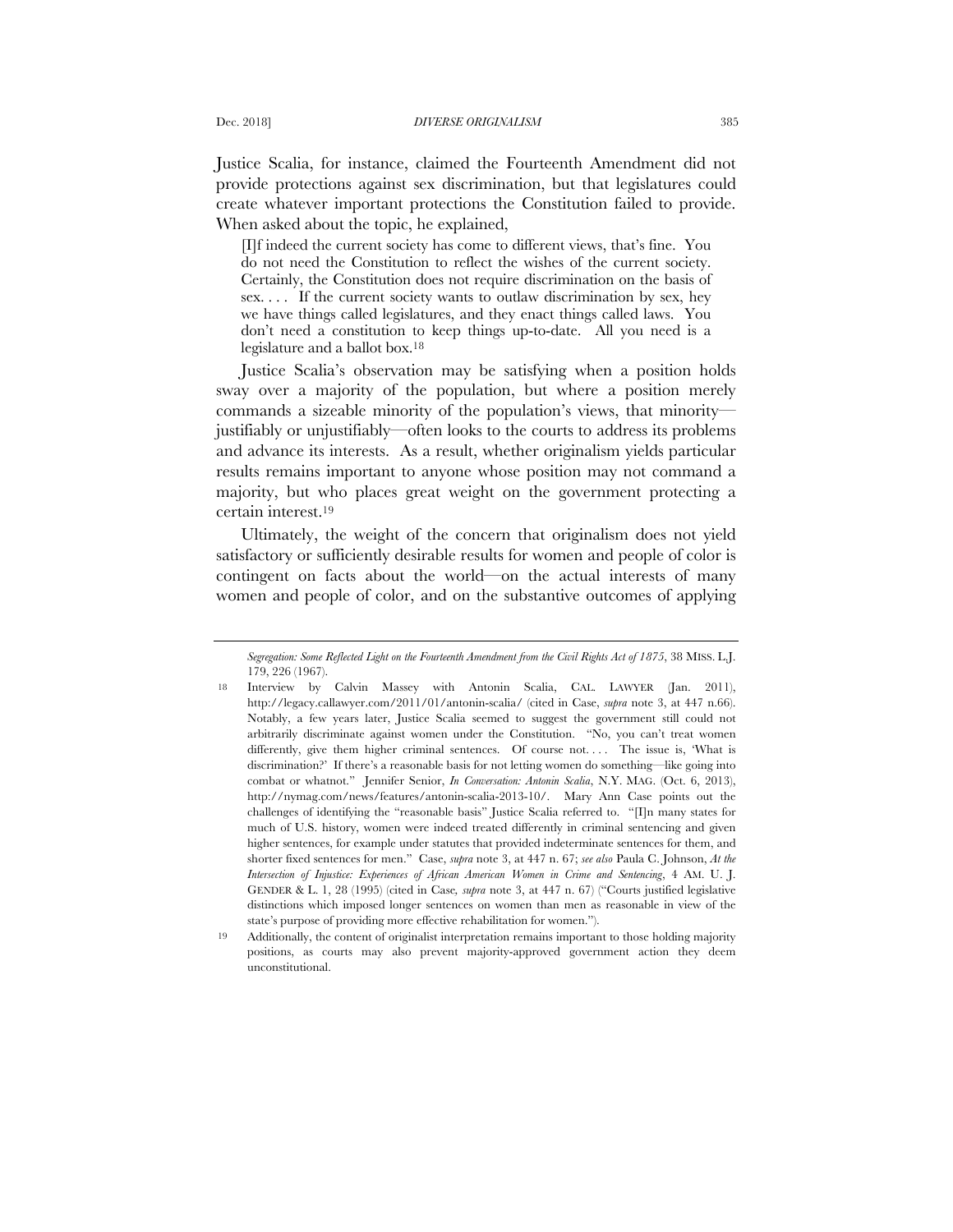an originalist methodology to legal questions.20 And to a point, some conclusions perceived to be "bad" results may be outweighed by other values. For example, one may believe that originalist interpretation is required by our law currently,21 is necessary or conducive for government by "rule of law," is the most legitimate way of interpreting our Constitution, produces the best outcomes overall (though not in every single case),<sup>22</sup> or constrains the tyrannical impulses of political and governmental actors. Nonetheless, concerns that originalism leads to unjust results are understandable reasons for someone to oppose it.

### *2. Conscious Manipulation*

One might also be wary of originalism, not because of what accurate interpretation would yield, but because one worries that present-day interpreters have or will misread evidence to favor views that they prefer. This concern is especially resonant with some because of originalism's origins.

Originalism gained adherents and momentum as a reaction to the perceived excesses of the Warren Court, whose decisions were seen by many Republicans and conservative scholars as untethered to the text of the written Constitution and as inappropriately expanding the role of the judiciary.23 Writing in 2006, Reva Siegel and Robert Post expressed

<sup>20</sup> *See, e.g.*, Greene, *supra* note 1, at 517–18 ("[The conclusion that African-Americans tend not to be originalists because originalism breeds undesirable outcomes for the social group] is contingent on a set of assumptions about African-American political views and about the actual or perceived substantive outcomes originalism entails.").

<sup>21</sup> *See* William Baude, *Is Originalism Our Law?*, 115 COLUM. L. REV. 2349, 2391 (2015) ("[W]hen you look at our current legal commitments, as a whole, they can be reconciled with originalism. Indeed, not only can they be reconciled, but originalism seems to best describe our current law."); Stephen E. Sachs, *Originalism as a Theory of Legal Change*, 38 HARV. J.L. & PUB. POL'Y 817, 818–19  $(2015)$  ("To an originalist . . . [w] hatever rules of law we had at the Founding, we still have today, unless something legally relevant happened to change them. *Our* law happens to consist of *their* law .... Preserving the meaning of the Founders' words is important, but it's not an end in itself." (emphasis omitted)).

<sup>22</sup> *See* JOHN O. MCGINNIS & MICHAEL B. RAPPAPORT, ORIGINALISM AND THE GOOD CONSTITUTION 2 (2013) ("We argue that originalism advances the welfare of the present-day citizens of the United States because it promotes constitutional interpretations that are likely to have better consequences today than those of nonoriginalist theories.").

<sup>23</sup> *See* OFFICE OF LEGAL POLICY, U.S. DEP'T OF JUSTICE, ORIGINAL MEANING JURISPRUDENCE: A SOURCEBOOK 4 (1987) ("[I]f the courts go beyond the original meaning of the Constitution . . . they usurp powers not given to them by the people."); Robert Post & Reva Siegel, *Originalism as a Political Practice: The Right's Living Constitution*, 75 FORDHAM L. REV. 545, 545 n.3 (2006) (citing originalist allegations that the Warren Court committed "judicial usurpation"); Keith E. Whittington, *The New Originalism*, 2 GEO. J.L. & PUB. POL'Y 599, 601 (2004) (describing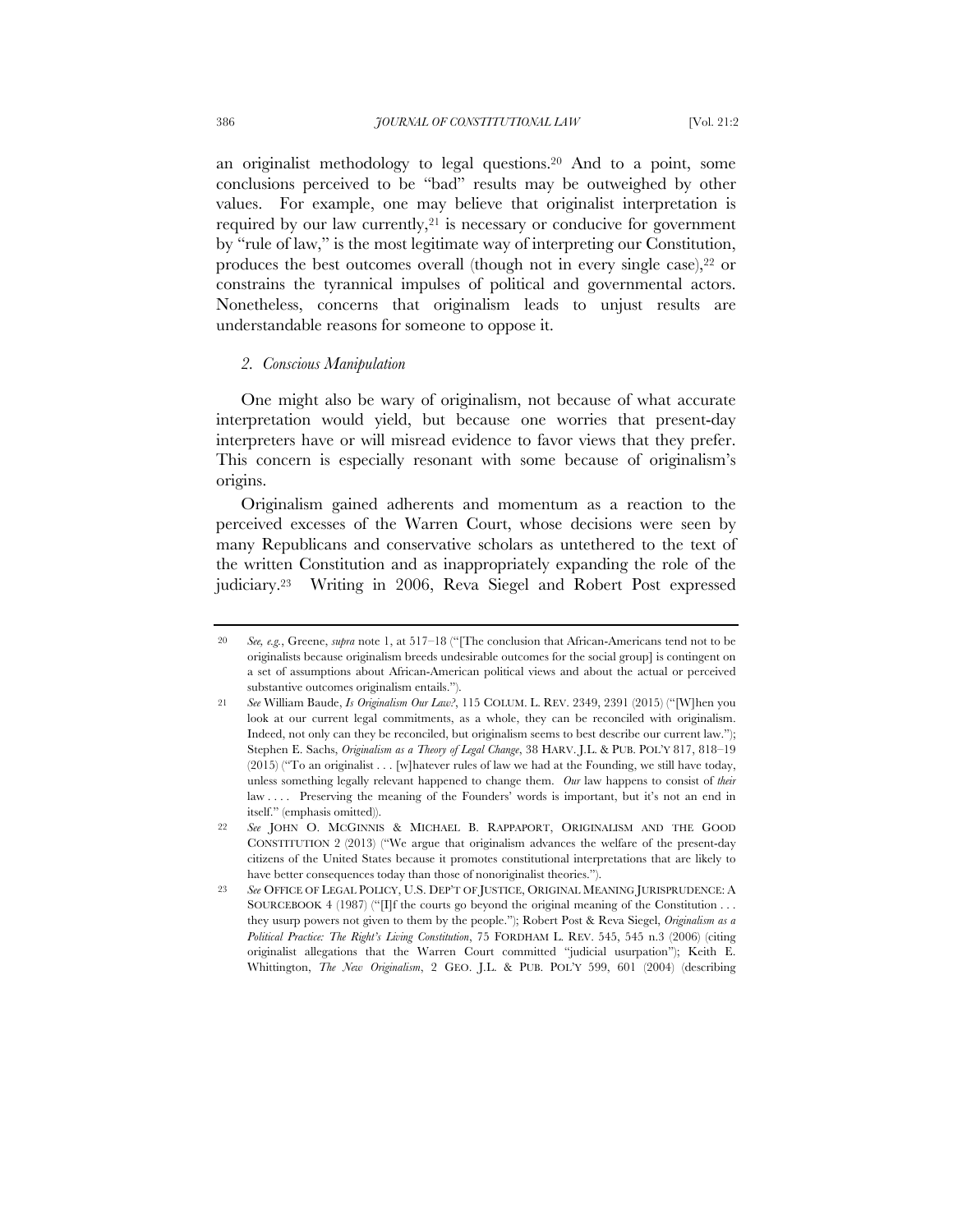incredulity over Edwin Meese's claim that a "jurisprudence of original intention [was] necessary to preserve constitutional law from politicization."24 Describing originalism as "an ideology that inspires political mobilization and engagement," Siegel and Post painted a highly politicized picture of the first wave of originalism.25 "[O]riginalism gave conservative activists a language in which to attack the progressive case law of the Warren Court on the grounds that it had 'almost nothing to do with the Constitution' and was merely an effort to enact 'the political agenda of the American left.'"26 In addition to accusing originalism of being outcome-oriented, Siegel and Post charged that Reagan-era originalism opportunistically "ignored elements of the original understanding that [did] not resonate with contemporary conservative commitments,"27 particularly those which would lead to exceedingly unpopular or unjust results. Indeed, Justice Scalia described himself as a "faint-hearted" originalist,28 although he later backed down from that description.29 Post and Siegel emphasized that "[n]o one paid any attention"30 when Lino Graglia argued that because "the fifth amendment . . . was adopted in 1791 as part of a Constitution that explicitly and repeatedly provided for slavery," it therefore did not forbid racial segregation in schools in the District of Columbia.31 But if originalists de-emphasized conclusions they disliked,

originalism as a reaction to the Warren and Burger courts); Raoul Berger, *The Imperial Court*, N.Y. TIMES, Oct. 9, 1977, at 38 ("The Supreme Court . . . has usurped legislative powers that the framers reserved to the states . . . .").

<sup>24</sup> Post & Siegel, *supra* note 23, at 554; *see also* Edwin Meese III, *Construing the Constitution*, 19 U.C. DAVIS L. REV. 22, 29 (1985) ("A jurisprudence based on first principles is neither conservative nor liberal, neither right nor left. It is a jurisprudence that cares about committing and limiting to each organ of government the proper ambit of responsibilities. It is a jurisprudence faithful to our Constitution.").

<sup>25</sup> Post & Siegel, *supra* note 23, at 554.

<sup>26</sup> *Id*. at 555 (quoting Lino A. Graglia, *"Constitutional Theory": The Attempted Justification for the Supreme Court's Liberal Political Program*, 65 TEX. L. REV. 789, 789 (1987)).

<sup>27</sup> *Id*. at 558.

<sup>28</sup> Antonin Scalia, *Originalism: The Lesser Evil*, 57 CIN. L. REV. 849, 864 (1989).

<sup>29</sup> *See* Senior, *supra* note 18 ("You've described yourself as a fainthearted originalist. But really, how fainthearted?" "I described myself as that a long time ago. I repudiate that." "So you're a stouthearted one." "I try to be. I try to be an honest originalist! I will take the bitter with the sweet!"); *see also* MARCIA COYLE, THE ROBERTS COURT: THE STRUGGLE FOR THE CONSTITUTION 165 (2013) ("But then Scalia confessed that 'in a crunch I may prove a fainthearted originalist.'").

<sup>30</sup> Post & Siegel, *supra* note 23, at 558.

<sup>31</sup> *Id*. (alteration in original) (quoting Graglia, *supra* note 26, at 796). Recall that the Fourteenth Amendment's Due Process and Equal Protection Clauses on their terms only apply to the states. U.S. CONST. amend. XIV ("No State shall make or enforce any law which shall abridge the privileges or immunities of citizens of the United States; nor shall any State deprive any person of life, liberty, or property, without due process of law; nor deny to any person within its jurisdiction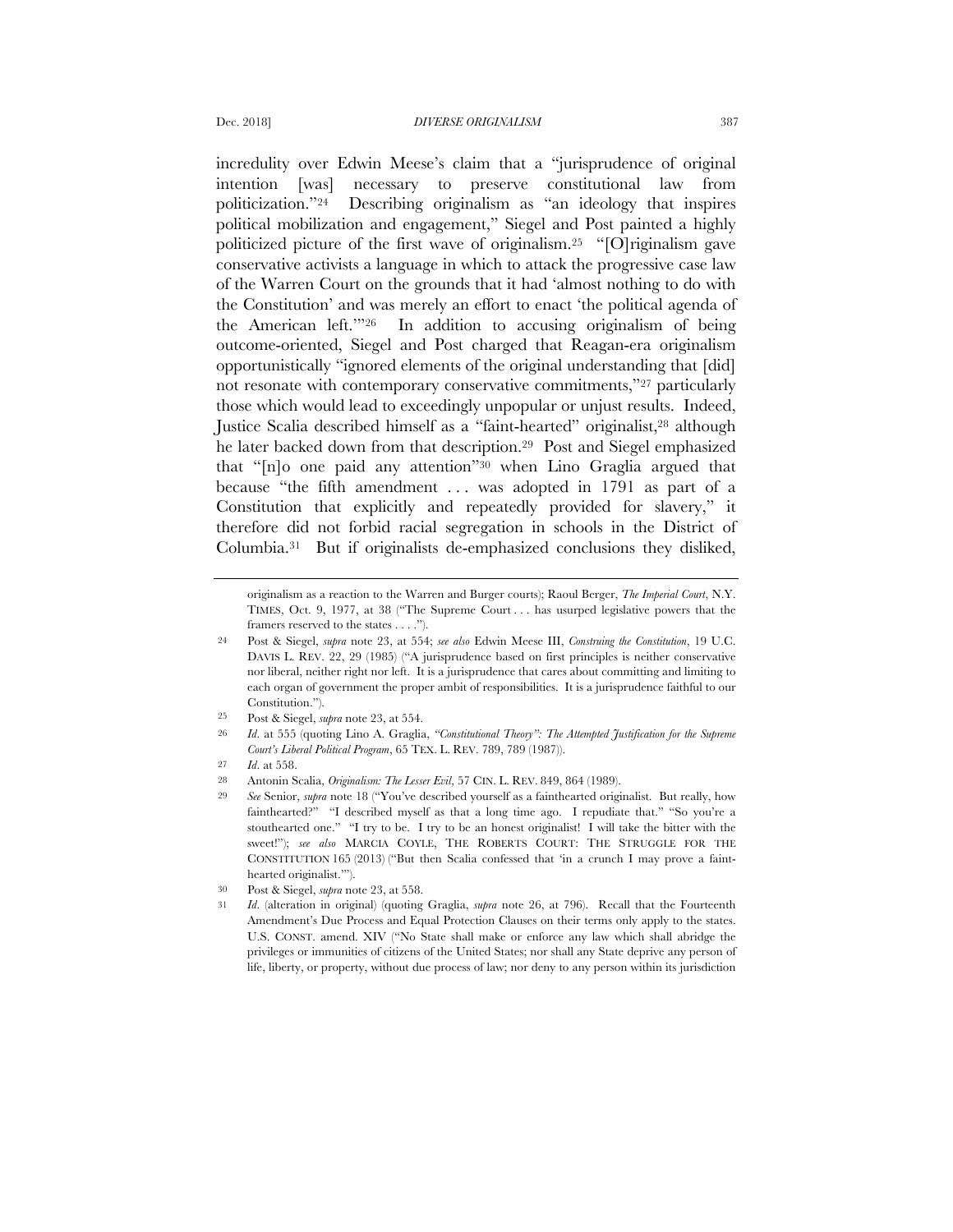and drew attention to outcomes they did, their choices opened originalism up to being criticized as a cover for results-oriented reasoning.

Originalism has changed significantly since its politicized debut in the 1980s, and since Post and Siegel wrote their critique. Criticisms of originalintent jurisprudence inspired many originalists to instead interpret the Constitution based on how it was understood by the public, rather than by the drafters.32 Two later iterations emphasize interpreting constitutional language using the "original methods" used to interpret the Constitution<sup>33</sup> and by relying on the law of how to interpret legal texts that existed at the time of enactment.34 Many originalists have grown more accepting of and comfortable with the notion that some constitutional terms and phrases are underdetermined, vague, ambiguous, or open-textured.35 And rather than using originalism to justify judicial minimalism, originalists like Randy Barnett emphasize the importance of the Ninth Amendment's protections of unenumerated rights retained by the people.36

Nonetheless, despite originalism's evolution, individuals who consider themselves left-of-center remain wary of it in light of its origins. For every originalist who agrees with Barnett's characterization of the Ninth Amendment, there is another like Robert Bork who thinks the Ninth Amendment might be an "inkblot."37 While one could understand this sort

37 More specifically, Bork said in his confirmation hearing:

I do not think you can use the [N]inth [A]mendment unless you know something of what it means. For example, if you had an amendment that says, "Congress shall make no" and then there is an ink blot, and you cannot read the rest of it and that is the only copy you have, I do not think the court can make up what might be under the ink blot if you cannot read it.

14 THE SUPREME COURT OF THE UNITED STATES: HEARINGS AND REPORTS ON SUCCESSFUL AND UNSUCCESSFUL NOMINATIONS OF SUPREME COURT JUSTICES BY THE SENATE JUDICIARY COMMITTEE 1916–1987, at 249 (Roy M. Mersky & J. Myron Jacobstein eds., 1990); *see also*  ROBERT H. BORK, THE TEMPTING OF AMERICA: THE POLITICAL SEDUCTION OF THE LAW 166 (1990) ("A provision whose meaning cannot be ascertained is precisely like a provision that is written in Sanskrit or is obliterated past deciphering by an ink blot. No judge is entitled to

the equal protection of the laws.").

<sup>32</sup> *See, e.g.*, Randy E. Barnett, *An Originalism for Nonoriginalists*, 45 LOY. L. REV. 611, 629 (1999).

<sup>33</sup> *See* MCGINNIS & RAPPAPORT, *supra* note 22.

<sup>34</sup> *See* William Baude & Steven E. Sachs, *The Law of Interpretation*, 130 HARV. L. REV. 1079 (2017).

<sup>35</sup> *See, e.g.*, Solum, *supra* note 6, at 5 ("Some new originalists (those who accepted the interpretationconstruction distinction and also believed that the Constitution contains some provisions that are vague or open textured) were led to the conclusion that the original meaning of the constitutional text does not fully determine the answers to all constitutional questions.").

<sup>36</sup> RANDY E. BARNETT, RESTORING THE LOST CONSTITUTION: THE PRESUMPTION OF LIBERTY 254 (2004) ("The Ninth Amendment mandates that unenumerated rights be treated the same as those that are listed. . . . [T]he doctrine currently in place . . . fails to provide the equal protection of liberties required by the Ninth Amendment. It is a construction that runs afoul of the text . . . .").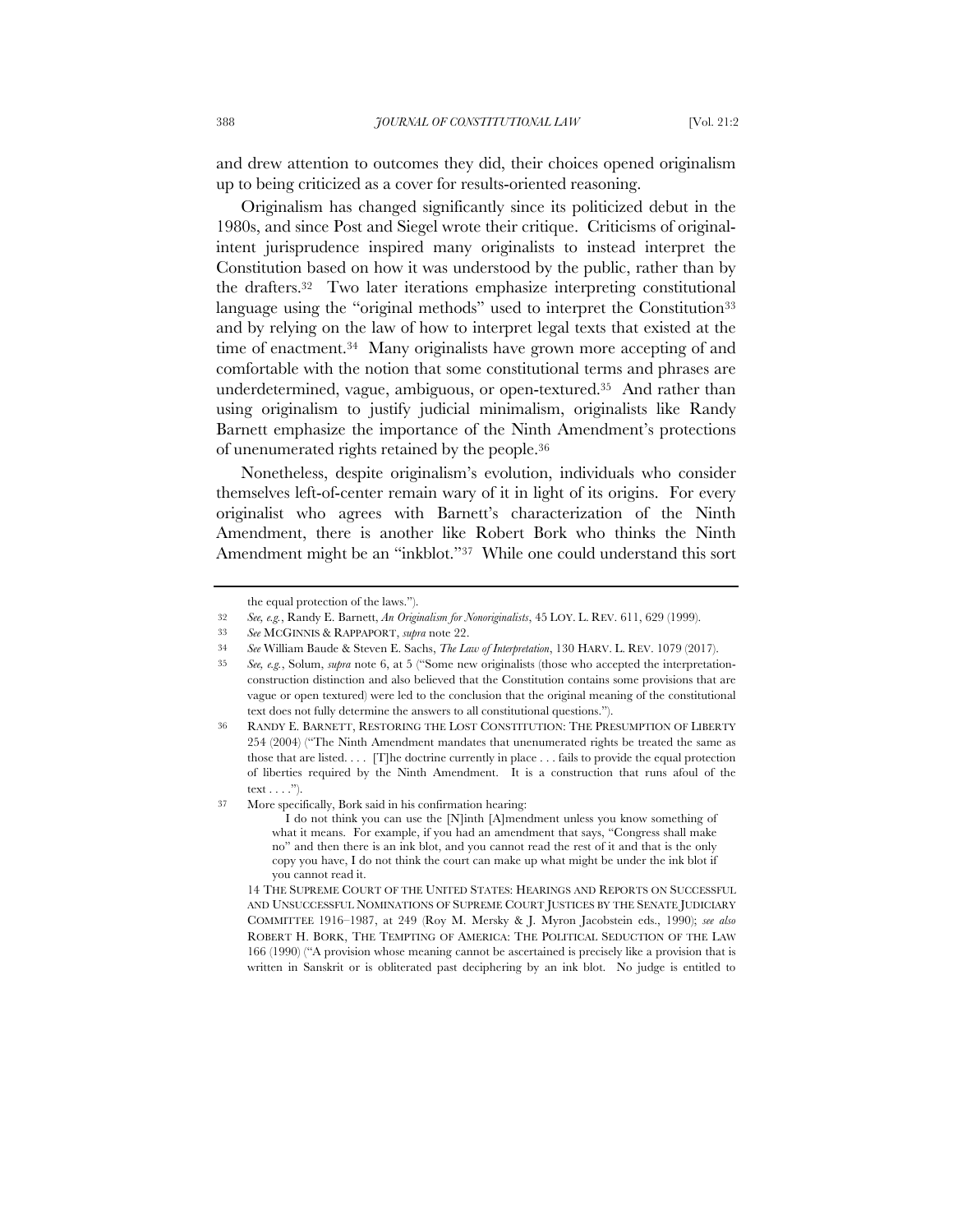of disagreement as the sort good-faith difference any interpretive theory can yield, some see substantive disagreement among originalists as an indication that originalist practice is indeterminate, or at least largely contestable, and therefore will be manipulated, as Post and Siegel suggested, to justify implementing the interpreter's agenda.38

From this perspective, concerns about adverse outcomes are as much about the present-day as they are about the past. In other words, yes, one might worry that originalism will fail to advance or protect the interests of particular populations because the Constitution's drafters actually chose not to advance or protect those interests. But just as importantly, a skeptic of originalism might be *even more concerned* that originalism's advocates are abusing their ability to selectively appeal to the constitutional text, in order to reach their preferred outcomes *today*.

## *3. Unconscious Bias*

The previous section explored the concern that originalism might not only *happen* to reach outcomes unpopular with particular populations, but in fact be designed to do just that—to restore an American vision that, while appealing to some, is experienced by others as hostile to their interests. This picture of originalism painted by Siegel and Post is an intentional one, depicting the "first wave" of originalism as a movement developed largely in response to the Warren Court's apparent indifference to the constitutional text and structure, with the goal of reversing it.

But the originalism of the 2010s is a very different creature than it was thirty years ago. On the one hand, originalism has evolved in response to criticism, focusing more on the communicative content of the constitutional text during the founding era, rather than on the drafters' intentions about how the text would be applied. Originalism is also a somewhat larger tent: if you believe the meaning of the Constitution was fixed in the founding era, and that meaning constrains government actors today, you can call yourself an originalist. (Under that broad and quite moderate-sounding definition, it would seem many more people would qualify as originalists

interpret an ink blot on the ground that there must be something under it.").

<sup>38</sup> Indeed, Jeffrey Rosen indirectly made this charge against Justice Scalia in 1997. "Scalia deserves respect for having redefined the mainstream of constitutional discourse, and in a substantially useful way. But having abandoned the pose of judicial neutrality, Scalia has now transformed himself into a passionate advocate for traditional values rather than a dispassionate guardian of the constitutional text." Jeffrey Rosen, *Originalist Sin*, NEW REPUBLIC (May 5, 1997), https://newrepublic.com/article/74152/originalist-sin.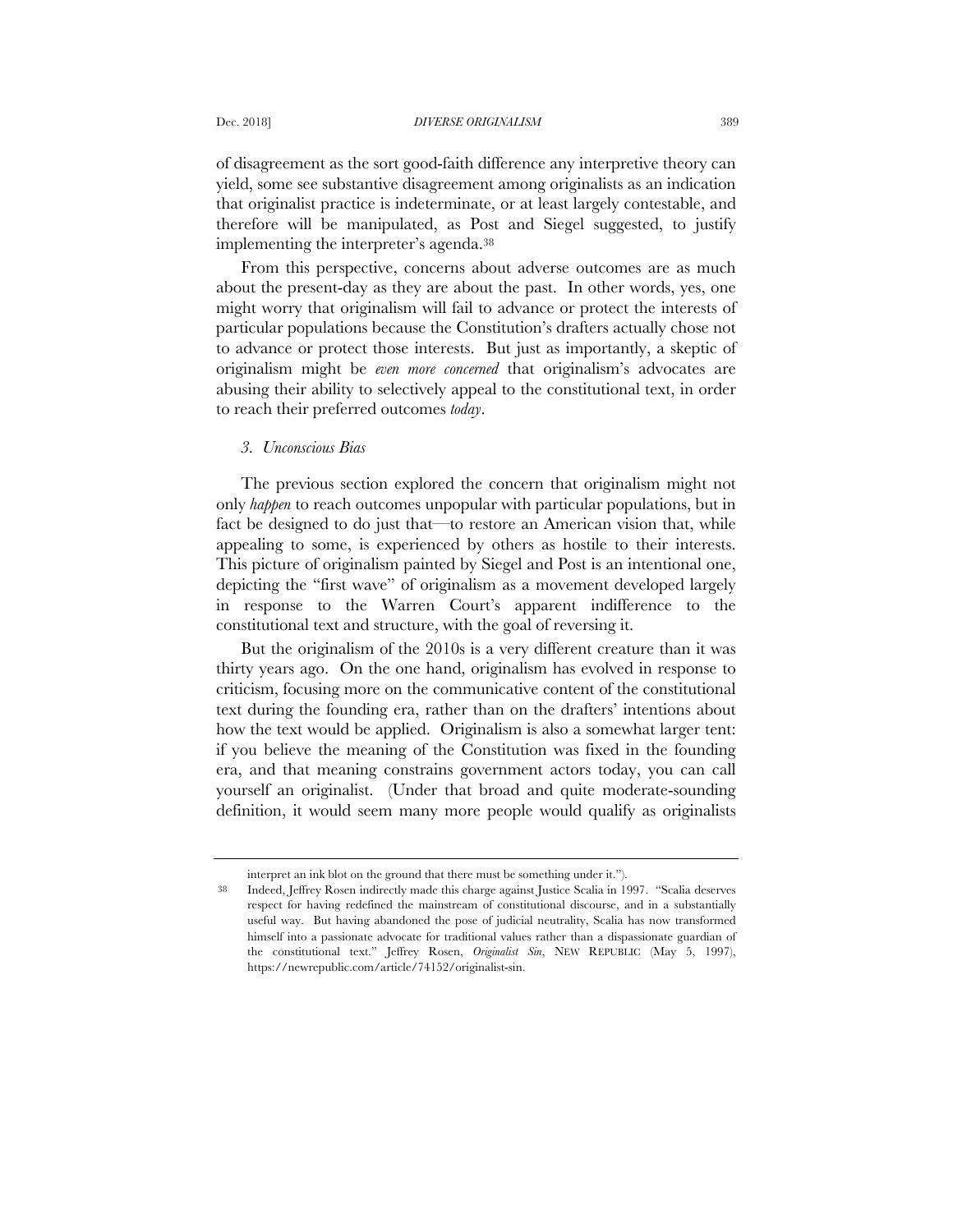than have affirmatively adopted the label.) Even Jack Balkin, a figure in the critical legal studies movement, chooses to characterize his constitutional methodology as originalist in nature.39 The Constitutional Accountability Center in Washington, D.C., describes itself as practicing "honest textualism and principled originalism"40 in order to "fulfill[] the progressive promise of our Constitution's text and history."41 While the majority of self-described originalists would probably not suppose the originalist's Constitution leads to particularly progressive outcomes, it remains true that several of the emerging "new originalist" writings are more explicitly concerned with developing a more reliable and justified method of legal and constitutional interpretation than with advancing particular policy outcomes.42 Originalism remains a theory of constitutional change, which gives credence to arguments for abandoning judicial precedent that deviates, or deviates too far, from what the Constitution requires.<sup>43</sup> However, despite its prominence in the Reagan administration, most originalists would be offended at the insinuation that their goals were to manipulate legal and popular discourse in order to unprincipledly advance a conservative policy agenda. Indeed, the great efforts to formalize originalist methodology and respond to critics represent a self-conscious attempt to establish originalism as a compelling and coherent theory of constitutional interpretation, rather than as a shorthand for a set of substantive policy positions.<sup>44</sup>

<sup>39</sup> *See* JACK M. BALKIN, LIVING ORIGINALISM (2011).

<sup>40</sup> *What Is Constitutional Accountability?*, CONST. ACCOUNTABILITY CTR. (June 1, 2008), https://www.theusconstitution.org/blog/what-is-constitutional-accountability/.

<sup>41</sup> *About the Constitutional Accountability Center*, CONST. ACCOUNTABILITY CTR., https://www.theusconstitution.org/about-cac/ (last visited Sept. 22, 2018).

<sup>42</sup> *See, e.g.*, MCGINNIS & RAPPAPORT, *supra* note 22, at 2; Baude & Sachs, *supra* note 34; Solum, *supra* note 6; Lawrence B. Solum, *Originalism and Constitutional Construction*, 82 FORDHAM L. REV. 453 (2013); Lawrence B. Solum, *The Interpretation-Construction Distinction*, 27 CONST. COMMENT. 95 (2010).

<sup>43</sup> *See* H. Jefferson Powell, *Parchment Matters: A Meditation on the Constitution as Text*, 71 IOWA L. REV. 1427, 1433 (1986) ("Just as in a scriptural religion, the most elaborate and established theological system can be challenged by the call *ad fontes* ('back to the sources'); so in American constitutional law it is always possible to go back to the text, to challenge what currently is[,] in the name of what once was written."); *see also* Lawrence B. Solum, *Originalism as Transformative Politics*, 63 TUL. L. REV. 1599, 1603 (1989) ("The Constitution has a radical potential to disrupt our constitutional practice in part because the principles that animated the framing and ratification of the Constitution can prompt us to change our own understanding of constitutional meaning."); *id.* at 1627 ("Just as Martin Luther initiated the transformation of religious practice by confronting the Church with its origins, so, too, the text of the Constitution and evidence of its original meaning can serve as the linchpin of a transformative politics.").

In 1989, Larry Solum contrasted what he hoped the direction of the originalist enterprise would be with Richard Nixon's call for "strict construction" of the Constitution. *See* Solum, *supra* note 43, at 1601 ("As originalism has been modified and defined in reaction to nonoriginalist critiques,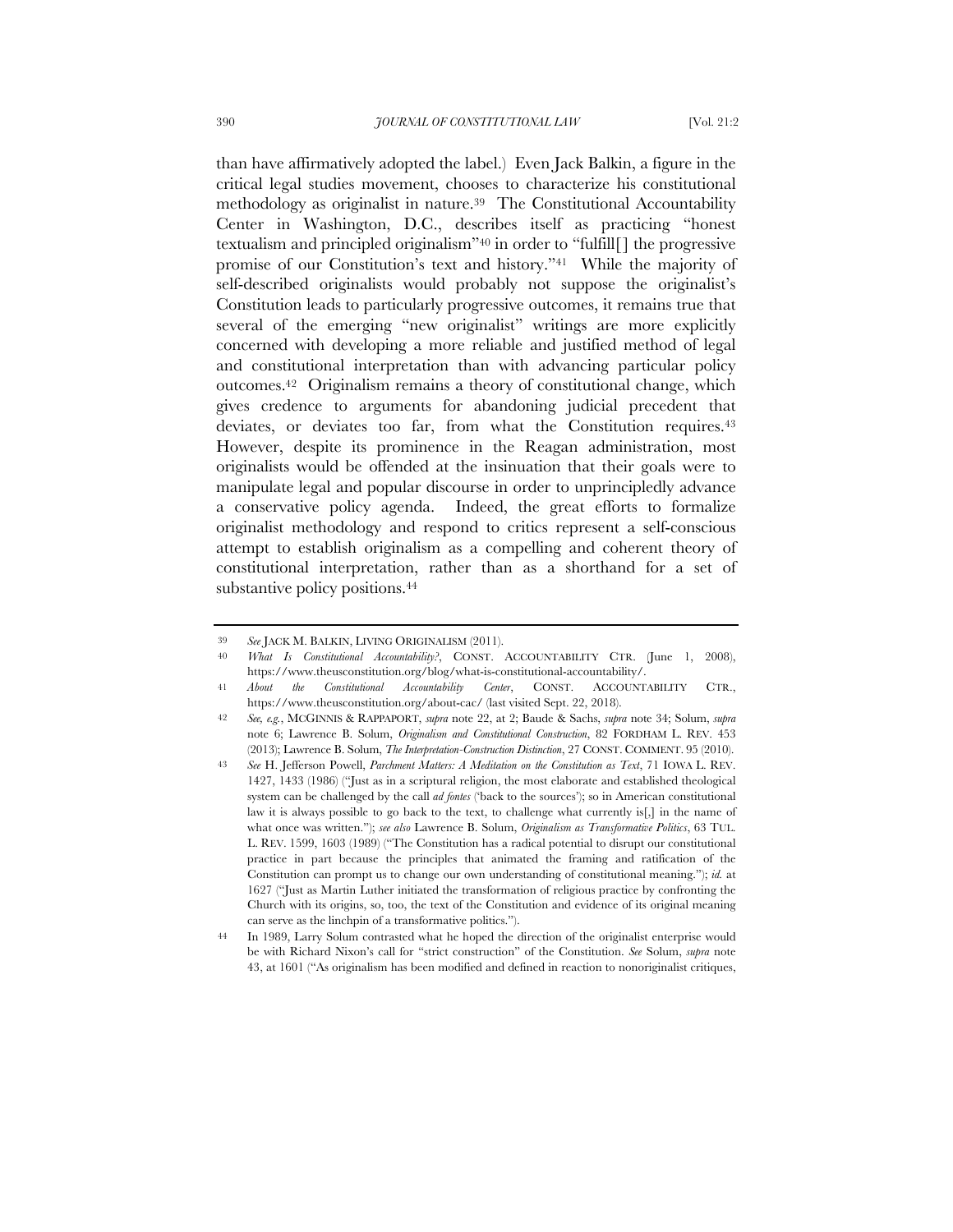Even if we agree that the overwhelming majority of originalists are intellectually honest and well-intentioned, there are still some fair concerns to raise about the potential for originalists to unconsciously evaluate originalist evidence to reach the results they prefer, or to comport with their existing expectations. Compared to the rest of the legal academic community, originalists tend to hold conservative or libertarian political philosophies, tend to be white, and tend to be male. Tendency is, of course, not absolute uniformity; most notably, Justice Clarence Thomas is African-American and is undoubtedly one of the most influential originalists of all time. But the reality that originalists are a somewhat homogenous population—at least on these axes—creates the potential for originalist interpretation as practiced to be unwillingly distorted. Many originalists see constitutional interpretation as a two-part inquiry: first to discover the semantic or communicative content of the Constitution's text at the time of the founding, and second to determine or decide the legal effect of the text in a given situation.45 The process of discovering the communicative content of the Constitution's text is meant to be an objective and descriptive endeavor.46 Yet, the homogeneity of the current population of originalists creates the potential for unnoticed and shared distortions, because modern-day interpreters may be more likely to share expectations and preferences with each other, due to having had similar life experiences.

In this sense, originalism's reputation as white, male, and conservative, libertarian, or Republican may create self-perpetuating effects. By accidentally projecting one's own concerns onto the founding generation, interpretations of the Constitution's meaning may come to reflect not only

the originalist's position has become more and more plausible as a theory of constitutional interpretation."); *id*. ("'[S]trict construction' . . . is now recognized as a virtually meaningless phrase. It was never more than a rallying cry for a set of positions on a number of distinct constitutional issues; 'strict construction' represents no coherent theory or principle of constitutional interpretation today.").

<sup>45</sup> *See, e.g.*, Randy E. Barnett, *Interpretation and Construction*, 34 HARV. J.L. & PUB. POL'Y 65, 66 (2011) ("What defines originalism as a method of constitutional interpretation is the belief that (a) the semantic meaning of the written Constitution was fixed at the time of its enactment, and that (b) this meaning should be followed by constitutional actors until it is properly changed by a written amendment." (footnote omitted)); Solum, *The Interpretation-Construction Distinction*, *supra* note 42, at 101 ("Constitutional interpretation yields the semantic content of the Constitution. . . [and] all of these [interpretive] theories aim at the recovery of the linguistic meaning of the constitutional text.").

<sup>46</sup> *See* Solum, *The Interpretation-Construction Distinction*, *supra* note 42, at 99–100 ("[T]he linguistic meaning of a text is a fact about the world. The meaning of written or oral communication is determined by a set of facts: these facts include the characteristics of the utterance itself . . . and by facts about linguistic practice . . . . The linguistic meaning of an utterance cannot be settled by arguments of morality or political theory." (footnote omitted)).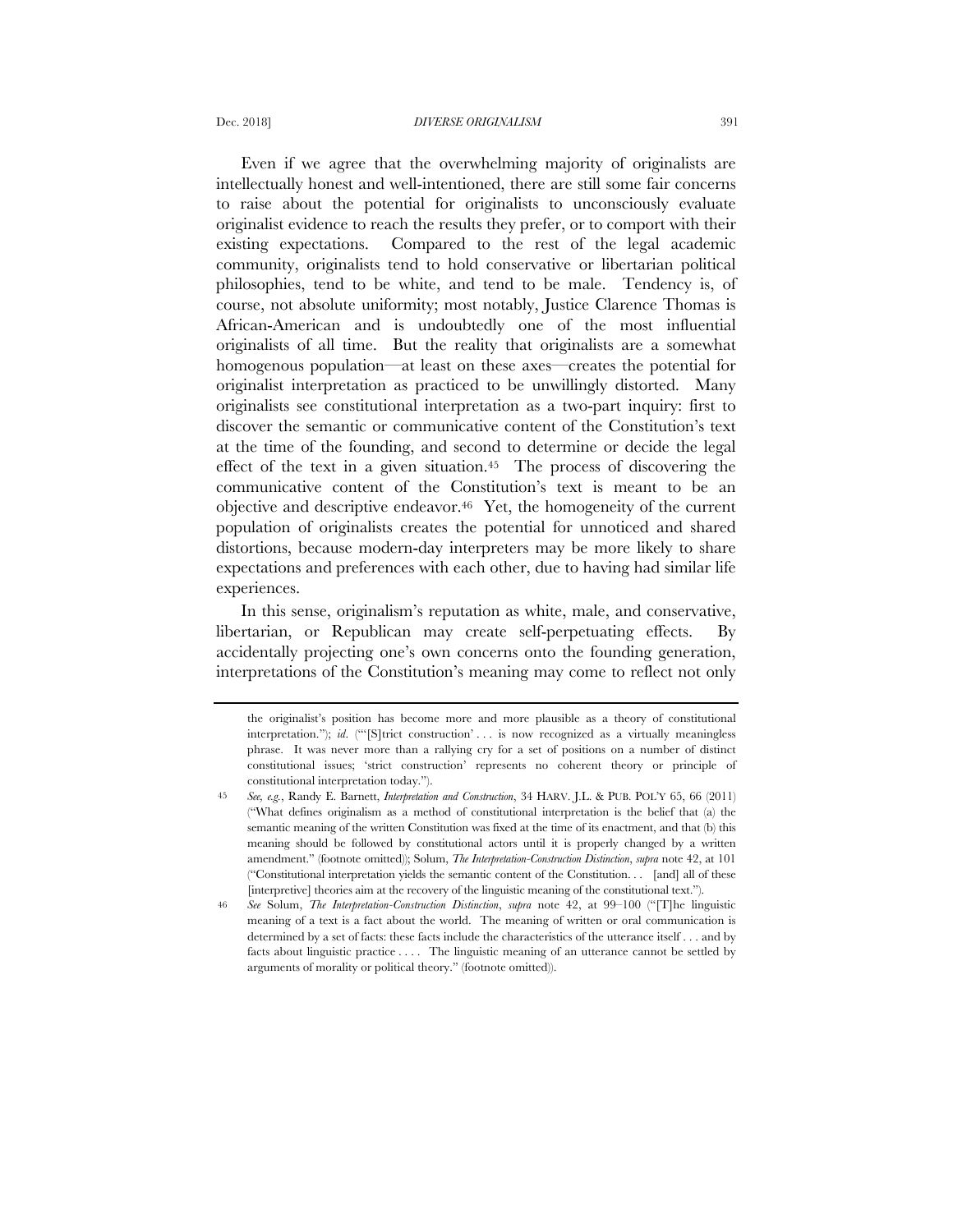the views of the Founders, but of those observing the Founders today. Ironically, the absence of more diverse populations within the originalist enterprise may compound this effect. More diverse populations working to reveal the meaning of constitutional text would bring their own worldview and unconscious biases to the process, and a dialogue among individuals with a variety of life experiences and expectations may be more likely to correctly distinguish between founding-era meaning and unconscious projection of present-day values, expectations, or concerns.

### *4. Unrepresentative Evidence*

One might finally worry that an originalist could be well-intentioned and unbiased, but nonetheless be thwarted in their efforts to discover the original public meaning of the Constitution because the available evidence was not representative of the general public. The overwhelming majority of evidence of original meaning comes from the speech and writings of elite white men—largely because the Constitution was itself written by elite white men, and because elite white men produced most published writing, and the most writing about the Constitution in the founding era. To the extent that white women and people of color interpreted the Constitution differently, those interpretations are less likely to have been recorded and identified. Moreover, the writings of white women and people of color that did address the Constitution have largely escaped attention, as efforts to identify and categorize writings about the Constitution have generally focused on the most influential public actors in the founding period. As a result, even a well-intentioned and entirely unbiased present-day originalist may err in evaluating the original public meaning of the Constitution, because the meaning understood by large portions of the public does not appear prominently in the accessible or existing historical record.<sup>47</sup>

## *B. Non-consequentialist Concerns*

Arguments that originalism compels, for instance, protection of same-sex marriage or desegregation, appear to do little to alter the composition of

<sup>47</sup> The extent to which this concern resonates depends on two foundational elements. One has to believe that it is relevant to the "original meaning" how actual members of the founding public understood the constitutional text, as contrasted to how a "reasonable" member of the public, or with a lawyer, understood it. Additionally, one has to believe that multiple communities may have existed within the whole founding-era public, which either differed in how they used and understood language generally, or differed in how they interpreted the Constitution specifically. Both of these issues are explored further in subsequent sections. *See infra* Section II.A.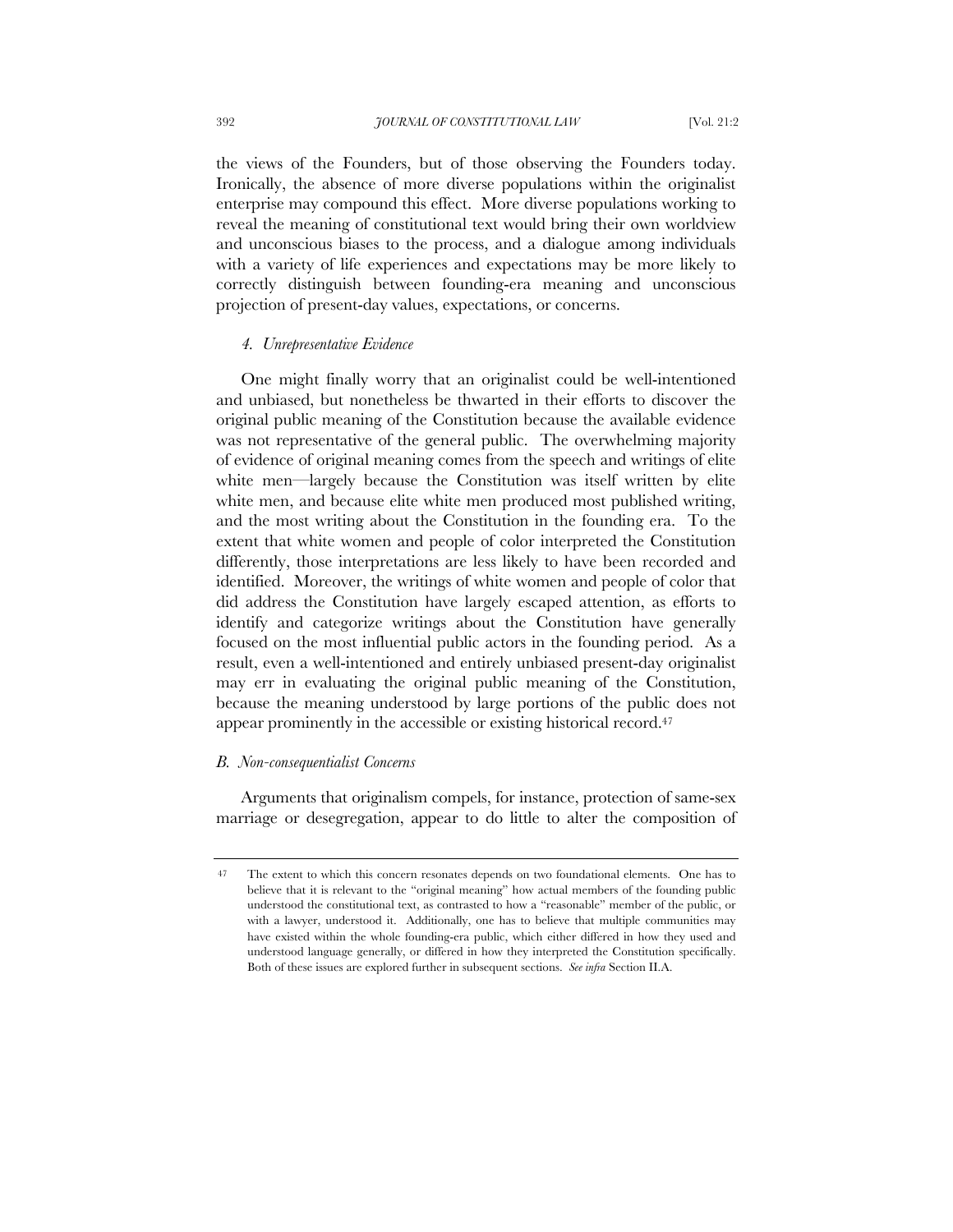adherents to an originalist methodology. Indeed, despite the obvious relevance of substantive outcome, originalism's results may not play as dominant a role in whether one subscribes to it as one might expect. Two of the most crisply shared "originalism conversion" stories are not primarily about reaching particular legal outcomes. Randy Barnett states that his support for following the Constitution's publicly accessible, written meaning was significantly inspired by similar concepts in contract law—after he had initially rejected "original intent" originalism, and the notion that the Drafters' intentions could be controlling even if the public was unaware of them.48 The interpretive methods underpinning Lysander Spooner's antislavery reading of the Constitution also played a significant role in developing Barnett's perspective.<sup>49</sup> Jack Balkin developed and adopted what he terms "living originalism" or "framework originalism," in some part after becoming disenchanted with what he viewed as unnecessary hostility towards the constitutional text by those seeking progressive legal outcomes.<sup>50</sup>

There are several reasons why originalism would not easily gain or lose adherents based on the content of new research and argument about what outcomes originalism compels (although McConnell's defense of *Brown* certainly made it more comfortable to call oneself an originalist). One possibility is lack of diffusion of originalist scholarship—many people may have a vague sense of what originalism is, but few keep up with the literature. Another may be that many non-originalist legal thinkers are more committed to general principles and methods, rather than to particular outcomes—principles including ideas that legal institutions are for the living to design, or must be designed by a group representative of the whole population along certain axes, in order to be legitimate.

<sup>48</sup> *See* Barnett, *supra* note 32, at 629 ("I have long denied that I was an originalist because I was largely persuaded by the multifaceted critique that has been accepted by so many others. Now I am reconsidering my skepticism."); *id*. at 633 ("The Constitution is a law that governs the lawmakers. They and those they govern are entitled to rely on the Constitution's appearances every bit as much as parties to private contracts, and for the same reasons. We cannot read other people's minds.").

<sup>49</sup> *See* Randy E. Barnett, *Was Slavery Unconstitutional Before the Thirteenth Amendment?: Lysander Spooner's Theory of Interpretation*, 28 PAC. L.J. 977 (1997).

<sup>50</sup> *See* Jack M. Balkin, *Nine Perspectives on* Living Originalism, 2012 U. ILL. L. REV. 815, 876 ("[M]any liberals have assumed an almost instinctive and reflexive posture against ideas like originalism, constitutional fidelity and the importance of text, structure, and history. They have assumed, without justification, that the past is against them, that the work of the adopters is incorrigible, [and] that the constitutional text is unhelpful if not irrelevant . . . . Liberal constitutionalists must relearn a lesson well understood by Hugo Black: originalism is their friend, not their enemy; and the Constitution and its text, its history, and its structure really are on their side."); *id*. at 875 ("I am attracted to originalism because it reveals things about our protestant constitutional culture that liberals, especially, have forgotten.").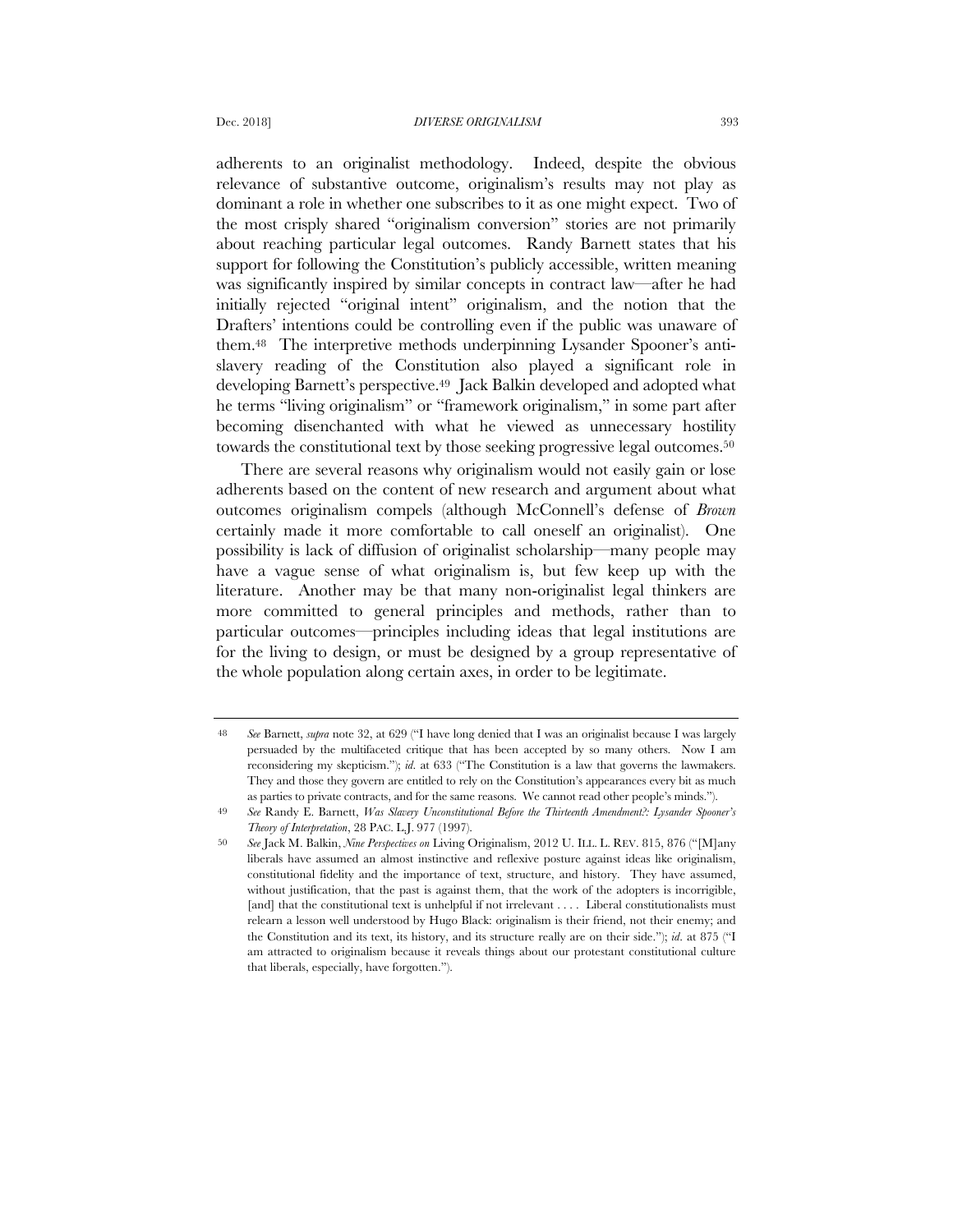Finally, some might be inclined to reject originalist interpretation, not because of its substantive content or theoretical legitimacy, but because of its associations. The original Constitution provided for the continuation of slavery in the Southern states; many of the Framers were slaveholders themselves. Even though the Reconstruction Amendments rendered human bondage unconstitutional and provided legal tools to combat the oppressive state and local laws of the Jim Crow era, for some, the taint or contamination brought by the evil of slavery remains part of the Constitution, like a stain that can't be washed away, continuing to defile the document and whatever stems from it. More broadly, some are inclined to reject originalism because its practice feels alienating. If someone with your characteristics would not have been allowed to meaningfully participate in the document's formation and ratification in the founding era, and if present-day originalists do not seem particularly troubled by that fact, one can easily internalize the message: this methodology is not for me. The balance of this section breaks each of these concerns apart in more detail.

# *1. The Dead Hand Problem*

One of the most frequently-encountered critiques of originalist interpretation stems from general concerns about the "dead hand"51 and the nature of "consent of the governed."52 Most Americans today have never explicitly consented to be governed by the Constitution. Regardless of one's demographic identity, one can question why the values and views of dead people should govern living individuals who now exist in a wildly different cultural context.

There are a variety of responses to concerns about whether and when governments are legitimate, a full exploration of which would take this Article far afield. Some scholars bend the meaning of consent to find it implicitly, through individuals' participation in political processes or failure to exit a governed territory.53 Others argue governments are legitimate if they are ones that a rational or reasonable person would have

<sup>51</sup> For further exploration of the dead hand concern, see Paulsen, *supra* note 9, at 916–18.

<sup>52</sup> *See* Greene, *supra* note 1, at 520 ("[T]o the extent the dead hand problem as I have articulated it is a problem, it is not a 'race' problem. The challenge to the democratic representativeness of the Philadelphia Convention and the state ratifying conventions is one we all share . . . .").

<sup>53</sup> *See* EDMUND S. MORGAN, INVENTING THE PEOPLE: THE RISE OF POPULAR SOVEREIGNTY IN ENGLAND AND AMERICA 13 (1988) ("[A]ll government rests on the consent, however obtained, of the governed."); *see also* BARNETT, *supra* note 36, at 11–25 (criticizing tacit consent or acquiescence as a source of political legitimacy).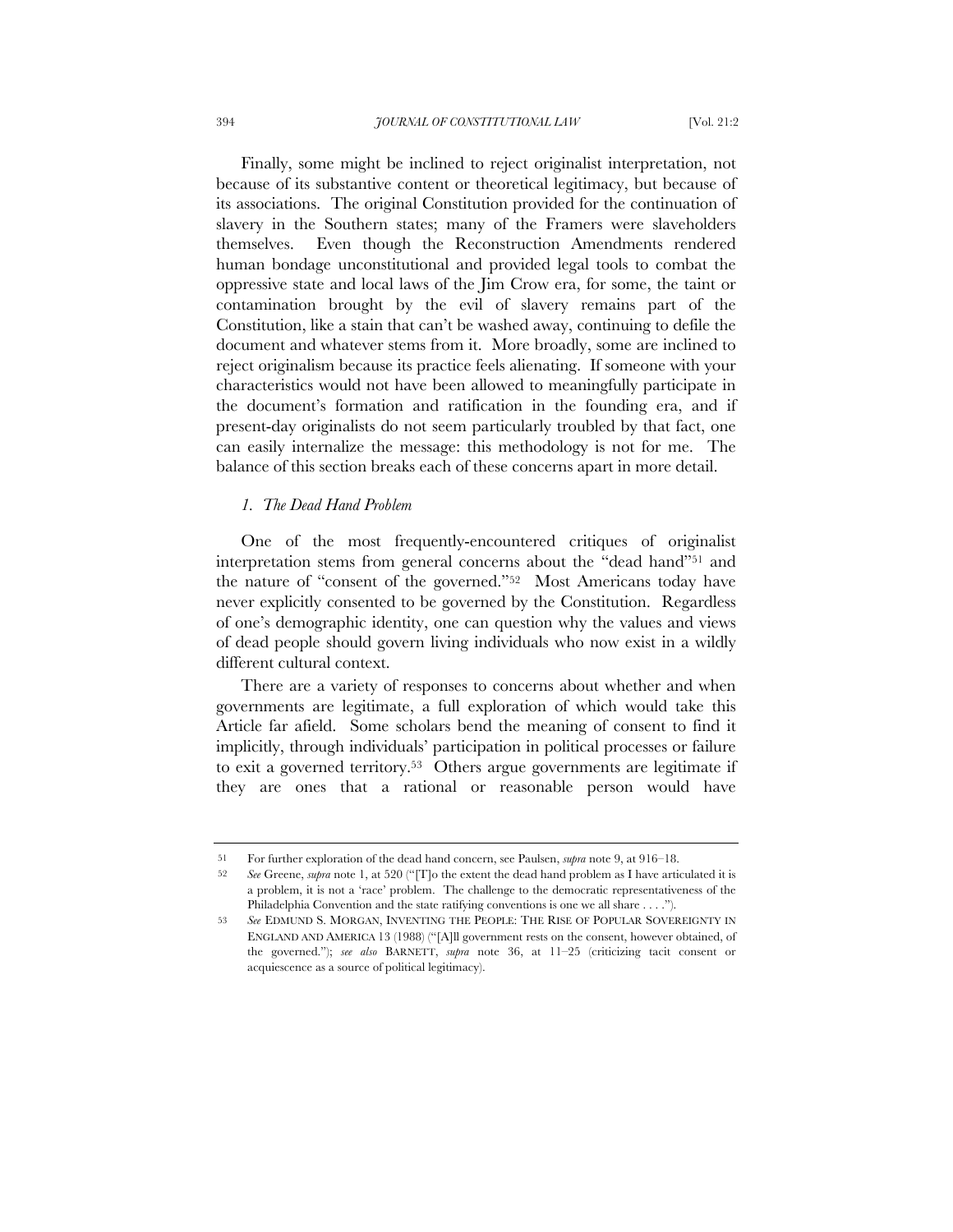hypothetically consented to.54 Jed Rubenfeld proposes that Americans as a people exist in a state of continuity with their past self, and can be bound by whatever authority the ratifying generation had.<sup>55</sup> Barnett's notion of legitimacy escapes the notion of consent and popular sovereignty,56 holding that "[a] constitution is *legitimate* if it regulates the lawmaking powers it authorizes in such a manner as to provide an assurance that validly-made laws are necessary and will not violate rights."57

A different response to the question of constitutional legitimacy is somewhat specific to the government established by the American federal Constitution. Under this view, the question of whether the public has a duty to obey the Constitution is a misleading one, because the Constitution hardly places any obligations on the American public.<sup>58</sup> Rather, the Constitution is the law that governs those who govern<sup>59—the legislators,</sup> judges, and executors of the law, each of whom explicitly swear an oath to uphold the Constitution. From this perspective, the question of constitutional legitimacy might be framed as whether the Constitution appropriately binds government actors, rather than the public—a

<sup>54</sup> *See, e.g.*, JOHN RAWLS, A THEORY OF JUSTICE 12 (Harvard Univ. Press rev. ed. 1999) ("Moreover, assuming that the original position does determine a set of principles . . . it will then be true that whenever social institutions satisfy these principles those engaged in them can say to one another that they are cooperating on terms to which they would agree if they were free and equal persons whose relations with respect to one another were fair."); LYSANDER SPOONER, *The Unconstitutionality of Slavery*, *reprinted in* THE COLLECTED WORKS OF LYSANDER SPOONER 1, 153 (1971) ("Our constitutions purport to be established 'by the people,' and, *in theory*, 'all the people' *consent* to such government as the constitutions authorize. But this consent of 'the people' exists only in theory."); *see also* BARNETT, *supra* note 36, at 29–30 (discussing hypothetical consent).

<sup>55</sup> JED RUBENFELD, FREEDOM AND TIME: A THEORY OF CONSTITUTIONAL SELF-GOVERNMENT 81–88 (2001).

<sup>56</sup> *See* Barnett, *supra* note 32, at 637–38 ("[C]onsent does not *of itself* legitimate the terms of a constitution as it does (within limits) the terms of private contracts. In this regard, then, I part company from the many originalists, both old and new, who base their originalism on notions of popular sovereignty." (footnote omitted)).

<sup>57</sup> *Id*. at 640. *See generally* Randy E. Barnett, *Constitutional Legitimacy*, 103 COLUM. L. REV. 111 (2003). Although perfectly just laws are not possible, the governance system must include sufficient due process protections and substantive protections for rights to have legitimate claim over those who are bound by the system. Barnett, *supra* note 32, at 640–41. For Barnett, it does not really matter for legitimacy how a government was formed; it matters whether the government functions in a sufficiently procedurally and substantively just manner.

<sup>58</sup> Currently, the Constitution forbids private persons from holding anyone in slavery or involuntary servitude, U.S. CONST. amend. XIII, § 1, and from transporting or importing alcohol in violation of state or territorial law, U.S. CONST. amend. XXI, § 2. However, given the fact that a constitutional violation of the Twenty-First Amendment can only occur coincident with a violation of another law, one might colorably characterize the only constitutional claim on private individuals as being contained in the Thirteenth Amendment.

<sup>59</sup> *See* Barnett, *supra* note 32, at 633 ("The Constitution is a law that governs the lawmakers.").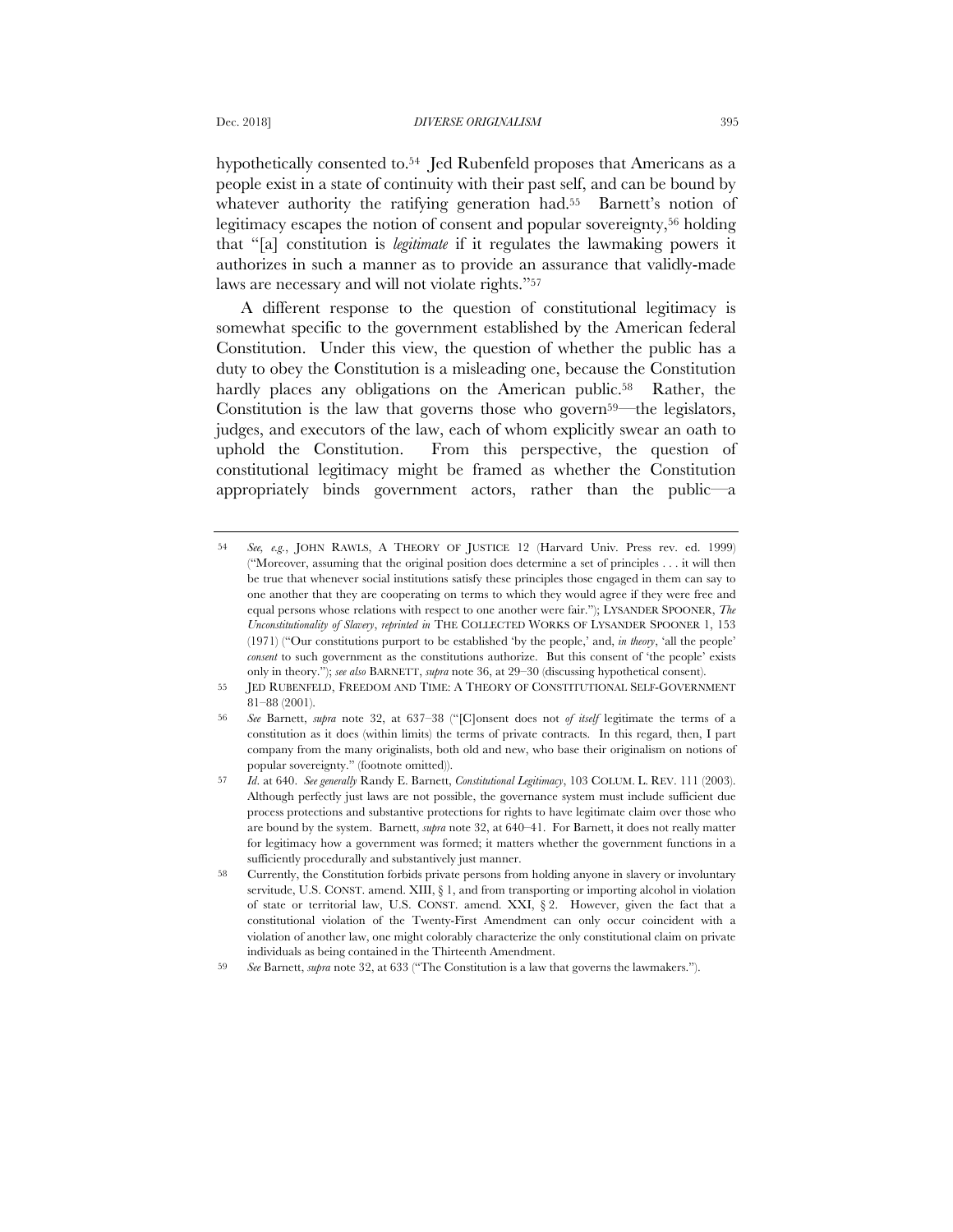potentially easier question, given officials' explicit oath.

Concerns about the dead hand might further be conceptually separated into questions of whether "the Constitution" is legitimate and whether originalist interpretation of the Constitution is legitimate. While Will Baude and Steven Sachs argue that these two questions are essentially the same,<sup>60</sup> someone might also believe that the Constitution can legitimately bind government actors or citizens only so long as it can be "updated" and interpreted in a non-originalist way, or so long as precedent is followed regardless of whether or not the precedent is "originalist."

# *2. Representational Legitimacy*

A variation of the legitimacy concern could be raised not because the Framers lived too far in the past, but because their demographic character was not representative of the population in the right way. The overwhelming majority of women and black men could not vote for delegates in the ratifying conventions,  $61$  nor could a large number of white men who did not own property and were living in states that conditioned voting on property ownership. White women and people of color neither drafted the Constitution nor participated in the state ratifying conventions themselves. Unsurprisingly, this history causes some individuals to resist embracing a system of government that systematically excluded people like themselves from its development.62

Here again, this concern over legitimacy can be expressed in several ways. One flavor of the concern might be better characterized as a concern about substantive outcomes rather than legitimacy. Someone holding this variety of concern might ask, "If people like me were not represented when the government was formed, why should I believe this government will

<sup>60</sup> *See* Baude, *supra* note 21, at 2391; Sachs, *supra* note 21, at 818–19.

Unique among states, New Jersey allowed unmarried women who owned sufficient property to vote in state elections between 1776 and 1807. Jan Ellen Lewis, *Rethinking Women's Suffrage in New Jersey, 1776-1807*, 63 RUTGERS L. REV. 1017, 1017 (2011); Judith Apter Klinghoffer & Lois Elkis, *"The Petticoat Electors": Women's Suffrage in New Jersey, 1776-1807*, 12 J. EARLY REPUBLIC 159, 159– 60 (1992). At the time of ratification, free black men were eligible to vote under the same rules as white inhabitants of five states: New Hampshire, New York, New Jersey, North Carolina, and Massachusetts. MCGINNIS & RAPPAPORT, *supra* note 22, at 107 n.6 (citing *Dred Scott v. Sandford*, 60 U.S. (19 How.) 393, 572–73 (1856) (Curtis, J., dissenting)).

<sup>62</sup> *See* Dorothy E. Roberts, *The Meaning of Blacks' Fidelity to the Constitution*, 65 FORDHAM L. REV. 1761, 1761 (1997) (discussing whether black Americans have any duty to the Constitution); c*f.* MCGINNIS & RAPPAPORT, *supra* note 22, at 107 ("Given the slaves' exclusion from the enactment process and their harsh treatment under laws not prohibited by the Constitution, our argument for the binding nature of the Constitution probably did not even apply to the slaves.").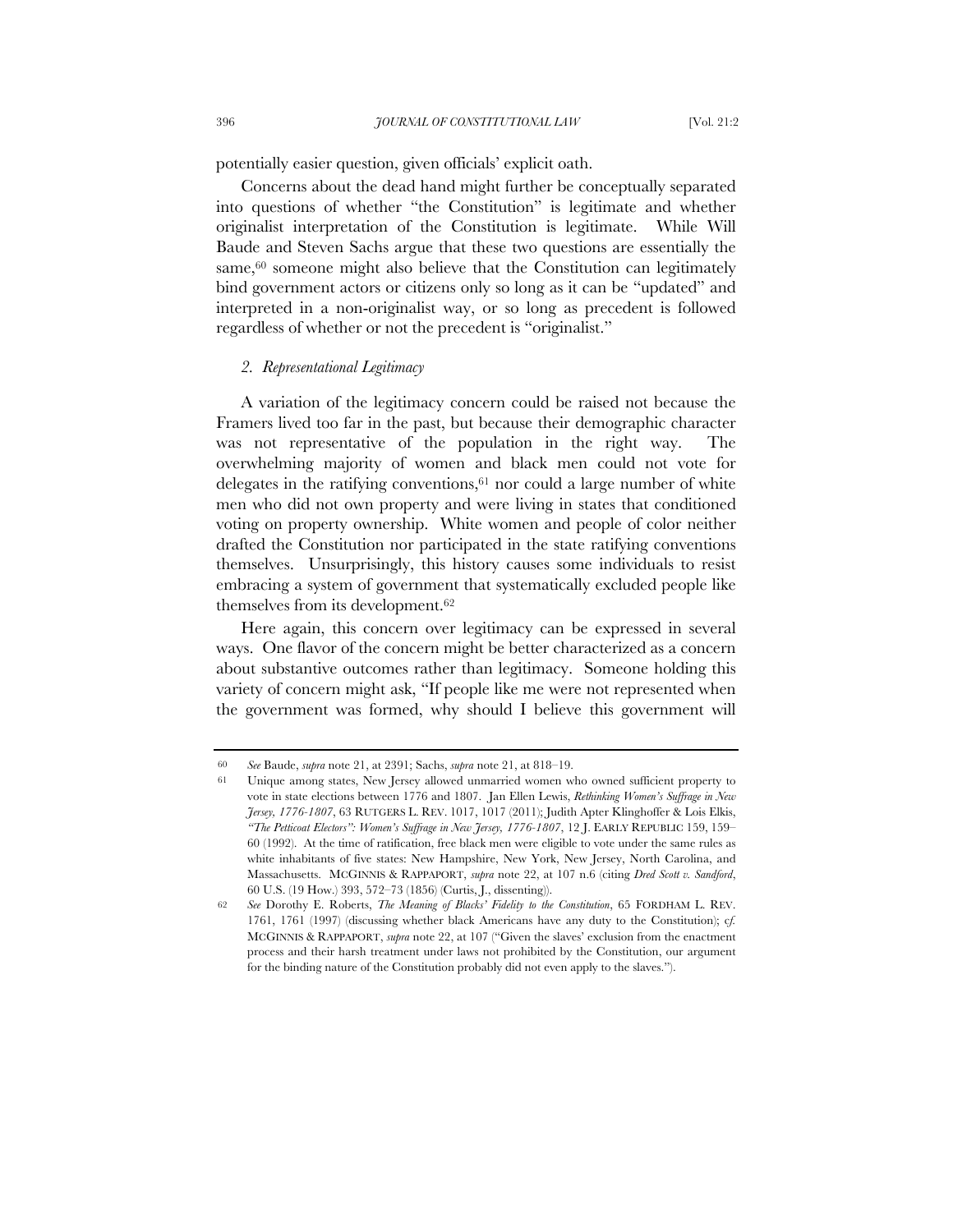actually advance my interests?" In other words, one may believe that, if people similar to oneself were not among the Framers, then surely the document produced would not yield substantively positive outcomes for the individual in question.63 Certainly, the original Constitution did not advance the interests of slaves in being free, but later amendments fundamentally altered the constitutional treatment of African-Americans. Whether the amended Constitution remains unjust is a more contestable and contested question.64 Nonetheless, if the Framers were indifferent or hostile to certain people's interests, one could reasonably surmise, in the absence of further evidence, that those interests were likely not advanced by the Constitution. But this supposition can also morph into a genetic fallacy, presuming that the Constitution must not favor a particular party's interests because of its origins, regardless of what the available evidence indicates. Moreover, given the vast cultural differences between the founding era and the present-day, broader demographic representation at the founding might not have advanced the actual preferences of people today. For example, historian Nancy F. Cott writes that women in the founding era often embraced their prescribed role in the private sphere.65 While equal representation at the Constitutional Convention may well have advanced many of the interests Abigail Adams considered when she urged John to "remember the ladies," founding-era women probably would not have represented the interests of twenty-first- or even twentieth-century women accustomed to active participation in public and commercial life.66

<sup>63</sup> *Cf.* MCGINNIS & RAPPAPORT, *supra* note 22, at 16 ("The supermajoritarian process is supposed to help protect minorities, but it has difficulty doing so if those minorities cannot participate.").

<sup>64</sup> McGinnis and Rappaport, for example, agree that "the most serious of all criticisms of originalism" is "the exclusion of African Americans and women from much of the constitution-making process." *Id*. They ultimately conclude that "subsequent generations have now corrected the most obvious and worst consequences of the exclusion of African Americans and women. . . . in the form of the Thirteenth, Fourteenth, Fifteenth, and Nineteenth Amendments. In light of these corrections, . . . further [nonoriginalist] judicial correction has more costs than benefits." *Id*. at 17.

<sup>65</sup> *See* NANCY F. COTT, THE BONDS OF WOMANHOOD: "WOMAN'S SPHERE" IN NEW ENGLAND, 1780–1835, at 199 (1977) ("[W]omen of the past centuries rarely perceived, as many modern feminists do, an anithesis between women's obligations in the domestic realm and their general progress."); *cf. id.* at 8 (noting that in the 1830s, "an emphatic sentence of domesticity was pronounced for women. Both male and female authors . . . created a new popular literature, consisting of advice books, sermons, novels, essays, stories, and poems, advocating and reiterating women's certain, limited role. That was to be wives and mothers, to nurture and maintain their families, to provide religious example and inspiration, and to affect the world around by exercising a private moral influence.").

<sup>66</sup> *Cf*. MCGINNIS & RAPPAPORT, *supra* note 22, at 112 (citing JOSEPH W. DELLAPENNA, DISPELLING THE MYTHS OF ABORTION HISTORY 958 (2006)) ("[I]t is extremely speculative to assess how the Constitution would have been further changed, if at all, by the earlier inclusion of women in its making. For instance, it is sometimes argued that the inclusion of women would have prevented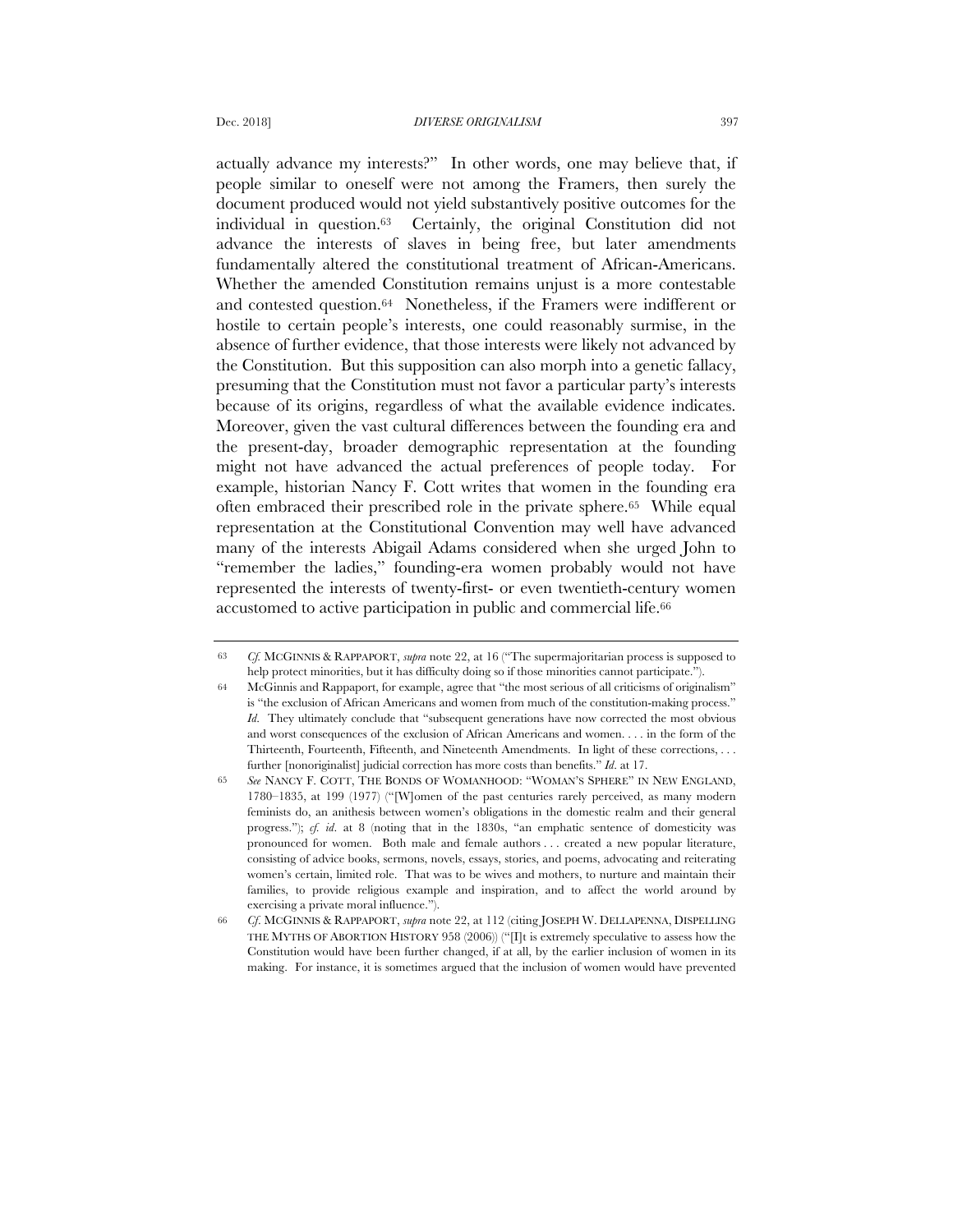Another flavor of the representational legitimacy concern is akin to a concern about procedural justice. Speaking most specifically about presentday legal disputes, Tom Tyler has argued, based on his own empirical research, that litigants often regard legal proceedings as more legitimate if they feel that their experience was fair and procedurally just, regardless of whether legal outcomes actually come out in their favor.<sup>67</sup> Other scholars emphasize the importance of litigants' being heard.<sup>68</sup> It is possible, then, that regardless of the results that originalist interpretation yields, some individuals will experience the originalist method as procedurally unjust because a population they closely identify with was excluded from crucial decisions in the past.

#### *3. Contamination*

The prior two subparts articulated concerns over the procedural origins of the Constitution—who made it law, and when. Closely related to concerns over procedural legitimacy is a concern over the substantive, moral character of the original Constitution—a sense that the Constitution is so tainted by its initial sanctioning of slavery that it cannot justly serve as a legitimate basis for our government going forward. Greene gets at this idea when he describes his alienation from the restoration narrative sometimes associated with originalism. "For me, as an African-American, a narrative of restoration is deeply alienating; what America has been is hostile to my personhood and denies my membership in the political community."69 Culp's rejection of intent originalism was also influenced by slavery's role in the Constitution's formation.70 Although related to

statutes against abortions, but the current views of women provide reason to doubt this conclusion: The proportion of women who oppose abortion today is close to the proportion of men."). For support of the assertion by McGinnis and Rappaport, see *Public Opinion on Abortion*, PEW RES. CTR., http://www.pewforum.org/fact-sheet/public-opinion-on-abortion/ (last accessed July 7, 2017) (finding in 2017 that fifty-nine percent of women and fifty-four percent of men believe abortion should be legal in all or most cases, and that thirty-eight percent of women and forty-two percent of men believe abortion should be illegal in all or most cases).

<sup>67</sup> *See* TOM R. TYLER, WHY PEOPLE OBEY THE LAW (1990).

<sup>68</sup> *See* Pam A. Mueller, *Victimhood and Agency: How Taking Charge Takes Its Toll*, 44 PEPP. L. REV. 691, 697–700 (2017) ("Procedural justice scholars . . . find that victims are more satisfied with legal outcomes if they are able to have a voice in the process." (citation omitted)); *cf*. Erin L. Sheley, *Reverberations of the Victim's "Voice": Victim Impact Statements and the Cultural Project of Punishment*, 87 IND. L.J. 1247, 1248–49 (2012) ("I contend that the complexity of a victim narrative effectively conveys the social experience of harm, without which the criminal justice system loses its legitimacy as a penal authority.").

<sup>69</sup> Greene, *supra* note 1, at 521 (emphasis omitted).

<sup>70</sup> Culp, *supra* note 2, at 68–69 ("[R]ace and slavery, although never explicitly mentioned, cemented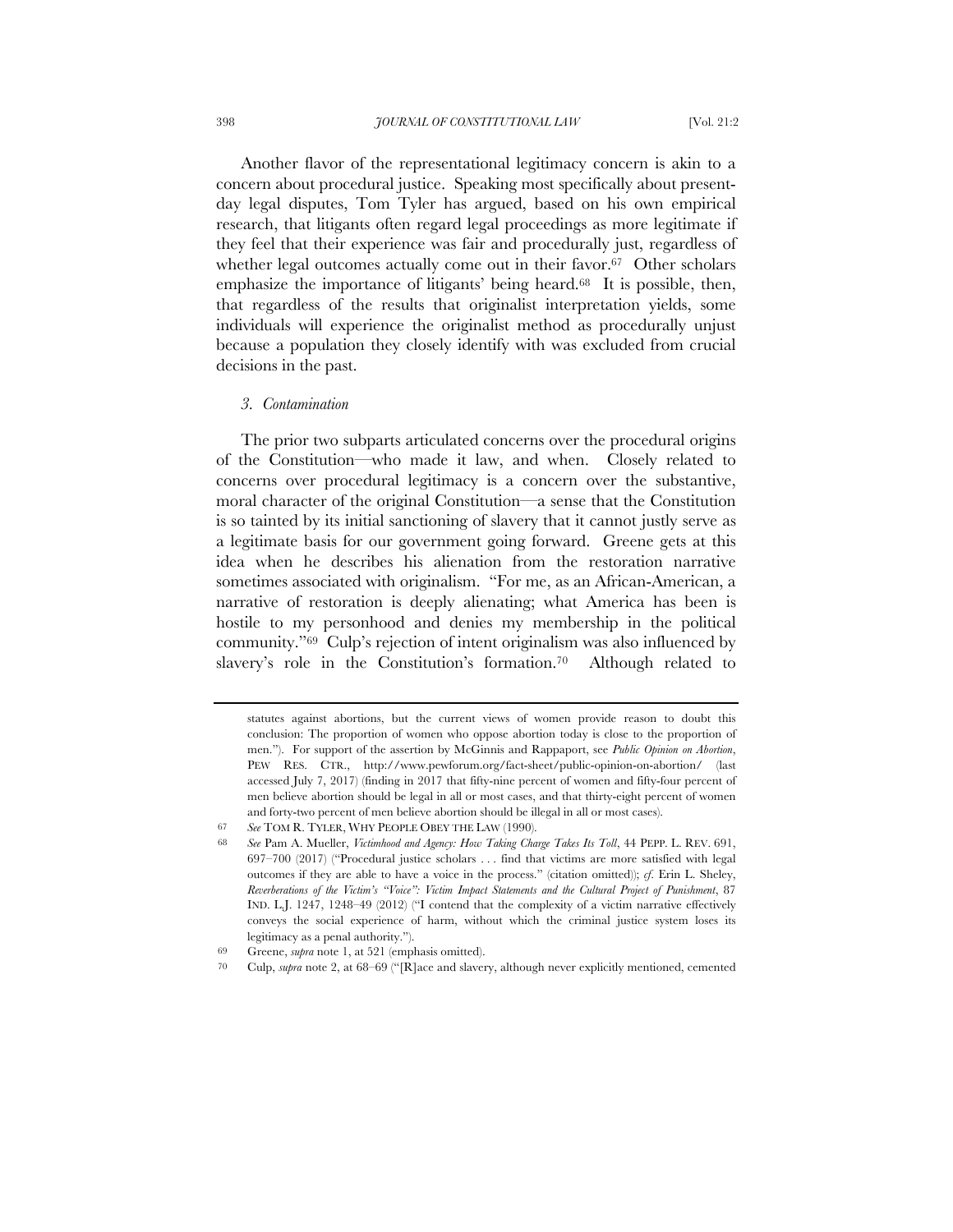concerns about political legitimacy and the outcome of present-day legal disputes, the discomfort with the Constitution's origins reflects a slightly different instinct—that the origin of the Constitution was so tainted by the evil of slavery, that it cannot be—or has not been—reclaimed, reframed, or amended in a way that eliminates the contamination. Just as some symbols or phrases become forever associated with indefensible movements or moments in history, some experience the Constitution as irredeemable and interpret following its original meaning as a hostile act regardless of the substantive outcomes of its application or the changes wrought by later amendments.71

In this light, rejecting the originalist's Constitution evokes an aspect of Jonathan Haidt's moral foundations theory—the idea that moral intuitions actually encompass several different kinds of commitments, including fairness, harm avoidance, loyalty—and purity. According to Haidt's theory, humans have moral reactions to objects and actions they regard as sanctified or degraded. We are capable of experiencing a psychological intuition that some things are too repugnant to be touched or engaged with, even if they are not causing any concrete harm.72 Haidt argues that the intuition that some objects or actions are sanctified or degraded is "important for binding groups together."73 To the extent that the Constitution is associated with a narrative of oppression, Haidt's work articulates how the resulting conception of originalism and the Constitution as degraded can follow.

# *4. Alienation*

This Part has tried to separate out potential reasons why women and people of color may shy away from identifying themselves as "originalists" or as embracing an originalist approach to constitutional interpretation. The reality of why any individual person rejects originalism may of course be highly varied, reflecting any combination of the concerns above, as well

the Great Compromise between the Southern slave-holding states and the Northern states together like a bloody glue. . . . To rely on original intent is to hitch our interpersonal scheme to a vision that excluded blacks.").

<sup>71</sup> Additionally, one could make an argument that blended concerns about adverse outcomes and contamination, worrying that the Constitution's immoral origins necessarily, entail intolerable legal outcomes today, which were unintentionally not corrected by the Reconstruction Amendments.

<sup>72</sup> JONATHAN HAIDT, THE RIGHTEOUS MIND: WHY GOOD PEOPLE ARE DIVIDED BY POLITICS AND RELIGION 170–77 (2012).

<sup>73</sup> *Id*. at 154.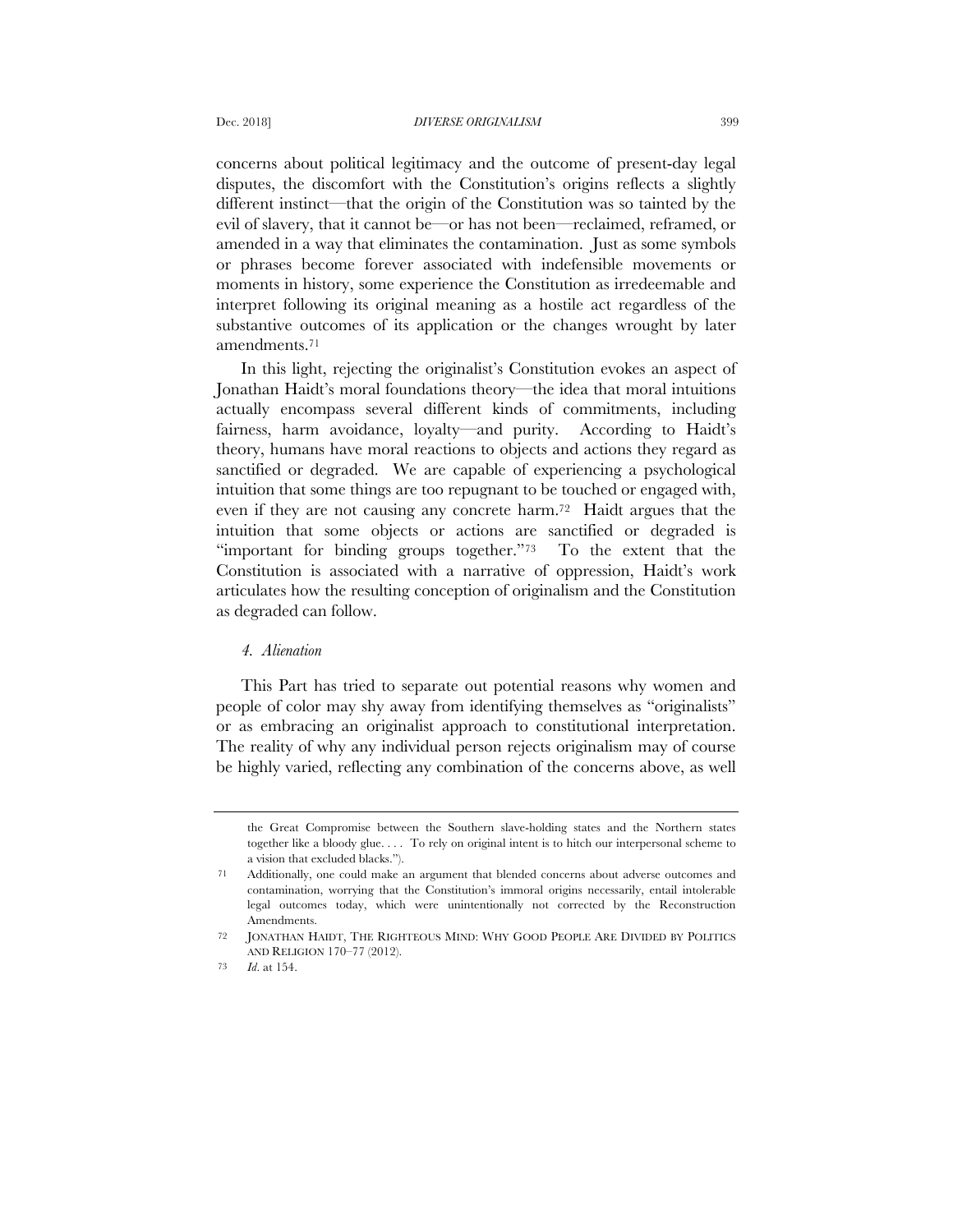as more general concerns, such as about the determinacy of textual meaning. But of the concerns above, there is a common thread among them—a simultaneous sense that the Constitution was not created *for* certain people at the time of its drafting, and that originalists are not especially concerned with those people now.

A partial explanation for this phenomenon is that many individuals hold "bundled," rather than isolated, viewpoints, sometimes because a set of views represents a consistent philosophy, but sometimes because of psychological and social commitments to groups like political parties that advance a particular agenda or "party line."74 Originalism is closely associated with one's being conservative, libertarian, or Republican. One may be attracted to originalism if one has those political views, but originalism will be a harder sell if one identifies as, for instance, liberal, progressive, or Democrat—both for substantive reasons (e.g., one may not believe originalism yields progressive results) and for cultural reasons (unconsciously, one may anticipate friends and associates will engage in judgmental or socially-rejecting behavior if one articulates an unpopular position). These bundled associations may be strong enough that, even if it turned out that originalist interpretation advanced progressive policy goals, it would take a long while for self-identified progressives to find originalism attractive.

But attributing alienation purely to partisan allegiances misses something very real about the experiences of people whose affinity groups were largely excluded from America's framing and are largely absent from the originalist community now. The alienation exists both in the past and present—not only did the political system and power structure at the time of the framing largely exclude women and people of color, but many of originalism's present-day advocates do not seem especially sympathetic to individuals who reject originalism because they feel alienated from the framing era.

<sup>74</sup> *See* Katharine T. Bartlett, *Objectivity: A Feminist Revisit*, 66 ALA. L. REV. 375, 385–86 (2014) ("When our identity is defined through the groups with whom we identify, the commitment to that identity motivates us to accept the dogma of these groups. This motivation transcends the rationality of that dogma." (citing HAIDT, *supra* note 72, at 189–220)).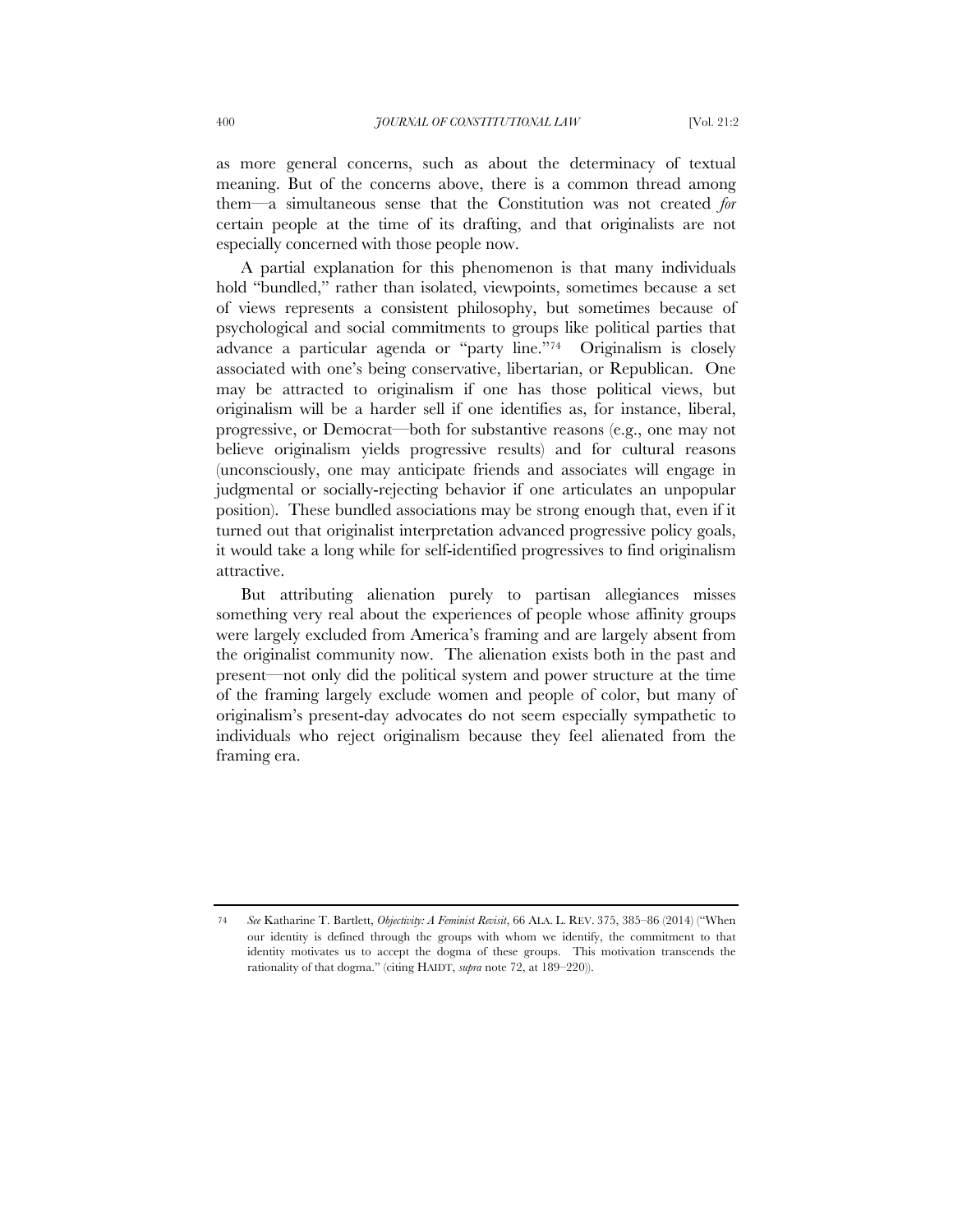## II. TOWARD A MORE AUTHENTIC ORIGINALISM

Having teased apart various concerns someone might have about originalism, it becomes possible to distinguish between concerns that originalists can *do* something about and concerns that originalists can merely argue about. In the latter category, we would include the concern that originalist interpretation yields undesirable legal outcomes, and legitimacy concerns that the dead hand should not control current political activity or that government-founding activities must be diverse along particular axes to be legitimate. In these cases, the relevant facts are set. If someone does not like an originalist interpretation of a clause of the Constitution, an originalist might argue that the result is not actually bad, that we are obliged to respect the result even if we do not like it because of other normative commitments, or that we are, in general, better off if we follow originalist methods, even if a particular outcome is not pleasing. But ultimately, if the interpretive effort was done correctly, there is nothing for an originalist to *do* to change the outcome, as the meaning of the term or phrase at issue was fixed at the founding. Similarly, while one can argue that the dead hand or representation problems ought not delegitimize the Constitution, the relevant facts of how the Constitution came to be ratified are essentially unchangeable—it remains true who drafted and ratified the document, and when they did it. Short of re-ratifying the document, the circumstances under which the Constitution came to be are fixed.

But other concerns present opportunities for originalists to improve originalist practice. Conscious and unconscious biases that bend originalism away from its most authentic conclusions can be countered. Historic sources representing more diverse figures may be located, analyzed, and incorporated into the corpus of sources used to interpret constitutional text. Indeed, if originalism is to become its best possible self, it should recognize and work to alleviate the sense of alienation that many populations feel about our government's founding document—not merely by trying to convince others of the virtues of originalism with words, but by trying to include others with action. The reason to be inclusive of diverse populations is not merely performative. Inclusion of diverse perspectives in both the past and the present—has the potential to improve the quality of constitutional analysis, particularly, and counter-intuitively, in the areas of constitutional inquiry that are meant to be descriptive, specifically the search for the communicative content of the constitutional text.

The balance of this Article explores how originalism can address several of the concerns set forth above, in sections that address correcting for present-day bias, incorporating more diverse populations into the corpus of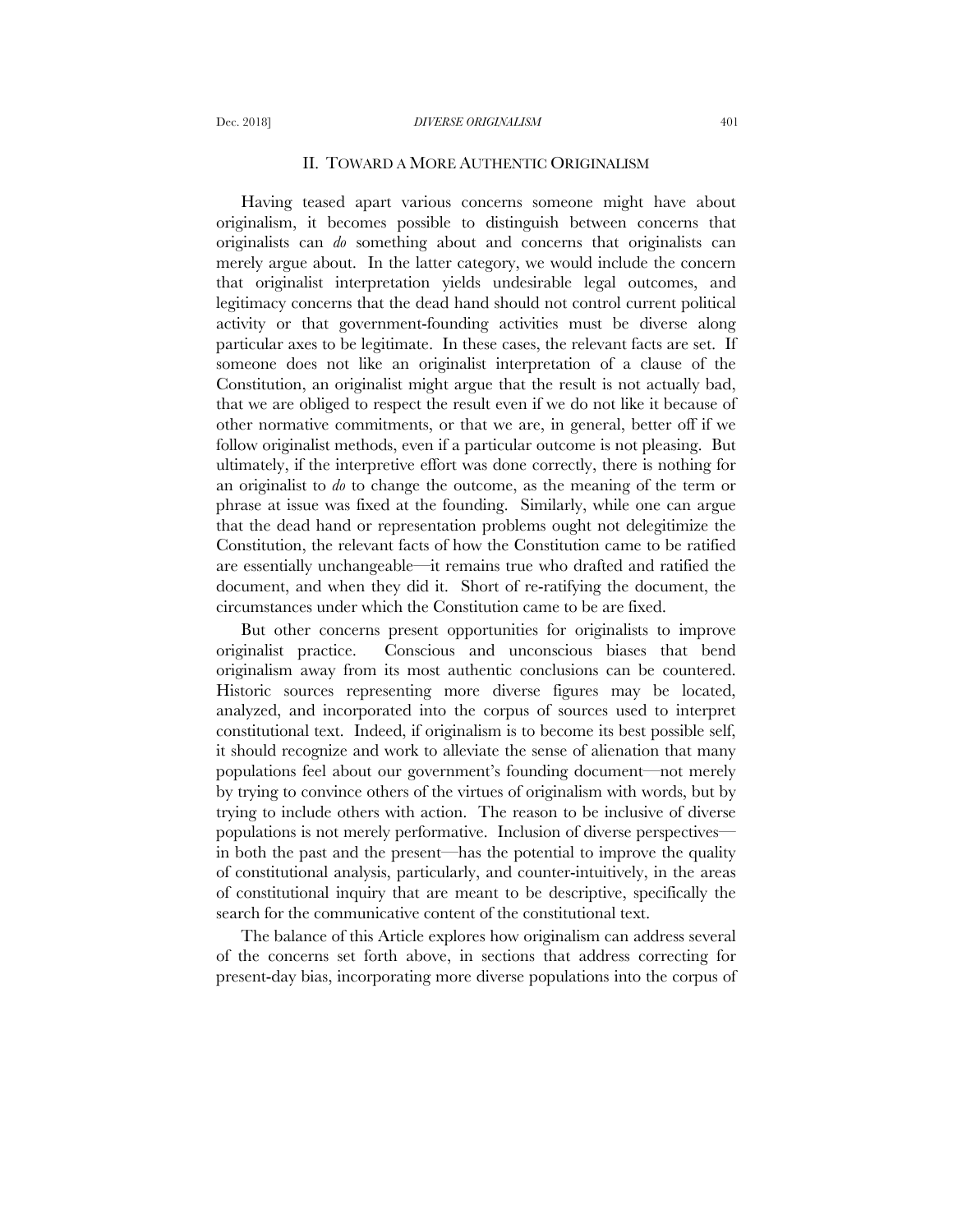evidence of founding-era meaning, and alleviating the sense of alienation and contamination that some populations may associate with the Constitution and with originalism. These efforts are related: by incorporating more diverse perspectives into constitutional interpretation, and by honestly wanting to do so, originalists and originalist practice can demonstrate that diverse perspectives are important, and that diverse populations matter.75 Incorporating diverse perspectives and seeking the opinions of a variety of interpreters will also serve to improve the originalist project, by making it easier to identify and correct for mistaken interpretations of historic texts.

## *A. Incorporating Diverse Perspectives*

# *1. Embracing Self-Skepticism*

Originalist interpretation tends to be done by self-identified originalists—a group that tends to be highly educated, affluent, white, male, and tends to hold conservative, libertarian, or Republican views. Some variation does exist. Among judges, for example, Justice Thomas and former D.C. Circuit Court Judge Janice Rogers Brown are African-American, originalist jurists, and along with Brown, Seventh Circuit Judge Diane Sykes is a female judge well-known for following an originalist methodology.76 A handful of progressives also call themselves originalist.77 But on balance, the overwhelming majority of self-described originalists are white men who hold conservative, libertarian, or Republican views.

If humans were easily able to set aside their existing beliefs and preferences about the world when addressing descriptive questions—such as how the founding-era public understood a particular word or phrase—it

<sup>75</sup> Here, it is important to be precise about what I mean by "diverse perspectives." I do not mean that, if a population believes that an issue is important, or an interpretation is beneficial, that the assessment of the constitutional text's meaning ought to resolve differently; indeed, this would deny the central "fixation thesis" of originalism—that we should understand the semantic meaning of the Constitution's text as fixed at the time it was enacted. *See* Solum, *supra* note 6, at 1 ("The meaning of the constitutional text is fixed when each provision is framed and ratified: this claim can be called the *Fixation Thesis*. This thesis is one of two core ideas of originalist constitutional theory . . . ."). Rather, diverse perspectives will help interpreters better understand the communicative content of the Constitution's text, by being able to approach the text from a variety of directions.

<sup>76</sup> Michele Gorman, *A Look at Diane Sykes, Possible Trump SCOTUS Nominee*, NEWSWEEK (Dec. 13, 2016, 5:50 PM), https://www.newsweek.com/profile-diane-sykes-trumps-possible-scotusnominee-531588 (quoting Sykes as describing herself as an "originalist-textualist").

<sup>77</sup> *See supra* notes 39–41 and accompanying text.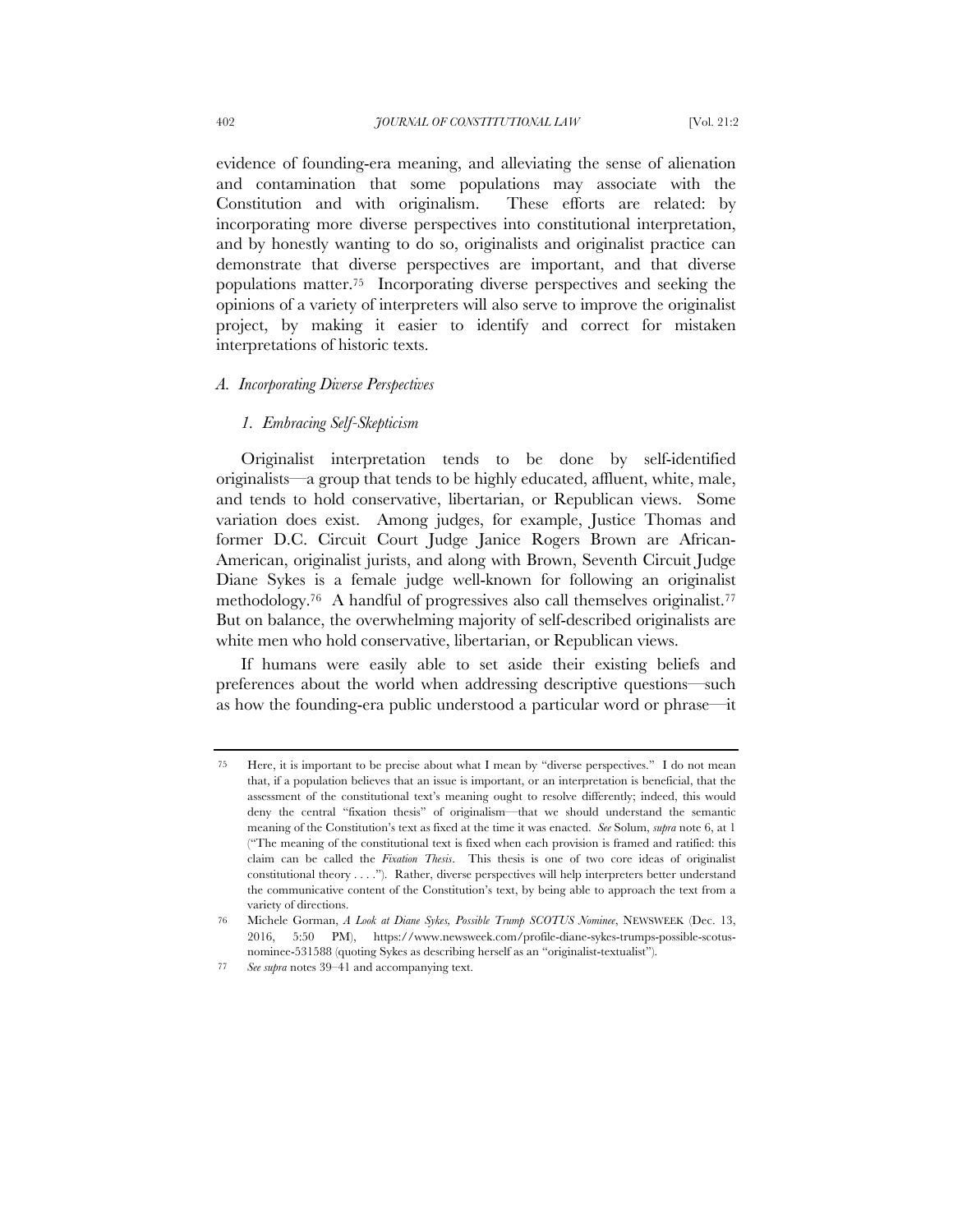would not matter whether constitutional interpreters tended to have one background or another. However, behavioral science research increasingly indicates that humans struggle to approach and resolve descriptive questions completely objectively. In an essay on objectivity, Katharine Bartlett explains, "people's brains function in ways that cause them often to process information in irrational, non-truth-seeking ways."78 She canvases behavioral research that concludes,

[W]e observe, remember, and assess new information to confirm our stereotypes, rather than to correct them. Typically, when we confront evidence that conflicts with a stereotype we hold, we do not tend to revise our beliefs about the group; instead we dismiss the conflicting evidence as evidence of an exceptional case.79

Perhaps more painfully, humans tend to "make up [their] minds first and then select the reasons that best support [their] chosen result."80 In short, all sorts of factors get in the way of individuals looking at evidence and coming to the best or most-objective conclusions about that evidence. Distortions are created not simply by an individual's narrow self-interest, but also by "the ways our brains work to over-generalize, self-justify, prioritize present over future gain, affirm rather than test what we already believe, and form beliefs according to the groups with whom we identify."81

Some see evidence that everyone's perspective is somewhat biased and conclude that objectivity is impossible or non-existent.82 But the existence of cognitive biases does not mean that there is no truth about how the Constitution was understood at the framing, or that such truth is inaccessible. Rather, the existence of pervasive cognitive biases means that efforts to uncover the original meaning of the Constitution must grapple not only with the challenge of locating appropriate evidence, but also with the challenges of accessing truth even when all the relevant facts are right in front of us—the challenges of transcending "not only our self-interests, but also the mental processes that motivate us to fulfill our various

<sup>78</sup> Bartlett, *supra* note 74, at 384.

<sup>79</sup> *Id*. at 384–85 (citing GORDON W. ALLPORT, THE NATURE OF PREJUDICE 22–24 (1954)); Steven L. Neuburg, *Expectency-Confirmation Processes in Stereotype-Tinged Social Encounters: The Moderating Role of Social Goals*, *in* 7 THE PSYCHOLOGY OF PREJUDICE: THE ONTARIO SYMPOSIUM 103, 106, 108 (Mark P. Zanna & James M. Olson eds., 1994); Katharine T. Bartlett, *Making Good on Good Intentions: The Critical Role of Motivation in Reducing Implicit Workplace Discrimination*, 95 VA. L. REV. 1893, 1910–11 (2009)).

<sup>80</sup> Bartlett, *supra* note 74, at 385 (citing Jonathan Haidt, *Moral Psychology and the Law: How Intuitions Drive Reasoning, Judgment, and the Search for Evidence*, 64 ALA. L. REV. 867 (2013)); *see also* HAIDT, *supra* note 72, at 27–51.

<sup>81</sup> Bartlett, *supra* note 74, at 387.

<sup>82</sup> *See generally* MARY JOE FRUG, POSTMODERN LEGAL FEMINISM (1992).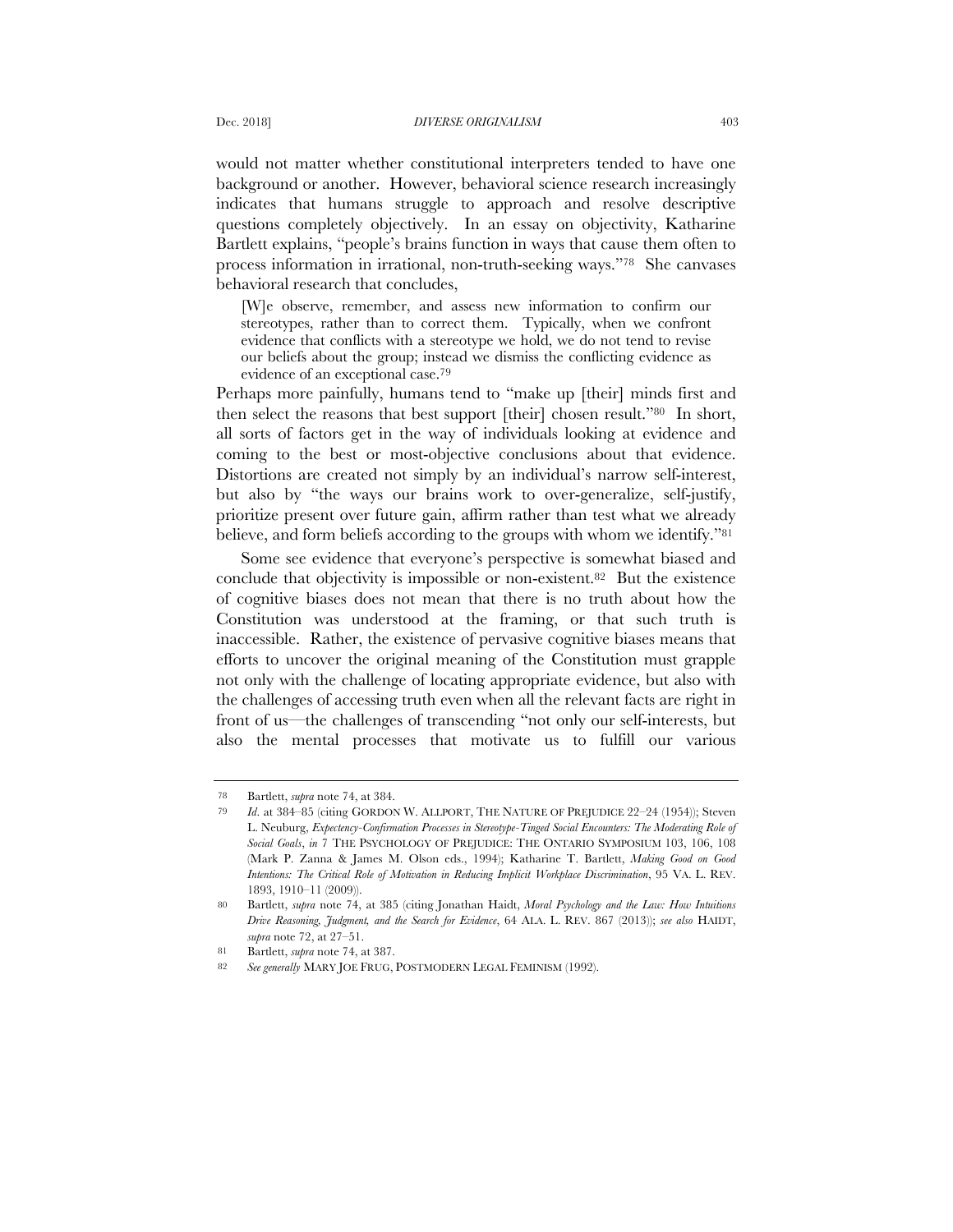psychological and emotional needs rather than to discover truth."83

Bartlett's theory of "positionality" is a helpful guidepost for approaching this challenge. Rather than deny the existence of truth or of humans' ability to access it, Bartlett argues that we must combine "self-skepticism with a commitment to truth-seeking, encompassing a responsibility both for understanding our own partiality and distorted ways of thinking *and* for striving to overcome these multiple distortions."84 She warns against both being over-confident in one's objectivity and about willingly abandoning the search for objectivity in order to advance one's own interests:

Overconfidence in our objectivity and excessive cynicism about it are both truth-suppressing, although for different reasons. When we are too sure about our objectivity, we take things conveniently for granted, neglecting the obligation to identify and defend our assumptions and our criteria for truth and to recognize alternative perspectives. When we are too cynical, we also neglect the obligation to look beyond our own perspectives; since we don't think objectivity exists, or we believe it exists only to maintain existing power relationships, there seems little reason to search for it.

Positionality . . . recogniz[es] the limitations of our own objectivities, yet accept[s] the obligation to justify ourselves in terms intelligible from outside our limitations.

Some propositions—about law, or moral truth, or the workings of the physical universe—are simply more true, or more right, than others.85

Although objectivity and accessing descriptive truths are possible, overconfidence in our objectivity can result in descriptive truths eluding us. Originalists in search of accurate accounts of what the text of the Constitution meant at the time its provisions were enacted thus have an obligation not only to seek truth as best they can, but to also be vigilant about the areas where truth-seeking endeavors might be unwillingly distorted. Given the homogeneity of originalist interpreters, one starting point for trying to defend against the possibility of distortion is to seek consensus among other interpreters with different backgrounds who are asking the same questions.

A diverse population of originalist constitutional interpreters may reveal unanimity on some questions—evidence that would suggest the unanimous view is accurate—and, in other cases, result in disagreement on how a term or clause was understood or would apply at the time of its adoption.<sup>86</sup> This

<sup>83</sup> Bartlett, *supra* note 74, at 389.

<sup>84</sup> *Id*.

<sup>85</sup> *Id*. at 393–94 (footnotes omitted).

<sup>86</sup> Indeed, some disagreement should be expected; the public meaning of the Constitution at the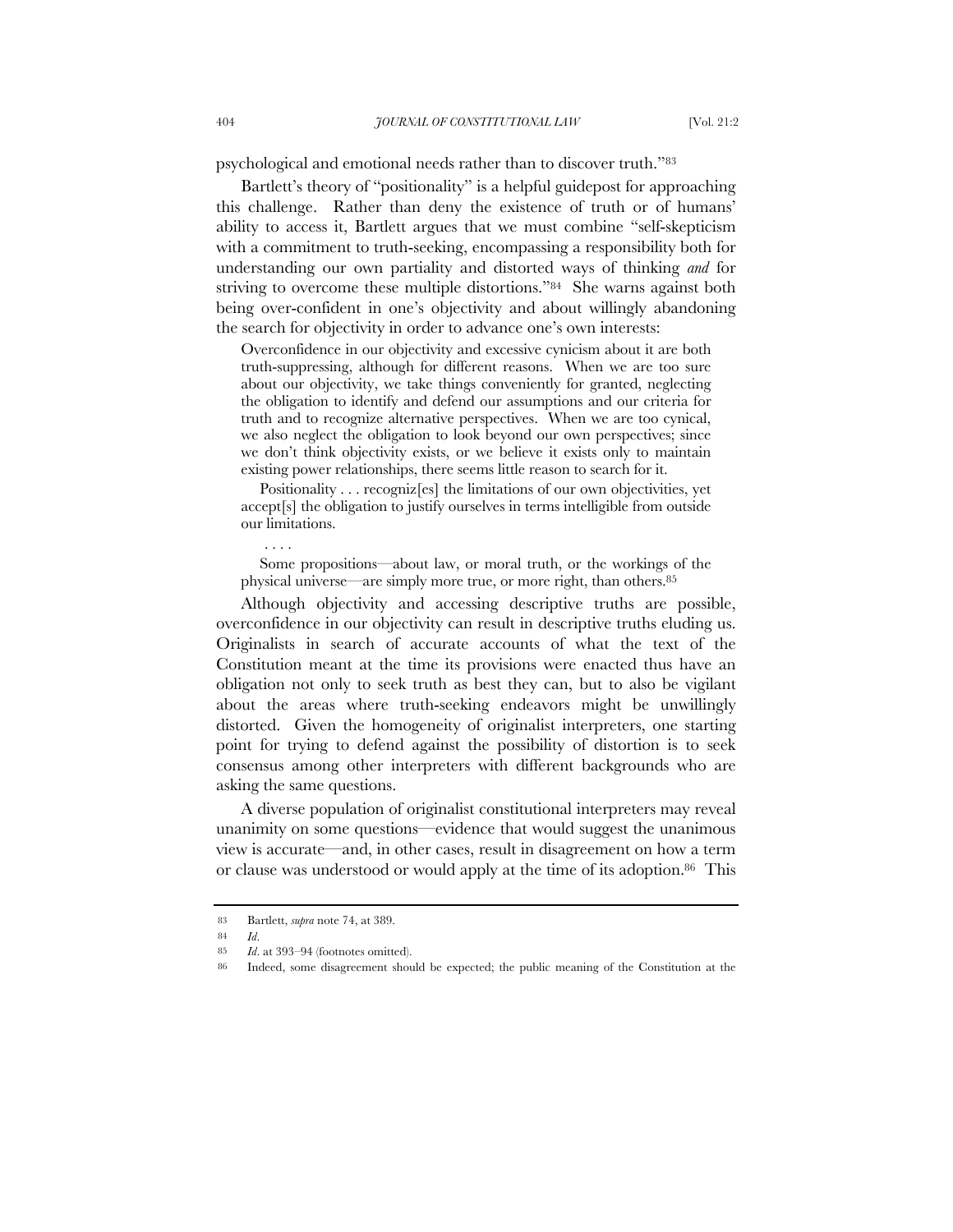disagreement can be a feature and not a bug, revealing how various interpreters' experiences and psychological commitments may be affecting their conclusions. As Jack Balkin observes,

The choice of which facts are relevant and important, and how and why they are relevant and important, are shaped by our theoretical and practical commitments. Those commitments prefigure what we look for in the past, how we evaluate what we find, what we discard as peripheral or not germane, and what we will do with the evidence that we bring forward with us into the present.<sup>87</sup>

Although we may work to be aware of the default beliefs we hold about the world, it is only possible to consciously recognize and question so many of them at any one time. Despite our best efforts to objectively understand the external environment, or the experiences of others, we are not always able to recognize when our pre-existing perspectives distort our investigations.

Because of this, we can take advantage of other individuals' diverse perspectives to compare and triangulate meaning, in order to better understand the objects of our inquiry.88 By comparing and contrasting a variety of interpretations, we can check each other's distorting preconceptions.89 In this way, originalism stands to benefit a great deal from diversifying its participants—the more those attempting to understand the founding-era meaning of the Constitution differ today, the more likely we will be able to accurately understand the founding-era public.

framing, and our understanding of that public meaning today, is not one single meaning, but many individuals' and groups' largely-overlapping, but non-identical, meanings. *See* Gary Lawson & Guy Seidman, *Originalism as a Legal Enterprise*, 23 CONST. COMMENT. 47, 56 (2006) ("Assuming that reader and author are both speaking the same language, that both are relatively fluent in that language, and that the phrase is part of the standard vocabulary of ordinary speakers, there is reason to think that there will be substantial overlap in the coverage that each will give to the phrase, but there is room for divergence at the margins.").

<sup>87</sup> Jack M. Balkin, *The Construction of Original Public Meaning*, 31 CONST. COMMENT. 71, 82 (2016).

<sup>88</sup> *See* Christina Mulligan, Michael Douma, Hans Lind & Brian Quinn, *Founding-Era Translations of the U.S. Constitution*, 31 CONST. COMMENT. 1, 16 (2016) (arguing that the existence of multiple translations of the Constitution creates the ability to "triangulate" common elements to clarify original meaning); *cf.* Lawrence M. Solan, *The Interpretation of Multilingual Statutes by the European Court of Justice*, 34 BROOK. J. INT'L L. 277, 293 (2009) ("The ability to compare different versions and then to triangulate . . . brings out nuances that can help the investigator gain additional insight into the thoughts of the original drafter.").

<sup>89</sup> One can imagine a twofold criticism of this claim. First, that more powerful or confident individuals are still likely to have their biases creep into interpretation, despite the presence of countervailing viewpoints. Second, that even despite best efforts, it would not be possible to fully eliminate how our experiences and worldview might distort our understanding of how members of the founding public understood the Constitution. Yet, even though we cannot achieve perfection, improvement is still a worthwhile goal.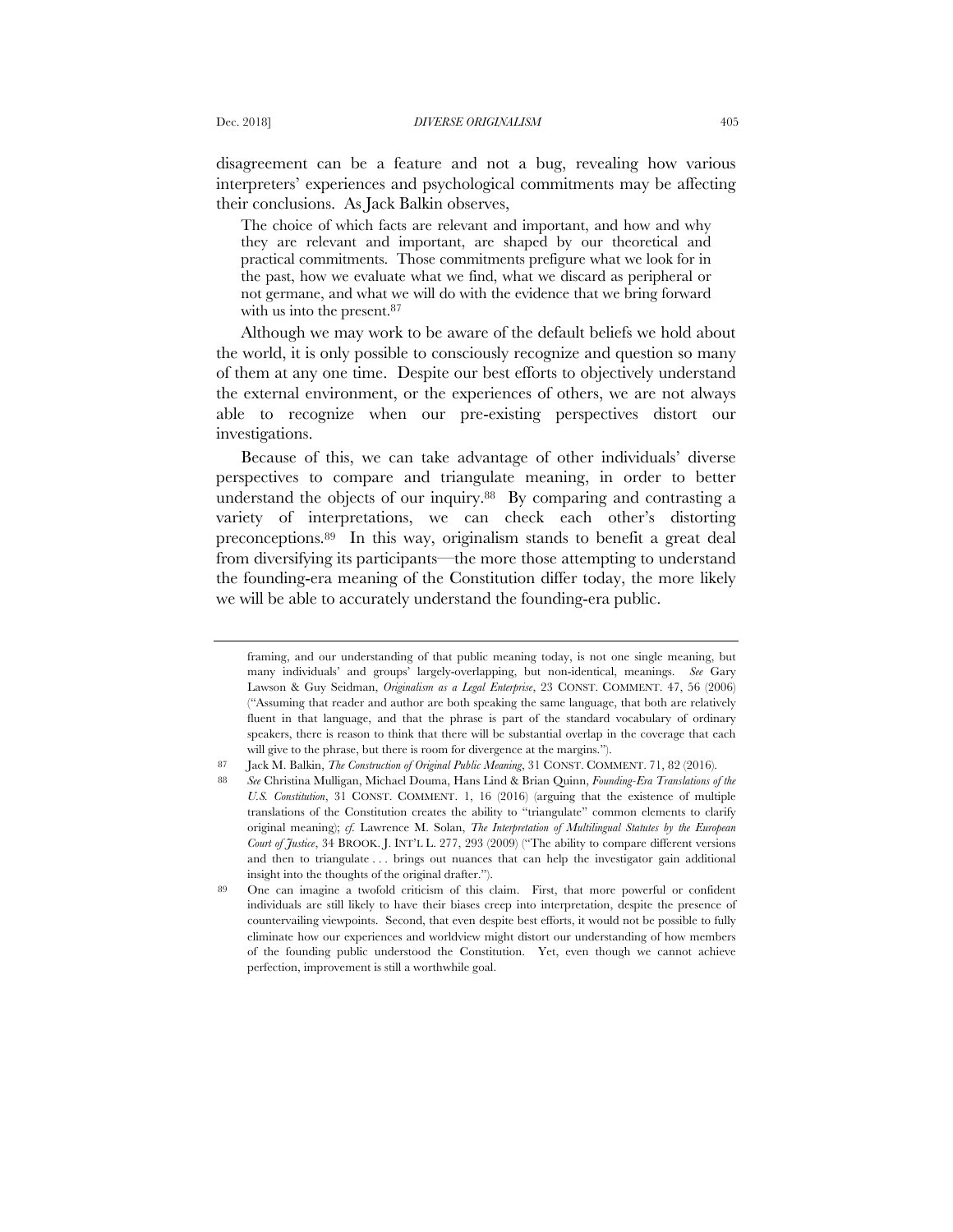# *2. Being Wary of "Reasonableness"*

One particular aspect of originalist interpretation that risks distortion through unconscious bias is the search for the original, semantic content of the constitutional text. Members of the founding-era public did not all share a completely uniform understanding of the Constitution's text. Accordingly, originalists are faced with the questions of how to translate the range of multiple, actually-held meanings into a conception of "what the Constitution means" and how to apply that meaning to resolve legal questions. This interpretive exercise has the potential to distort foundingera meaning, if decision-makers end up choosing "the" meaning based on normative judgments, while styling their choice as an objective or positive analysis of what the text objectively meant.

For example, one popular approach is to characterize the public meaning of the Constitution as what a reasonable person would have understood the text to mean. Gary Lawson and Guy Seidman advance the claim that the Constitution itself instructs interpreters to understand it as written by and for "We the People of the United States."90 Because "We the People" is a hypothetical construction, Lawson and Seidman try to understand who this anthropomorphized "We the People" is based on the content of the Constitution and the circumstances under which the Constitution was written. They write,

[T]he hypothetical "We the People of the United States" is a pretty good fit with the reasonable person of the law. This person is highly intelligent and educated and capable of making and recognizing subtle connections and inferences. This person is committed to the enterprise of reason, which can provide a common framework for discussion and argumentation. This person is familiar with the peculiar language and conceptual structure of the law. "We the People of the United States" is a formidable intellectual figure.<sup>91</sup>

For Lawson and Seidman, information about what actual people believed about the Constitution is merely relevant, but not dispositive: "In order to know what mental states can most appropriately be attributed to the reasonable person, it helps to know the mental states that were most likely held by real persons situated in the same point in space and time."<sup>92</sup> Lawson and Seidman's "reasonable member of the founding public" will often be quite different from various actual members of the founding public who were less educated, less committed to particular approaches to

<sup>90</sup> Lawson & Seidman, *supra* note 86, at 70.

<sup>91</sup> *Id*. at 73.

<sup>92</sup> *Id*. at 80.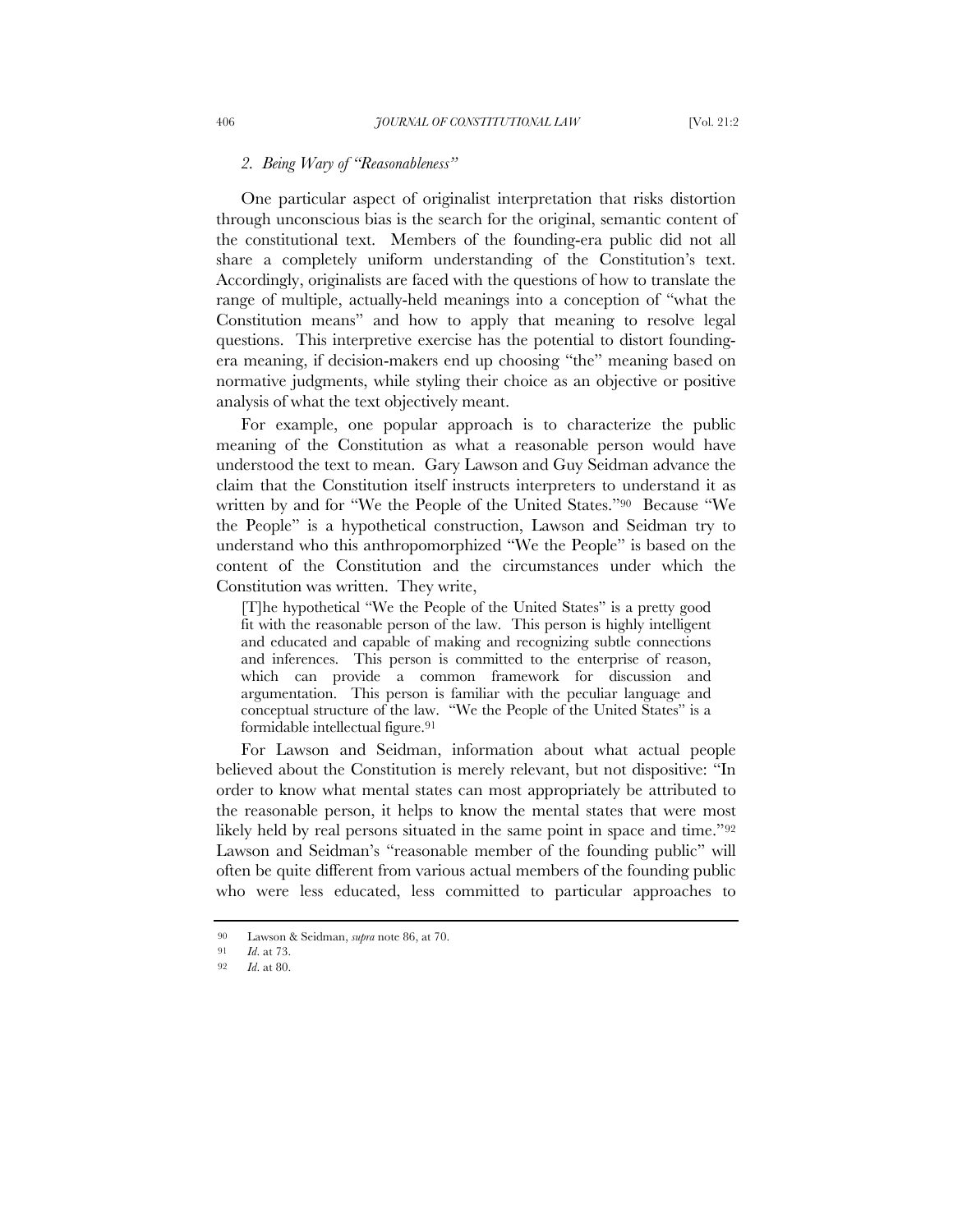argument, and less knowledgeable about the law.

Other authors suggest a "reasonable person" standard for understanding the Constitution that looks a bit more like a colloquial conception of reasonableness, rather than Lawson and Seidman's superman. For example, Vasan Kesavan and Michael Stokes Paulsen argue, as characterized by Paulsen, "It is the objective meaning of the words—the meaning the words would have, in context, to some hypothetical 'objective observer' or 'reasonable person'—that matters."93 Randy Barnett similarly explains,

[T]he New Originalism seeks to identify what a reasonable speaker of English would have understood the words of the text to mean at the time of its enactment. This is as much an empirical inquiry as it would be to ascertain what the words I am now using mean today.94

At least one way of understanding "reasonable meanings" can remain highly descriptive—if by "reasonable meanings" we simply mean *shared*  meanings. On this broad view, we can exclude idiosyncratic and singular interpretations of the Constitution from the set of "reasonable interpretations."95 For example, an unreasonable interpretation of "the power to establish post offices and post roads" would be that the power includes the authority to commission sculptures of the Greek Pantheon for public parks. Even if I were a member of the founding public and genuinely believed this to be the case, it would not be a reasonable interpretation of the text simply because *no one else* would think I thought commissioning sculptures was important if I said, "I think it is important that government can establish post offices." What makes an interpretation reasonable in this broadest sense is merely that it would be likely for some population of people (but not necessarily all people) to arrive at that interpretation if a speaker used the words in question.

<sup>93</sup> Paulsen, *supra* note 9, at 874 (describing his and Vasan Kesavan's view and citing Vasan Kesavan & Michael Stokes Paulsen, *The Interpretive Force of the Constitution's Secret Drafting History*, 91 GEO. L.J. 1113, 1131–32 (2003)); *see also* Michael Stokes Paulsen, *The Text, the Whole Text, and Nothing but the Text, So Help Me God: Un-Writing Amar's Unwritten Constitution*, 81 U. CHI. L. REV. 1385, 1440 (2014) ("[T]he true, original public meaning of the language employed . . . is[ ] the objective meaning the words would have had, in historical, linguistic, and political context, to a reasonable, informed speaker and reader of the English language at the time they were adopted.").

<sup>94</sup> Randy E. Barnett, *The Gravitational Force of Originalism*, 82 FORDHAM L. REV. 411, 415 (2013) (emphasis omitted); *see also* Randy E. Barnett, *The Original Meaning of the Commerce Clause*, 68 U. CHI. L. REV. 101, 105 (2001) ("'[O]riginal meaning' refers to the meaning a reasonable speaker of English would have attached to the words, phrases, sentences, etc. at the time the particular provision was adopted.").

<sup>95</sup> *See* Kesavan & Paulsen, *supra* note 93, at 1130 ("The meaning of the words and phrases of the Constitution as law is necessarily fixed as against private assignments of meaning.").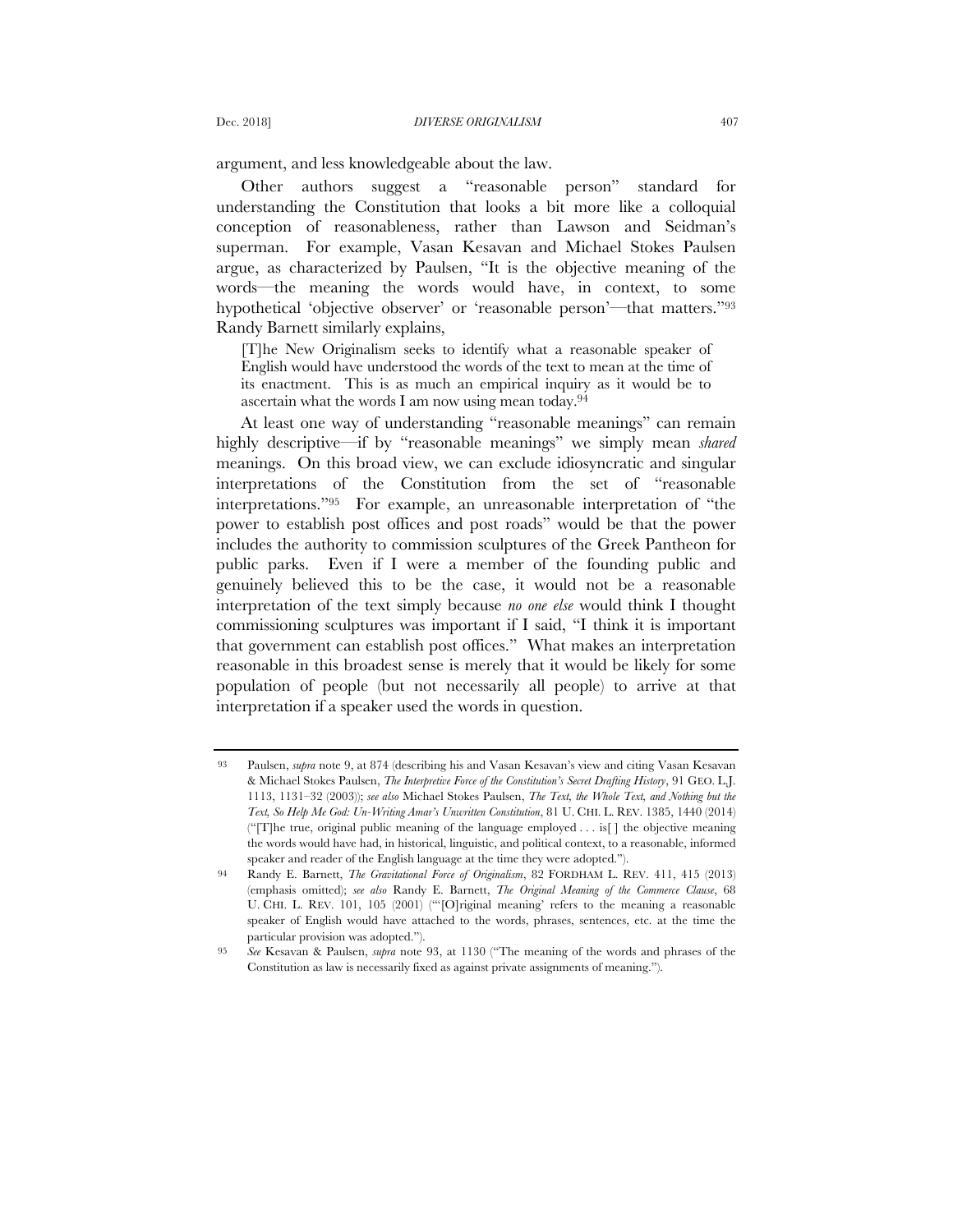On this view of reasonableness, there can be multiple reasonable interpretations of language, in the context of how it was expressed, so long as there exist multiple populations of people who would share each interpretation among themselves. One useful example of the existence of multiple meanings is reflected in an early discussion over the scope of the meaning of the Progress Clause.96 In the debates surrounding the need for the First Amendment, specifically the freedom of the press, Federalists and Antifederalists expressed a different opinion about the powers granted to Congress in the Progress Clause. Antifederalist Robert Whitehall was concerned that the power to secure "to authors the right [to] their writings" would give Congress the power to license printing presses, thus necessitating the need for the First Amendment.97 In contrast, Federalist James Iredell argued that the Progress Clause only gave Congress the power to grant rights to particular works to their authors<sup>98—to</sup> create what we now call copyrights. Given the passage of the First Amendment, and the fact that Congress has never tried to require licensure to run a printing press, we do not know how this clause would have been interpreted in the absence of the passage of the First Amendment. But it seems clear that each party believed the "exclusive right to one's writings" described in the Progress Clause had different scopes.

If reasonable meanings are merely shared meanings, we might think that *either* believing the Progress Clause only authorized the creation of copyrights *or* believing that the Progress Clause authorized licensure of the press was reasonable, because both meanings were held by particular populations. This conception of "reasonable meanings as shared meanings" has the potential to be fairly objective; we identify reasonable interpretations by trying to ascertain interpretations that would have been shared or understood by a significant number of people in the founding period.

<sup>96</sup> U.S. CONST. art. I, § 8, cl. 8.

<sup>97</sup> *The Pennsylvania Convention: Saturday, 1 December 1787*, *in* 2 THE DOCUMENTARY HISTORY OF THE RATIFICATION OF THE CONSTITUTION DIGITAL EDITION, RATIFICATION OF THE CONSTITUTION BY THE STATES: PENNSYLVANIA 444, 454 (John P. Kaminski et al. eds., 2009); *see also id.* ("Congress [will] have a power to destroy liberty of the press . . . . They have a power to secure to authors the right of their writings. Under this, they may license the press, . . . and under licensing the press, they may suppress it.").

<sup>98</sup> *See* James Iredell, *Answers to Mr. Mason's Objections to the New Constitution*, *in* PAMPHLETS ON THE CONSTITUTION OF THE UNITED STATES, PUBLISHED DURING ITS DISCUSSION BY THE PEOPLE 1787–1788, at 360–61 (Paul Leicester Ford ed., 1888) (1788) ("Congress will have no other authority over [liberty of the press] than to secure to authors for a limited time an exclusive privilege of publishing their works.").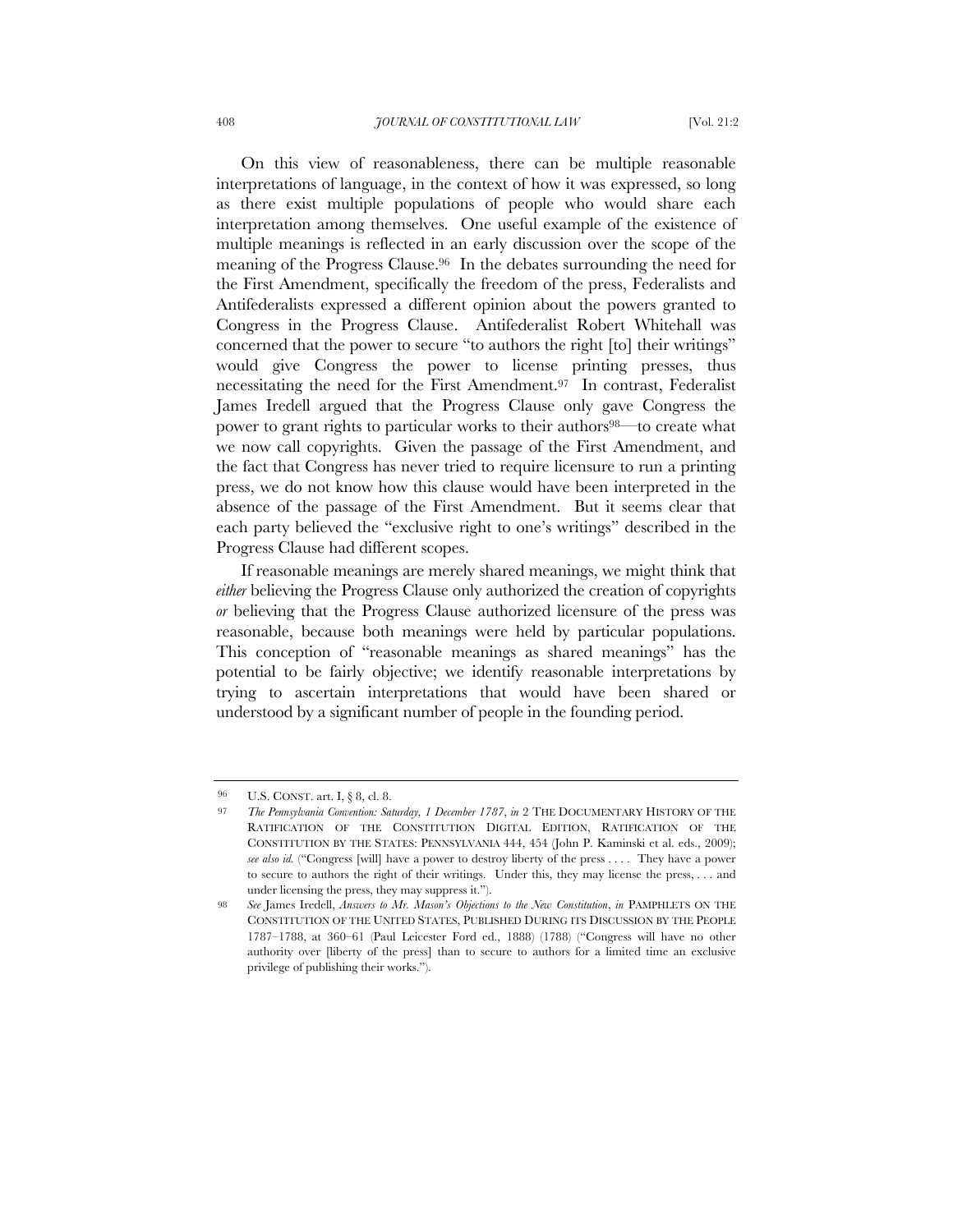But this framing of "reasonable" may seem to eliminate something important about the notion of reasonableness; we do not tend to use the word "reasonable" to mean "actual."99 You may look at the Progress Clause debate, read the text carefully, and decide, "This text only gives Congress the power to grant exclusive rights *to an author's writings*. How could one read a power to license printers into that?" You might conclude that even if the Antifederalist interpretation of the clause was widespread, it was an unreasonable interpretation because the meaning was not supported by the text. This intuition leads towards a concept of reasonableness closer to what Lawson and Seidman articulate—reasonable meanings are not just actual meanings, but also take into account values such as logic, certain modes of textual analysis, and the like. The meanings that Lawson and Seidman would consider reasonable might seem both better justified and less numerous—creating more constraint on how judges apply the text.

But for all the apparent benefits of a robust "reasonable person" standard for original meaning, searching for this kind of "reasonableness" creates a tension with the goal of undertaking an "*empirical* inquiry"100 into what the words meant. Once we start jettisoning some actually-held and publicly-understood meanings, we are engaged in a normative enterprise determining which actually-held meanings are better, more justified, more logical, more consistent.<sup>101</sup> These are worthwhile endeavors, but they are not addressing empirical questions. When we seek that kind of reasonable meaning, we are no longer asking a descriptive question about what the text meant to the public. But if we mistakenly believe we are engaged in an empirical inquiry, we open the door for our pre-existing and present-day values and commitments to influence our judgment, without being consciously aware that it is happening.102 And to the extent that many individuals engaged in originalist interpretation are similarly situated, the process of searching for the reasonable founding-era person's

<sup>99</sup> *Cf.* Alan D. Miller & Ronen Perry, *The Reasonable Person*, 87 N.Y.U. L. REV. 323, 326 (2012) (arguing that reasonableness must be a normative, not a positive, notion).

<sup>100</sup> Barnett, *The Gravitational Force of Originalism*, *supra* note 94, at 415 (emphasis added) (describing the process of discerning the original public meaning of the Constitution's text as an empirical inquiry).

<sup>101</sup> Balkin worries that if originalists search for single meanings, "we will discover that we will only be able to draw out a single answer from the past by reading the evidence selectively and opportunistically, by ignoring many participants in the ratification process, or by declaring that their views were not in fact reasonable." Balkin, *supra* note 87, at 92; *see also id*. ("But in any age or era—as in our own—reasonable people often differ about many things, especially where politics is involved.").

<sup>102</sup> *Cf*. Cornell, *supra* note 8, at 301 (criticizing when New Originalists "side step dealing with the actual beliefs of Americans and substitute the beliefs of a fictive reader, effectively turning constitutional interpretation into an act of historical ventriloquism").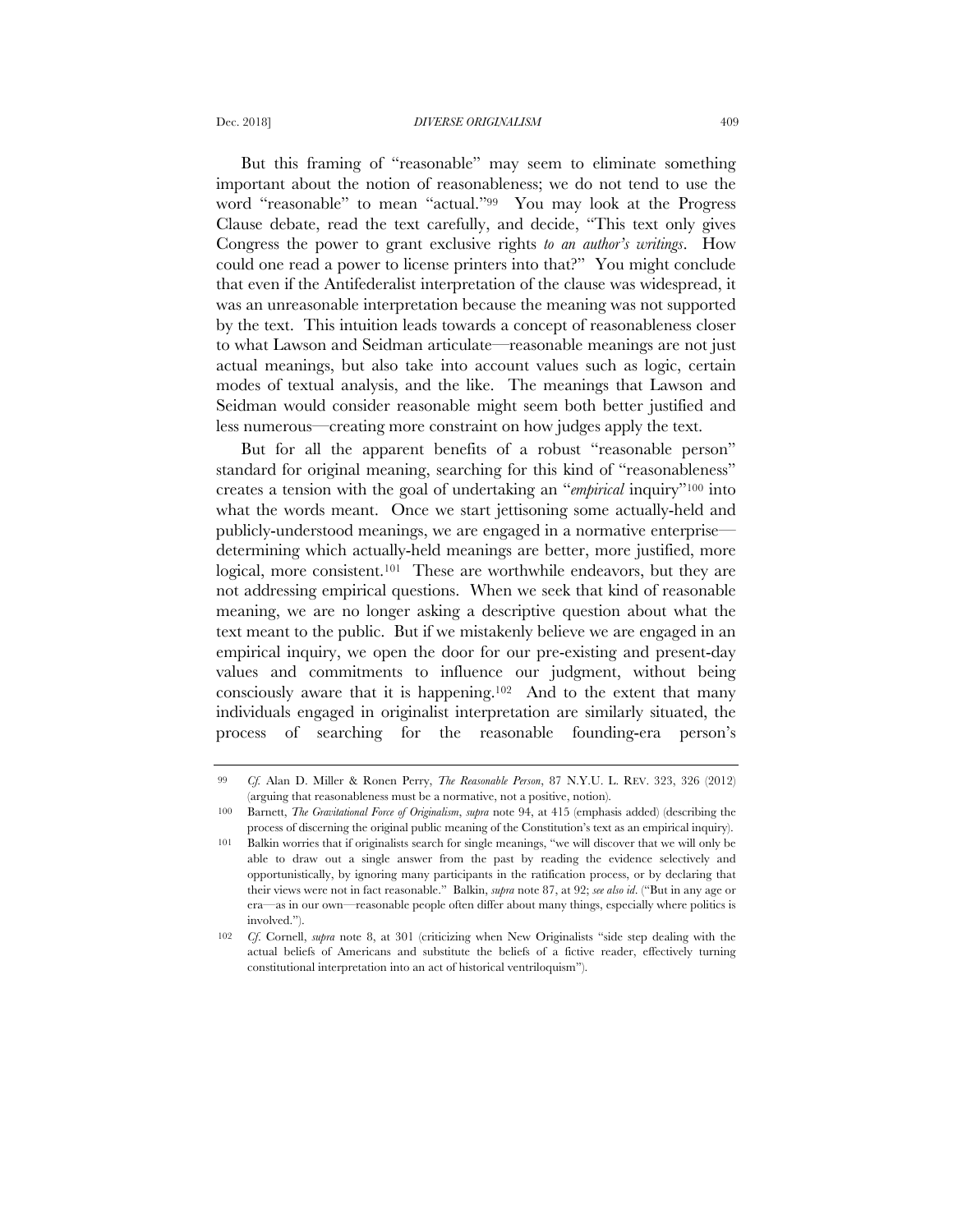interpretations invites a particular projection of a present-day, white, male, educated, conservative or libertarian person's experiences onto eighteenthcentury members of the founding public.

It may be difficult to imagine how a search for "reasonableness" may result in projecting present-day values into the past, but we can identify some examples where present-day commitments might cause an interpreter to unwillingly misunderstand the Constitution's meaning to the founding public. Saul Cornell, for example, has argued that many founding-era elites adhered to Blackstone's view that preambulatory text played a significant role in establishing how legal language should be interpreted.<sup>103</sup> In the present day, this is far less true. Both *District of Columbia v. Heller*<sup>104</sup> and *Eldred v. Ashcroft*<sup>105</sup> avoided reading a constitutional clause's preambles to limit the scope of a constitutional right or power. Popular scholarship also argues that preambles do not limit the scope of subsequent clauses.106 But let us assume that Cornell is not only correct, but that, counterfactually, acceptance of Blackstone's approach to preambles was even more widespread than even Cornell argues.<sup>107</sup> A present-day interpreter, even knowing about Blackstone's influence on the founding-era public, might unconsciously discount evidence of meaning derived from reference to the preamble, having internalized the idea that it is more reasonable to discount the potential effect of preamble texts.

Feminist legal scholarship in the 1990s and early 2000s also explored the challenges of searching for an objective "reasonableness" in the context

<sup>103</sup> *See* Saul Cornell, *Originalism on Trial: The Use and Abuse of History in* District of Columbia v. Heller, 69 OHIO ST. L.J. 625, 631–35, 633 n.37 (2008) (criticizing Scalia's opinion in *District of Columbia v.*  Heller because he ignores Blackstone's rules on interpretation which "mandate<sup>[]</sup> a consideration of the preamble" when the language of an enactment is ambiguous).

<sup>104</sup> 554 U.S. 570, 578, 599 (2008) (holding that the Second Amendment's prefatory clause "announces the purpose for which the right was codified," but that the clause neither "suggest[s] that preserving the militia" was the only reason for its enactment nor limits the Amendment's operative language).

<sup>105</sup> 537 U.S. 186, 213–14 (2003) (finding that the perambulatory goal of promoting science did not constrain Congress from extending copyrights where Congress had consistently adopted "new definitions or adjustments of the copyright term").

<sup>106</sup> Eugene Volokh, *The Commonplace Second Amendment*, 73 N.Y.U. L. REV. 793, 807 (1998) ("To the extent the operative clause is ambiguous, the justification clause may inform our interpretation of it, but the justification clause can't take away what the operative clause provides. And because we know that operative clauses may be at times broader and at times narrower than justification clauses, we should accept that the two clauses will sometimes point in different directions.").

<sup>107</sup> Cornell, in fact, argues that there were divergent views about whether to adopt Blackstone's method of legal interpretation, with more elite lawyers embracing Blackstone, and more populist figures arguing that text should be understood according to its plain meaning. *See* Cornell, *supra* note 8, at 311–12, 314–17, 319–20.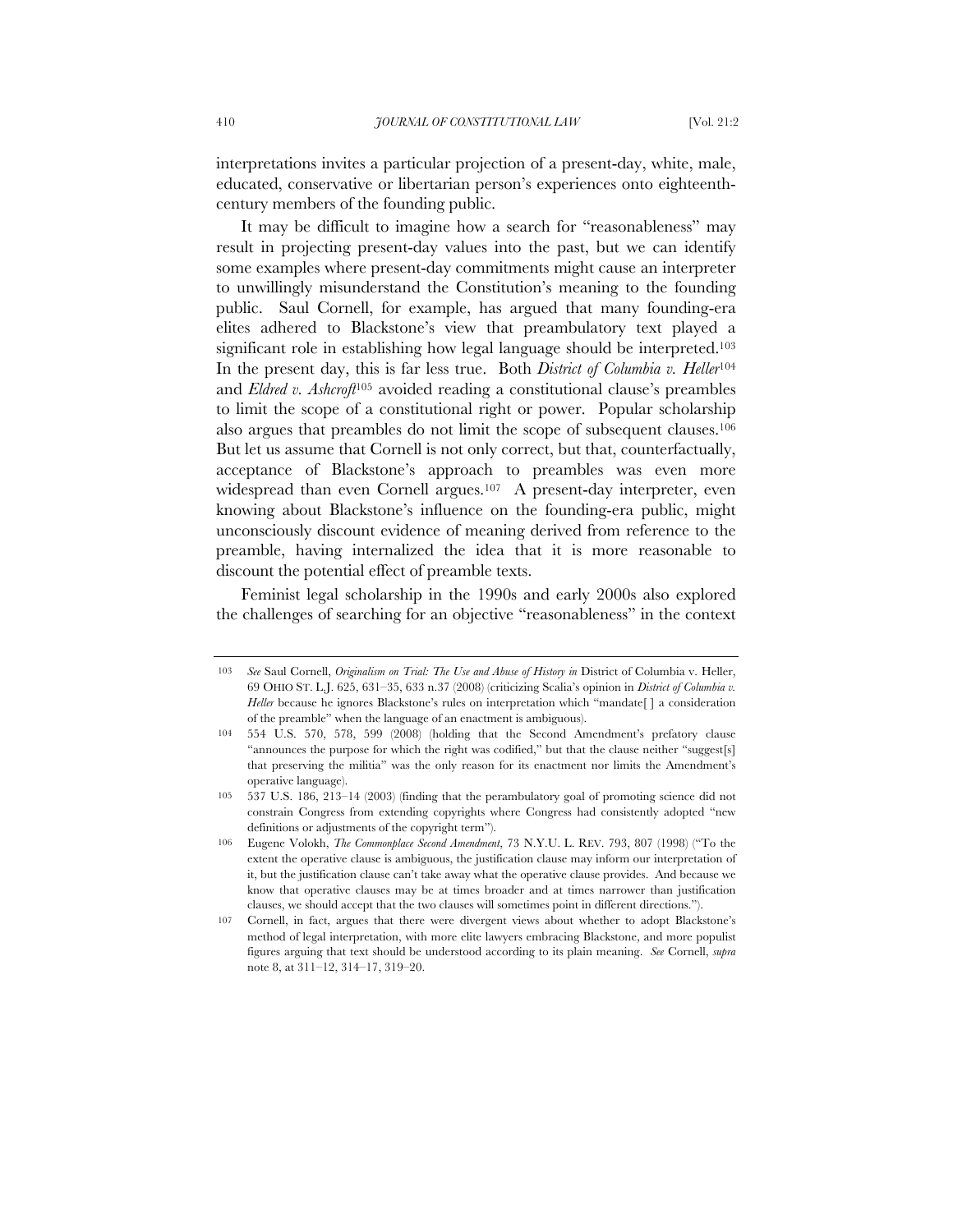of sexual harassment and domestic violence.108 Concerned that notions of the "reasonable man" and "reasonable person" were effectively androcentric,109 some circuit courts went so far as to specifically ask how a "reasonable woman" would have responded to harassment, believing that based on dissimilar nature or experiences, a reasonable man and a reasonable woman might respond to harassment in different ways.110 Distinguishing among reasonable men, reasonable women, and reasonable people presented its own problems, as some commentators observed that the construct of the "reasonable woman" appeared to instantiate a variety of controversial stereotypes about women—that women were, for example,

- 108 *See, e.g.*, MAYO MORAN, RETHINKING THE REASONABLE PERSON: AN EGALITARIAN RECONSTRUCTION OF THE OBJECTIVE STANDARD 276–81 (2003) ("[A]dopting the reasonable person standard, given its history as the reasonable man, seemed to privilege one understanding of social interaction in the workplace (that of men) and simultaneously undermine the alternative understanding of such interaction (that of women) .... "); Kathryn Abrams, *The Reasonable Woman: Sense and Sensibility in Sexual Harassment Law*, DISSENT, Winter 1995, at 48–49; Anita Bernstein, *Treating Sexual Harassment with Respect*, 111 HARV. L. REV. 445, 468–69 (1997) (arguing that removing group identity from a reasonableness standard undercuts sexual harassment claims by ignoring the social, historical, and conduct-specific contexts in which such claims arise); Naomi R. Cahn, *The Looseness of Legal Language: The Reasonable Woman Standard in Theory and in Practice*, 77 CORNELL L. REV. 1398, 1400 (1992) (arguing that the law requires a reasonable woman standard for cases of sexual harassment and domestic assault because the law fails to address or incorporate the experiences of female victims in gender-specific acts); Nancy S. Ehrenreich, *Pluralist Myths and Powerless Men: The Ideology of Reasonableness in Sexual Harassment Law*, 99 YALE L.J. 1177, 1218 (1990) (critically examining the reasonable woman standard as insufficiently capturing the context in which an individual acts, and therefore "any unequal social conditions that affect an individual's situation are both perpetuated . . . by such . . . [broad] standard[s]"); Stephanie M. Wildman, *Ending Male Privilege: Beyond the Reasonable Woman*, 98 MICH. L. REV. 1797, 1806 (2000) (arguing for a gendered reasonableness standard that incorporates systemic privilege in legal analyses).
- 109 *See* Cahn, *supra* note 108, at 1405 ("[A] reasonable person may resemble a reasonable man . . . . Feminist theory has re-examined the reasonableness standard as part of a critique of 'objective' standards. So-called neutral and objective standards may contain unstated assumptions that are actually gendered." (citations omitted)). For a more general discussion of androcentric standards in the law, see SANDRA LIPSITZ BEM, THE LENSES OF GENDER: TRANSFORMING THE DEBATE ON SEXUAL INEQUALITY 39–79, 183–91 (1993).
- 110 *See, e.g.*, Gray v. Genlyte Grp., Inc., 289 F.3d 128, 136–37 (1st Cir. 2002) (denying the objection to the use of a reasonable woman standard in jury instructions because, given the evidence and arguments presented at trial, the jury did not misunderstand the legal standard); Hurley v. Atl. City Police Dep't, 174 F.3d 95, 115–17 (3d Cir. 1999) (finding the lower court properly applied the reasonable woman standard for a sexual harassment claim); Torres v. Pisano, 116 F.3d 625, 632 (2d Cir. 1997) (noting that the reasonableness standard, as applied to female employees, requires considering the conditions under which a reasonable woman would find the work environment hostile); Ellison v. Brady, 924 F.2d 872, 879 (9th Cir. 1991) (noting that victims experience sexual harassment or violence differently among genders, and thus adopting a reasonable woman standard because the "sex-blind reasonable person standard tends to be malebiased and tends to systemically ignore the experiences of women"); *see also* Ann C. McGinley, *Reasonable Men?*, 45 CONN. L. REV. 1, 5–6 (2012) (summarizing the adoption and use of the reasonable woman standard by courts and the critique of that standard by scholars).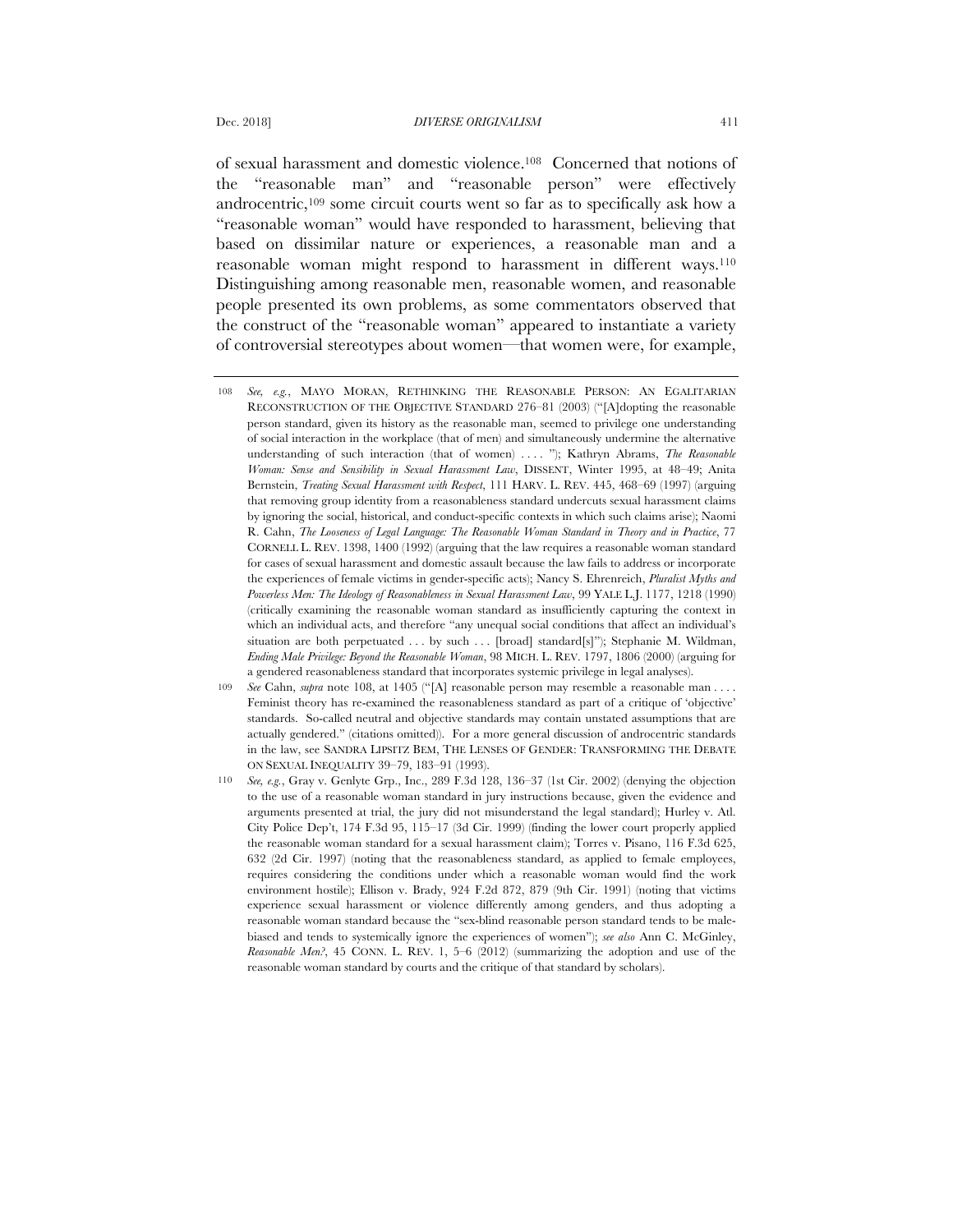more moral, more sensitive, and less sex-seeking than men.<sup>111</sup> Theirs and others' extensive meditation on what constituted "reasonableness" assessed that the "reasonable person" could only be so much of a blank slate.112 But choosing what qualities were included in the "reasonable" person was a normative enterprise, not a positive one,<sup>113</sup> and individuals and populations would sometimes differ on what "reasonable" means, based on their own experiences and commitments.114

Critiquing the search for a "reasonable member of the founding public" does not deny that there are better and worse interpretations of the Constitution. Rather, the aim is to highlight that, to the extent we want to separate empirical or descriptive accounts of what the text meant at the framing (its semantic content), and normative accounts of how the text should be understood and applied (its legal content), the question of what is a *reasonable* interpretation belongs in the latter category. There, we can make normative claims about the application of the constitutional text and, knowing that we are doing so, be more explicit about what we are claiming and why, and take measures to avoid distorted reasoning.

## *B. Identifying Diverse Historic Speakers*

The previous Section explored how the original meaning of the Constitution might be unwillingly distorted across time, if present-day

<sup>111</sup> *See* Cahn, *supra* note 108, at 1415–17 (criticizing the reasonable woman standard because it incorporates sexist stereotypes about women, does not distinguish between women of different backgrounds, and focuses too closely on the behavior of the victim rather than the perpetrator).

<sup>112</sup> *See* Alafair S. Burke, *Rational Actors, Self-Defense, and Duress: Making Sense, Not Syndromes, Out of the Battered Woman*, 81 N.C. L. REV. 211, 289–91 (2002) (analyzing "subjective" and "objective" standards for self-defense and arguing that both require consideration of the circumstances surrounding the actus reus); Christopher Jackson, *Reasonable Persons, Reasonable Circumstances*, 50 SAN DIEGO L. REV. 651, 661–62 (2013) (arguing that it is impossible to determine the relevant characteristics of a defendant for a reasonableness inquiry where subjective and objective standards necessitate consideration of the circumstances of the individual's conduct).

<sup>113</sup> *See* Jody D. Armour, *Race Ipsa Loquitur: Of Reasonable Racists, Intelligent Bayesians, and Involuntary Negrophobes*, 46 STAN. L. REV. 781, 788 (1994) (arguing the reasonable person test includes normative aspects); Peter Westen, *Individualizing the Reasonable Person in Criminal Law*, 2 CRIM. L. & PHIL. 137, 138 (2008) (referring to the reasonable person test as normative). Mayo Moran critiques the application of the "reasonable person" as, in practice, a "standard of ordinariness," although the comment seems to assume that reasonableness is actually a normative concept. *See* MORAN, *supra* note 108, at 13.

<sup>114</sup> *See* Balkin, *supra* note 87, at 82 ("The choice of which facts are relevant and important, and how and why they are relevant and important, are shaped by our theoretical and practical commitments. Those commitments prefigure what we look for in the past, how we evaluate what we find, what we discard as peripheral or not germane, and what we will do with the evidence that we bring forward with us into the present.").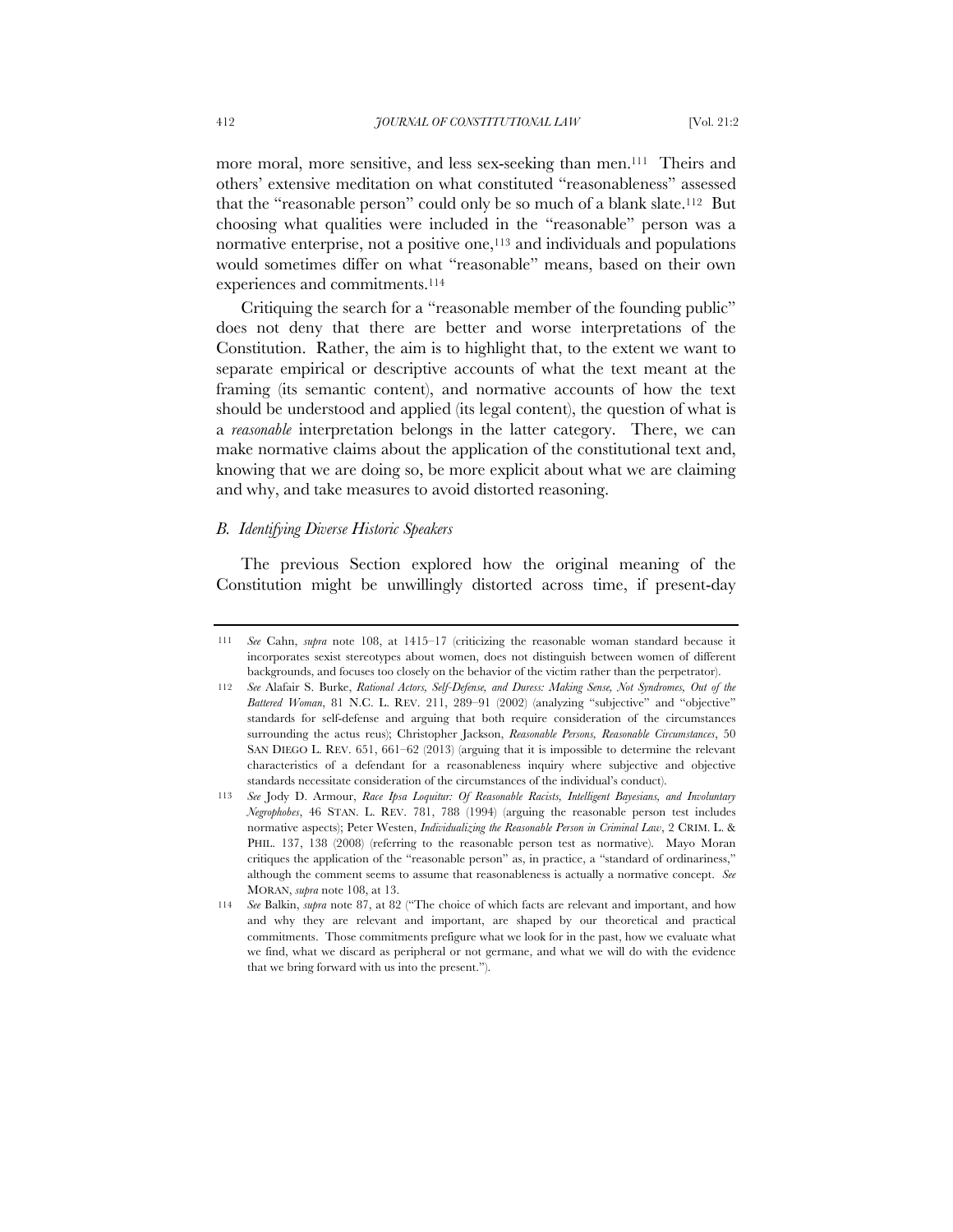interpreters unintentionally project their existing views about language and politics onto speakers from the past. But distorted interpretations can also occur if a present-day interpreter primarily looks at how the Constitution was understood by a subset of the public and mistakenly concludes that the views of the subset accurately represent the views of the majority or even the whole.

For example, Saul Cornell has argued that elite and non-elite members of the founding public adhered to varying methods of interpreting the Constitution.115 It is similarly plausible that particular words or phrases in the original Constitution or its amendments would have been understood slightly differently across geographic location, across social and economic class, across language, across gender, and across race and ethnic background. If public-meaning originalists seek to understand the Constitution as it was understood by the public, the meanings of the entire public must be considered. Ignoring the understanding of lower-class Americans, black Americans, German-speakers, or women *ex ante* presumes that the views of elite, white, English-speaking men were either identical to other groups' interpretations, or were the best or most reasonable interpretations of the Constitution. But we can't make normative judgments about the reasonableness or quality of these populations' understanding of the Constitution until we know what their "actual public meanings" were.

# *1. Working with Incomplete Records*

The realities of historical inquiry get in the way of discovering the views of linguistic and cultural sub-communities. Interpretations and commentary on the Constitution are more likely to have been preserved if there were many copies printed or if the works were written by well-known individuals or were thought to have been important. By definition, illiterate individuals left almost no written record of their thoughts and beliefs, unless they had been transcribed by another.116 These realities mean that our

<sup>115</sup> *See* Cornell, *supra* note 8, at 309–10 ("At one extreme stood men . . . who were firmly committed to the methods of the lawyer's constitution. In the middle stood many self-made lawyers who had some familiarity with Blackstone's writings. Further along this continuum were moderates who believed that the law required no special knowledge, and at the extreme were plebeian populists who believed the voice of the people could be spontaneously gathered by juries or even mobs.").

<sup>116</sup> *See* CATHERINE ADAMS & ELIZABETH H. PLECK, LOVE OF FREEDOM: BLACK WOMEN IN COLONIAL AND REVOLUTIONARY NEW ENGLAND 21 (2010) (noting that, when one person's story is told to another who writes it down, "[i]t is impossible to distinguish between the two voices in such collaborative efforts or discern the process that went into constructing a single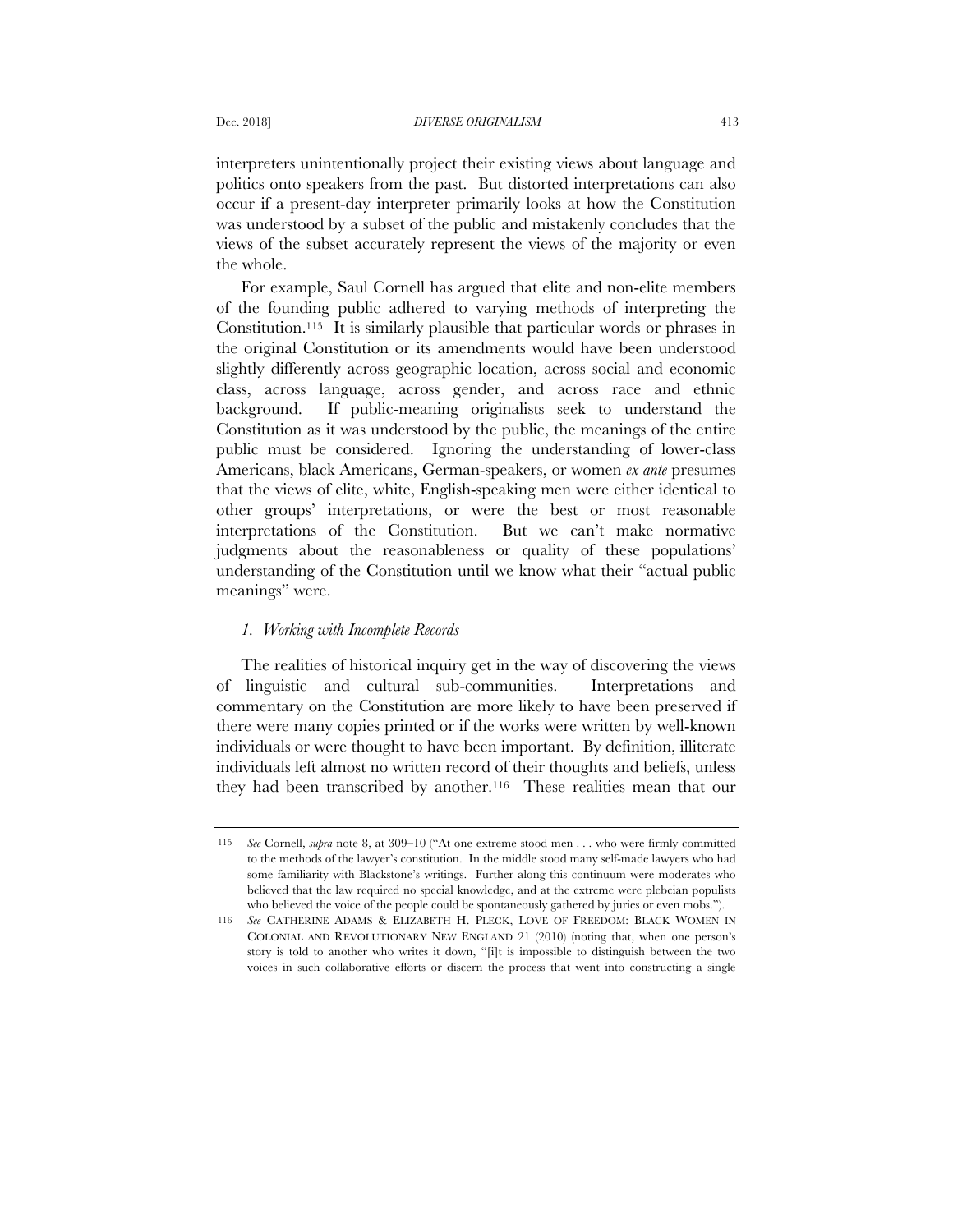corpus of direct commentary about the Constitution, and of texts illustrating how language was used in general, will over-represent the elite and influential population that played a significant role in the public sphere.

Nonetheless, even though much information is irretrievably inaccessible, originalists can still work with available tools and material to ensure that when we talk about public meaning, we are considering as much of the entire public as possible. Brigham Young University's recent efforts to create a large corpus of American English from the founding era and later historical periods117 lays a helpful groundwork for investigating and incorporating America's distinct populations into originalist constitutional analysis, even where there is little direct evidence about what members of those populations thought about the constitutional text itself. Designers of corpora of historic American English could consciously work to include and tag the writings of people of color, women, and other minorities and distinctive cultural sub-communities, so that investigators could research not only how language was used by the entire public, but also how language was used by these particular populations. In this way, it might be possible to identify divergent understandings of constitutional language across populations by looking at how key terms and phrases were used in other written contexts.

Complicating any attempt to identify and include diverse populations in historic corpora is the reality that it is often difficult to determine an author's demographic characteristics by name (or pseudonym) alone, without doing additional biographical research or deducing information from the content of the text. Especially over many texts, it may be impracticable to identify relevant characteristics of historic authors. One mitigating resource may be minority-owned and oriented newspapers, the first of which appeared in the  $1820s$ .<sup>118</sup> In the case of newspapers whose intended audience was black, Hispanic, or Native American, one can more easily surmise that the authors of those papers often represented their intended audience. Although the 1820s and 1830s postdate ratification by several decades, language from that time may still be probative of how

account").

<sup>117</sup> *See* BYU LAW—LAW & CORPUS LINGUISTICS, http://lawcorpus.byu.edu/ (last visited Nov. 11, 2018).

<sup>118</sup> *See* JUAN GONZÁLEZ & JOSEPH TORRES, NEWS FOR ALL THE PEOPLE: THE EPIC STORY OF RACE AND THE AMERICAN MEDIA 64–65 (2012) (providing a short history of the pre-Civil War founding of newspapers by people of color); *see, e.g.*, THE LIBERATOR, http://fair-use.org/theliberator/ (last visited Nov. 12, 2018) (archiving The Liberator newspaper, a "radical Abolitionis[t]" publication, 1831–1865).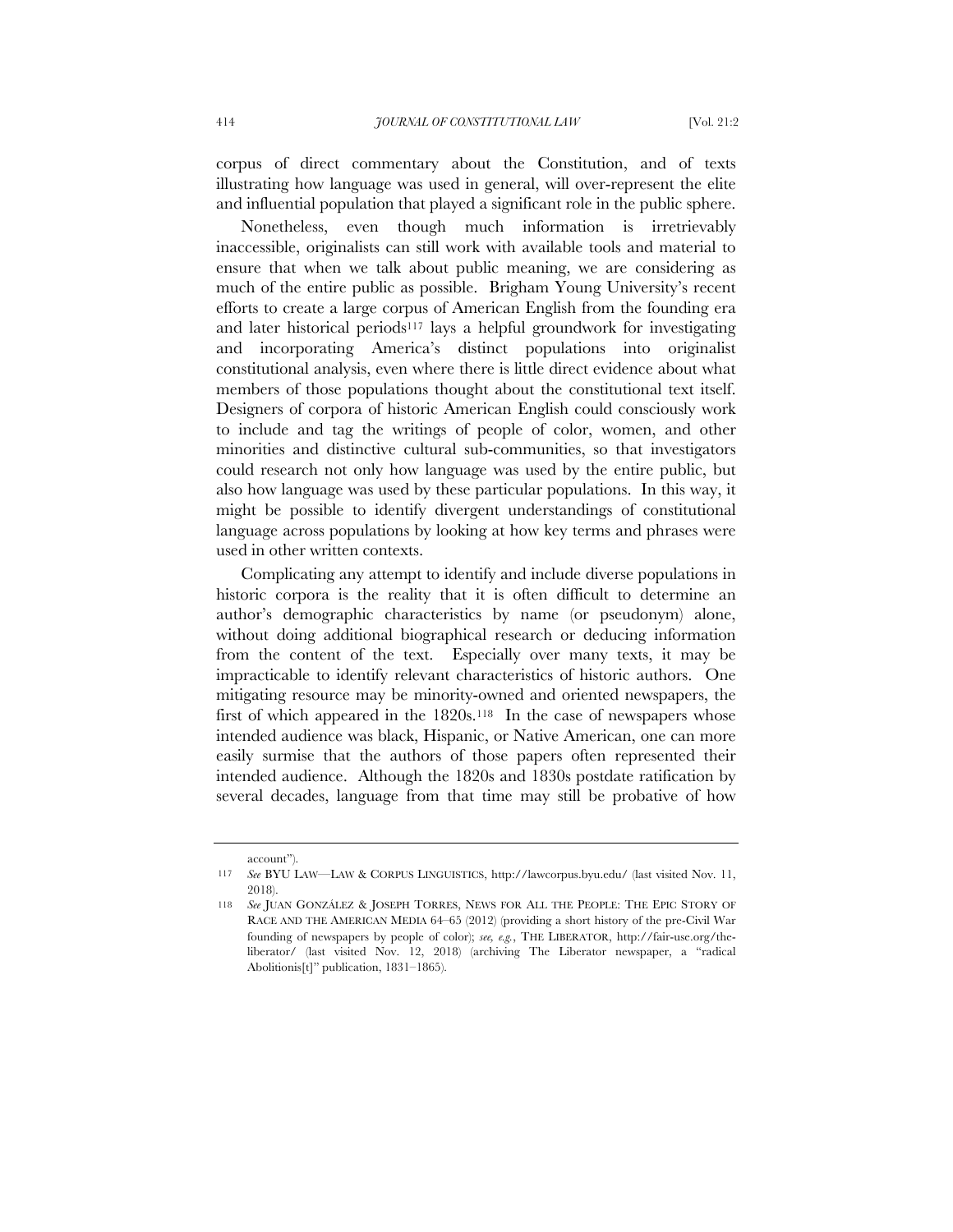language was used and understood at the framing and during the drafting and ratification of the Reconstruction Amendments.

Additionally, we are also already aware of many individual white women and people of color who authored significant writings, even if they did not always—or ever—discuss constitutional and legal ideas. These speakers admittedly remain unrepresentative of the average member of the public—their writings survive because these authors were prominent and often uncommonly educated for their time. Nonetheless, works by these authors constitute examples of how language was used by sub-populations and counterpublics<sup>119</sup> in the founding era and during the ratification of later amendments.<sup>120</sup> In the founding era particularly, female and black authors were rare, and so the next few paragraphs will highlight several of the most prominent authors in that time.121

<sup>119</sup> The idea of "counterpublics" emerges from responses to Jürgen Habermas's theory of the public sphere. Habermas described the public sphere as where "something approaching public opinion can be formed." Jürgen Habermas, *The Public Sphere: An Encyclopedia Article*, *in* CRITICAL THEORY AND SOCIETY: A READER 136, 136 (Stephen Eric Bronner & Douglas MacKay Kellner eds., 1989). He "focused on the ways in which bourgeois society developed modes of interaction, from the small-group interactions of salons and coffee houses to the later, larger institutional arenas such as the press." James W. Fox Jr., *Counterpublic Originalism and the Exclusionary Critique*, 67 ALA. L. REV. 675, 716 (2016) (footnote omitted). Critics of Habermas pointed out that notions of "the public sphere" also needed to take into account discourse within "excluded and subordinated communities." *See* Nancy Fraser, *Rethinking the Public Sphere: A Contribution to the Critique of Actually Existing Democracy*, *in* HABERMAS AND THE PUBLIC SPHERE 109 (Craig Calhoun ed., 1992); *see also*  Fox, *supra*, at 716. The notion of "counterpublics" emerged as "sites where excluded or subordinated groups can develop and refine counter-discourses, both to maintain and develop their own meanings and identities and to re-engage the dominant 'public' sphere in a critical discourse." Fox, *supra*, at 716.

<sup>120</sup> For a discussion of the development of a black counterpublic sphere in late-eighteenth-century America, see Joanna Brooks, *The Early American Public Sphere and the Emergence of a Black Print Counterpublic*, 62 WM. & MARY Q. 67 (2005).

<sup>121</sup> By contrast, female and minority commentary on the later amendments was more common. *See e.g.*, AFRO-AMERICAN WOMEN WRITERS 1746–1933 (Ann Allen Shockley ed., 1988); 1 HISTORY OF WOMAN SUFFRAGE (Elizabeth Cady Stanton et al. eds., Arno Press, Inc. 1969) (1881) (including documents dated from 1848 to 1861); 2 HISTORY OF WOMAN SUFFRAGE (Elizabeth Cady Stanton et al. eds., Arno Press, Inc. 1969) (1882) (including documents dated from 1861 to 1876); 3 HISTORY OF WOMAN SUFFRAGE (Elizabeth Cady Stanton et al. eds., 1886) (including documents dated from 1876 to 1885); 4 HISTORY OF WOMAN SUFFRAGE (Susan B. Anthony & Ida Husted Harper eds., 1902) (including documents dated from 1883 to 1900); 5 HISTORY OF WOMAN SUFFRAGE (Ida Husted Harper ed., 1922) (including documents from 1900 to 1920); 6 HISTORY OF WOMAN SUFFRAGE (Ida Husted Harper ed., 1922) (including more documents from 1900 to 1920); 1 PROCEEDINGS OF THE BLACK STATE CONVENTIONS, 1840–1865 (Philip S. Foner & George E. Walker eds., 1979); 2 PROCEEDINGS OF THE BLACK STATE CONVENTIONS, 1840–1865 (Philip S. Foner & George E. Walker eds., 1980); THE BLACK AMERICANS: A HISTORY IN THEIR OWN WORDS 1619–1983 (Milton Meltzer ed., 1984); THE CONCISE HISTORY OF WOMAN SUFFRAGE: SELECTIONS FROM THE CLASSIC WORK OF STANTON, ANTHONY, GAGE, AND HARPER (Mari Jo Buhle & Paul Buhle eds., 1978) (selections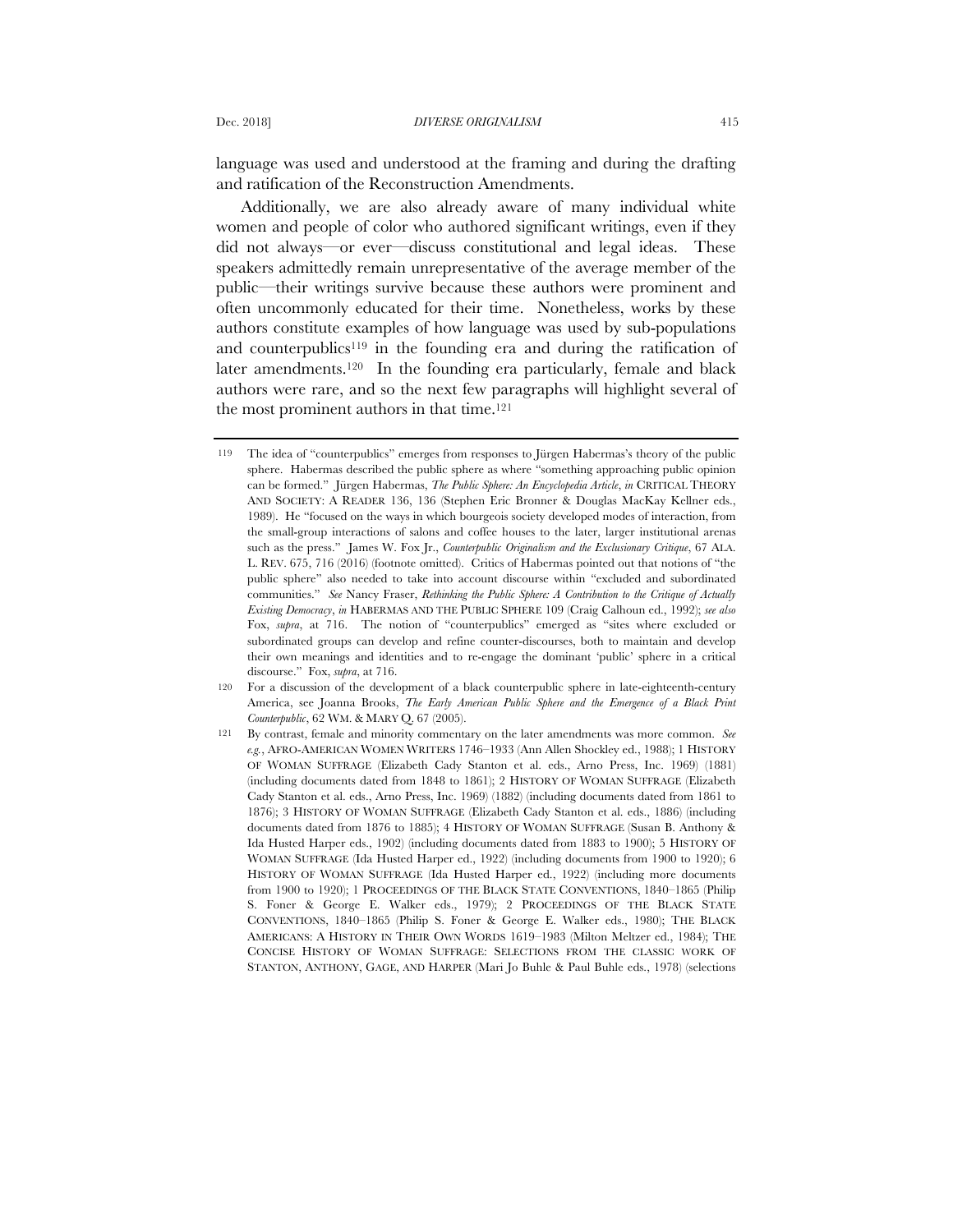Among the black, male founding-era figures in America who produced significant writings were African Methodist Episcopal Church founder Richard Allen;122 almanac author, mathematician, and surveyor Benjamin Banneker;123 businessman and sea captain Paul Cuffe;124 businessman and sailmaker James Forten;<sup>125</sup> founder of black freemasonry Prince Hall;<sup>126</sup> Calvinist minister and Federalist Lemuel Haynes;127 poet Jupiter Hammon;<sup>128</sup> preacher John Jea;<sup>129</sup> founder of the Protestant-Episcopal

- 122 Allen was a major figure in Philadelphia's black community in the late eighteenth century. *See generally* GARY B. NASH, FORGING FREEDOM: THE FORMATION OF PHILADELPHIA'S BLACK COMMUNITY, 1720–1840 (1988); RICHARD S. NEWMAN, FREEDOM'S PROPHET: BISHOP RICHARD ALLEN, THE AME CHURCH, AND THE BLACK FOUNDING FATHERS (2008).
- 123 *See generally* BENJAMIN BANNEKER, BANNEKER'S ALMANAC AND EPHEMERIS (1975) (published annually from 1792 to 1797); SILVIO A. BEDINI, THE LIFE OF BENJAMIN BANNEKER (1972) (including documents written by Benjamin Banneker). Banneker's almanacs are described in BEDINI, *supra*, 137–201. Banneker is also known for participating in the land survey of the District of Columbia and for corresponding with Thomas Jefferson on the injustice of slavery. *See* BEDINI*, supra*, at 103; *id.* at 151–58 (reprinting Banneker's letter, dated August 19, 1791, and Jefferson's response, dated August 30, 1791).
- 124 More precisely, Cuffe was part black and part Native American. Unlike several of his contemporaries, including Richard Allen and Absalom Jones, Cuffe supported efforts for black people in America to return to Africa. NASH, *supra* note 122, at 184–85, 235–239. Cuffe's writings can be found in PAUL CUFFE, NARRATIVE OF THE LIFE AND ADVENTURES OF PAUL CUFFE, A PEQUOT INDIAN: DURING THIRTY YEARS SPENT AT SEA, AND IN TRAVELLING IN FOREIGN LANDS (1839). *See also* CAPTAIN PAUL CUFFE'S LOGS AND LETTERS, 1808-1817: A BLACK QUAKER'S "VOICE FROM WITHIN THE VEIL" (Rosalind Cobb Wiggins ed., 1996); LAMONT D. THOMAS, PAUL CUFFE: BLACK ENTREPRENEUR AND PAN-AFRICANIST (1988).
- 125 *See* JAMES FORTEN, LETTERS FROM A MAN OF COLOUR, ON A LATE BILL BEFORE THE SENATE OF PENNSYLVANIA (1813); JULIE WINCH, A GENTLEMAN OF COLOR: THE LIFE OF JAMES FORTEN (2002); Julie Winch, *The Making and Meaning of James Forten's* Letters from a Man of Colour, 64 WM. & MARY Q. 129 (2007).
- 126 *See* CHARLES H. WESLEY, PRINCE HALL: LIFE & LEGACY (1977) (including Hall's letter book and his 1792 and 1797 charges to the African Lodge).
- 127 *See* LEMUEL HAYNES, BLACK PREACHER TO WHITE AMERICA: THE COLLECTED WRITINGS OF LEMUEL HAYNES, 1774–1833 (Richard Newman ed., 1990); JOHN SAILLANT, BLACK PURITAN, BLACK REPUBLICAN: THE LIFE AND THOUGHT OF LEMUEL HAYNES, 1753–1833 (2003); Ruth Bogin, Note, *"Liberty Further Extended": A 1776 Antislavery Manuscript by Lemuel Haynes*, 40 WM. & MARY Q. 85 (1983).
- 128 Hammon was a slave in New York who published numerous poems throughout his life and *An Address to the Negroes in the State of New-York* in 1787*. See* JUPITER HAMMON, AN ADDRESS TO THE NEGROES IN THE STATE OF NEW-YORK (1787), available at http://digitalcommons.unl.edu/etas/12/; JUPITER HAMMON, THE COLLECTED WORKS OF JUPITER HAMMON (Cedrick May ed., 2017).

from the six volumes of *History of Woman Suffrage*, including documents reacting to the Fourteenth and Fifteenth Amendments' introduction of gender into the Constitution); Fox, *supra* note 119 (exploring black discourse surrounding the Reconstruction Amendments); *About the Colored Conventions*, COLORED CONVENTIONS PROJECT, http://coloredconventions.org/ (hosting primary source documents from "colored conventions" from 1830–1899) (last visited Nov. 12, 2018).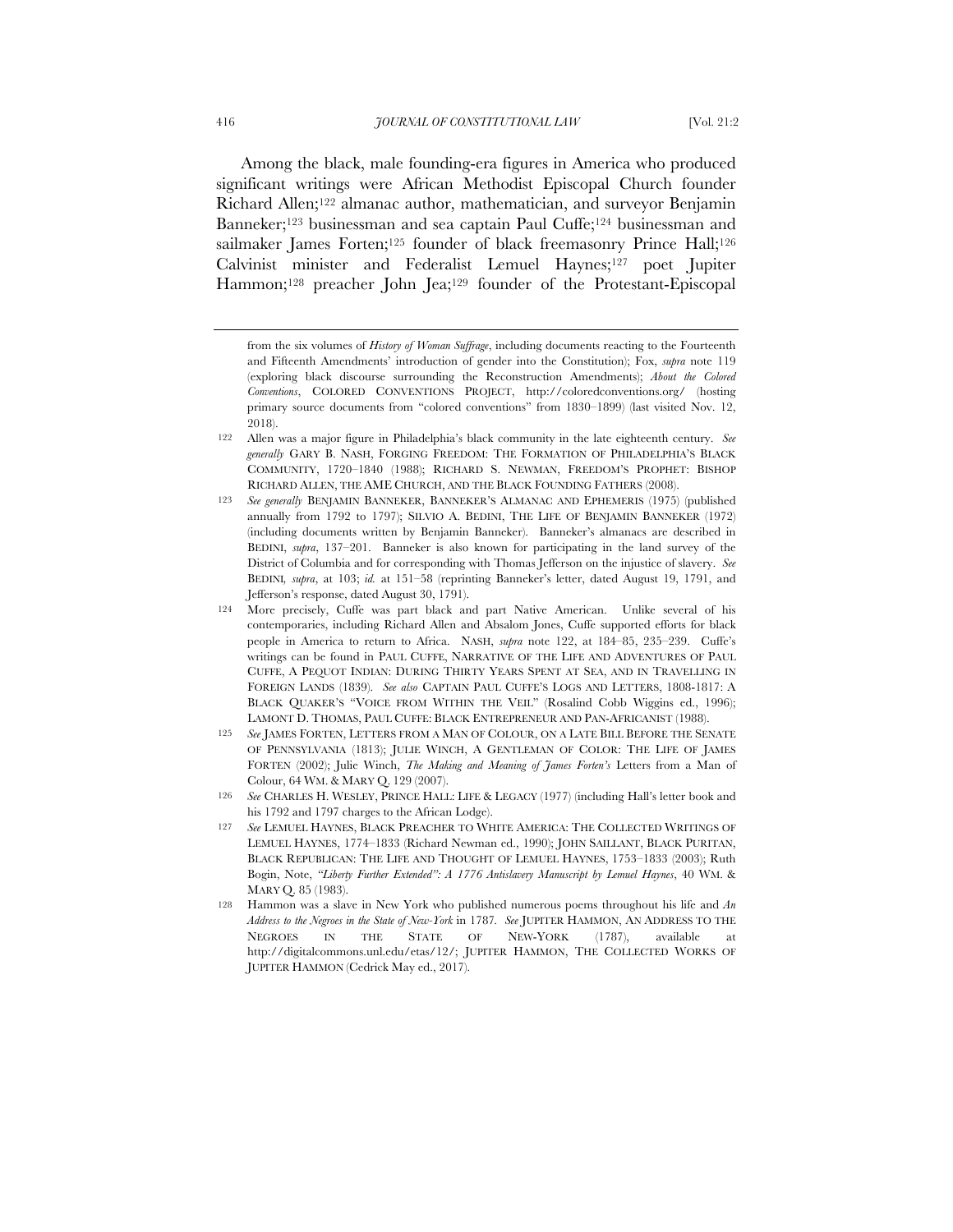African church Absalom Jones;130 preacher John Marrant;131 and orator and tobacco seller Peter Williams Jr.132

Poet Phillis Wheatley<sup>133</sup> stands essentially alone as a founding-era black woman whose writing remains accessible.134

While these individuals left numerous, sometimes highly-political, writings, few black Americans directly commented on the Constitution at the time of ratification in a way that has been preserved today.135 There

While there are letters of black men to their former masters, there are none from black women. . . . No black woman kept an account book, a journal, a diary, or published her autobiography, to our knowledge . . . . Thus, the contemporaneous written record about black women is less substantial than that for black men, in large part because they were much less likely to be literate. [Moreover], many of the letters written by the few literate black women have not survived. For example, while some of the correspondence of Phillis Wheatley to her female friend Obour Tanner, a slave in Newport, has been preserved, none of Tanner's letters to Wheatley have been found.

ADAMS & PLECK, *supra* note 116, at 21.

135 In an email exchange, historian of African-American history David Waldstreicher wrote, "In researching [my book] *Slavery's Constitution* and more generally reading everything on black politics and the politics of slavery in this period, I have seen only two examples of direct responses by African Americans to the Constitution or the debates around it in 1787–88." Email from David Waldstreicher, Distinguished Professor of History, Graduate Center, City University of New York, to Christina Mulligan, Professor of Law, Brooklyn Law School (Oct. 14, 2016, 2:00 PM) (on file with author); *see also* DAVID WALDSTREICHER, SLAVERY'S CONSTITUTION: FROM REVOLUTION TO RATIFICATION 154 (1st ed. 2009) ("There is almost no evidence as to what African Americans thought about the great compromises or the Grand Federal Processions in

<sup>129</sup> Jea was a slave in New York who was freed after converting to Christianity. His autobiography is JOHN JEA, THE LIFE, HISTORY, AND UNPARALLELED SUFFERINGS OF JOHN JEA, THE AFRICAN PREACHER (Dodo Press 2010) (1811).

<sup>130</sup> Jones was a major figure in Philadelphia's black community in the late eighteenth century. *See generally* NASH, *supra* note 122; NEWMAN, *supra* note 122 (discussing Jones throughout, and noting particular discussions in the index). *See also* ABSALOM JONES, THANKSGIVING SERMON, PREACHED JANUARY 1, 1808 (1808).

<sup>131</sup> JOHN MARRANT, A JOURNAL OF THE REV. JOHN MARRANT, FROM AUGUST THE 18TH, 1785, TO THE 16TH OF MARCH, 1790 (London, J. Taylor and Co. n.d.); JOHN MARRANT, NARRATIVE OF THE LORD'S WONDERFUL DEALINGS WITH JOHN MARRANT, A BLACK (4th ed. 1785); JOHN MARRANT, SERMON PREACHED ON THE 24TH DAY OF JUNE 1789 (Boston, Bible and Heart 1789); *see also* JAMES SIDBURY, BECOMING AFRICAN IN AMERICA: RACE AND NATION IN THE EARLY BLACK ATLANTIC 41–42 (2007) (describing Marrant).

<sup>132</sup> *See* PETER WILLIAMS, JUN., AN ORATION ON THE ABOLITION OF THE SLAVE TRADE; DELIVERED IN THE AFRICAN CHURCH, IN THE CITY OF NEW-YORK, JANUARY 1, 1808 (Samuel Wood 1808); NEW-YORK HISTORICAL SOCIETY, *Peter Williams, Jr.*, *in* LIFE STORIES: PROFILES OF BLACK NEW YORKERS DURING SLAVERY AND EMANCIPATION (n.d.), http://www.slaveryinnewyork.org/PDFs/Life\_Stories.pdf (last viewed Oct. 2, 2018).

<sup>133</sup> *See generally* PHILLIS WHEATLEY, COMPLETE WRITINGS (Vincent Carretta ed., 2001). Wheatley noted in a letter that "civil and religious Liberty" are "so inseparably united, that there is little or no Enjoyment of one without the other." Letter from Phillis Wheatley to Rev. Samson Occom (Feb. 11, 1774), *reprinted in supra*, at 152–53.

<sup>134</sup> Historians Catherine Adams and Elizabeth Pleck note, specifically about colonial and revolutionary-era New England,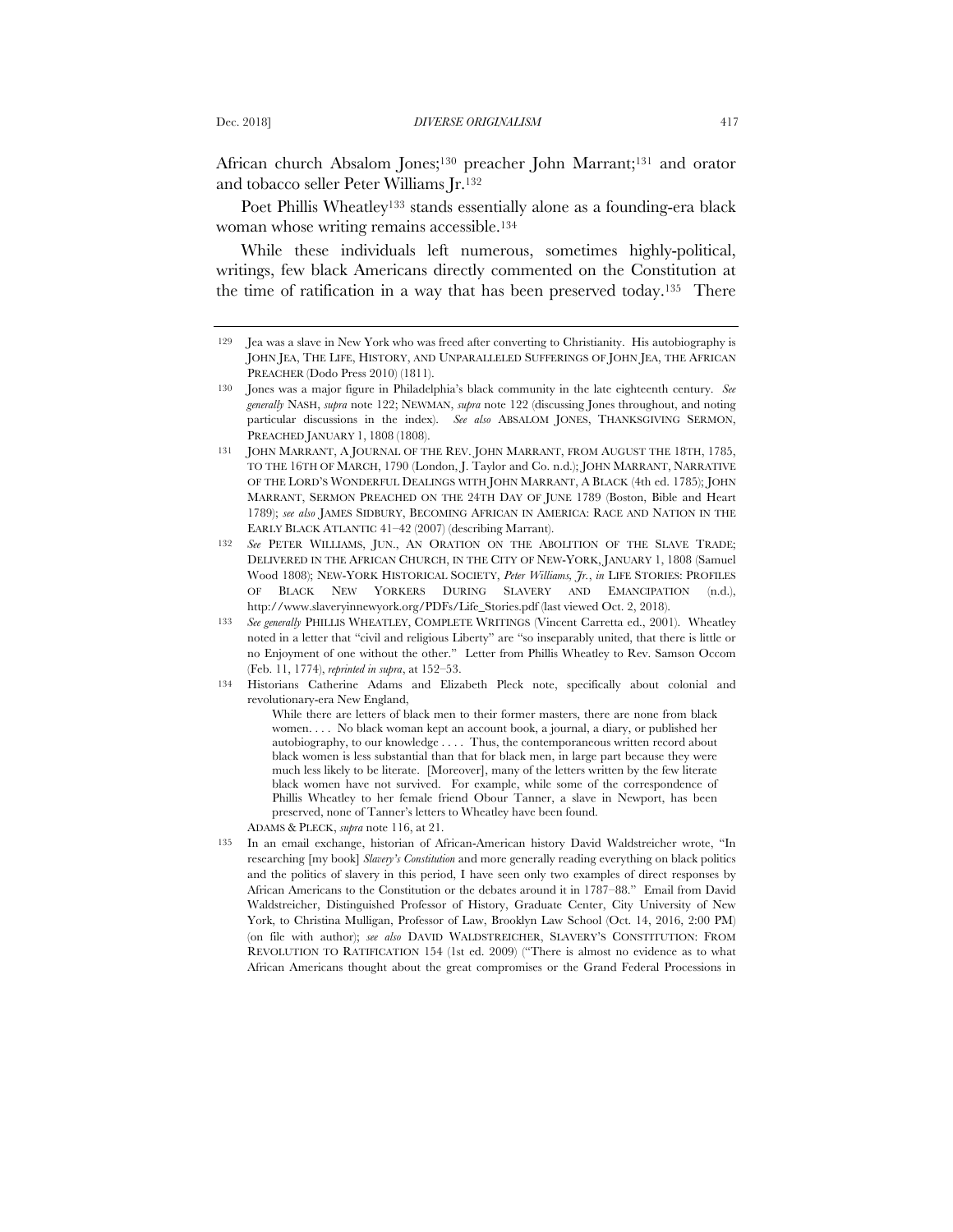are two notable pseudonymous exceptions: a group of self-described "black Inhabitants" of Providence, Rhode Island, and a pseudonymous essayist "Othello."

The "black Inhabitants" gave a handful of public toasts on July 4, 1788, later publishing the same in a local newspaper. Several thousand Federalists had gathered to celebrate, and about a thousand rural Antifederalists had also shown up to "prevent what they felt was an illegitimate planned celebration of ratification in the public square" as Rhode Island had not yet ratified the Constitution.136 Historian David Waldstreicher writes, "For this very reason—because people were watching—the group we know only as the black inhabitants seized the opportunity, and put on the first publicized self-consciously alternative African American celebration-cum-protest."137 They toasted,

1. The Nine States that have adopted the Federal Constitution.

2. May the Natives of Africa enjoy their natural Privileges unmolested.

3. May the Freedom of our unfortunate Countrymen (who are wearing the Chains of Bondage in different Parts of the World) be restored to them.

4. May the Event we this Day celebrate enable our Employers to pay us in hard Cash for our Labour.

5. The Merchants and other who take the Lead in recommending Restoration of Equity and Peace.

6. His Excellency General Washington.

7. The Humane Society of Philadelphia.

8. Hon. John Brown, Esq.

9. May Unity prevail throughout all Nations.138

Waldstreicher describes the larger purpose of the toast as being part of an effort by this group of African-Americans to "claim the Constitution as

The Providence celebrants refused to choose between claiming a right to celebrate as "inhabitants" and making clear their bond to their "countrymen" in chains. They refused to pretend they were not interested in local economic issues and the currency controversy, even to the point of equating good merchant behavior with the peace that Africans the world over deserved. They suggested a moral and political equivalency between the Revolution's greatest hero and the abolitionists in another city. And, having redrawn the political map to include the world as well as the nation, they raised their glass to the prominent federalist who was also Providence's best-known international slave trader and critic of antislavery.

WALDSTREICHER, *supra* note 135, at 155–56.

<sup>1787</sup> and 1788." (footnote omitted)).

<sup>136</sup> WALDSTREICHER, *supra* note 135, at 154.

<sup>137</sup> *Id*.

<sup>138</sup> WALDSTREICHER, *supra* note 135, at 155–56 (citing NEWPORT MERCURY, July 14, 1788; PROVIDENCE GAZETTE & COUNTRY J., July 5, 1788). Waldstreicher characterizes the toast's context: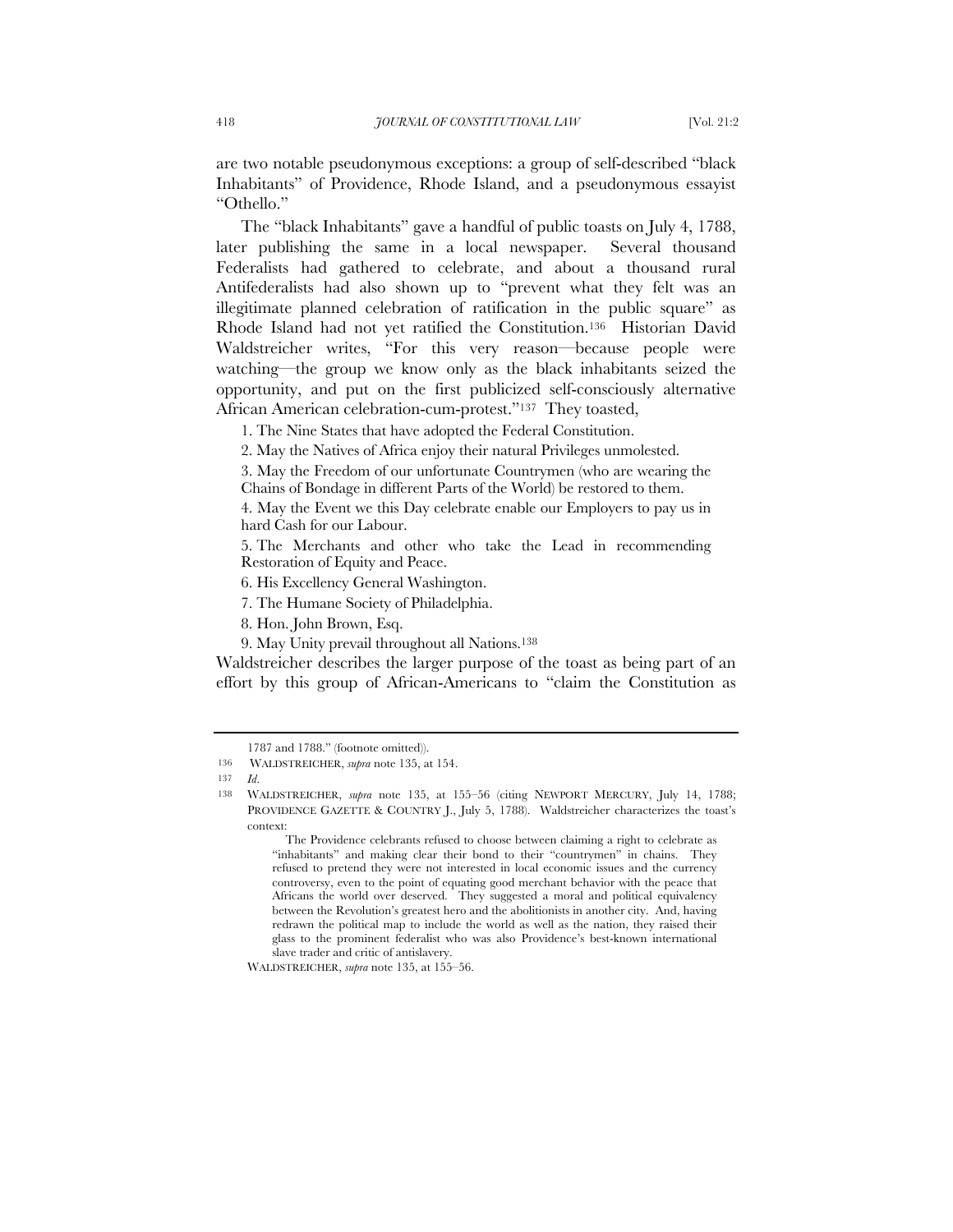their own . . . in effect to make a new constitution through interpretation."139

The second commentator, Othello, published a series of essays in *The American Museum*<sup>140</sup> in 1788. Although Othello's identity is not known, the author was likely black, given the essays' subject matter and the pseudonym's origin.141 Othello condemned the Constitution's slave-trade clause, arguing the role of slavery in the Constitution "will forever diminish the luster of their other proceedings, so highly extolled and so justly distinguished for their intrinsic value."142

Commentary on the Constitution by white women close in time to ratification was also rare. Nonetheless, several white women did produce voluminous writings, poems, and letters in the founding era.143 Significant among them were first lady Abigail Adams,<sup>144</sup> Alexander Hamilton's sisterin-law Angelica Schuyler Church,145 poet Elizabeth Graeme Fergusson,146

<sup>139</sup> MARK E. BRANDON, FREE IN THE WORLD: AMERICAN SLAVERY AND CONSTITUTIONAL FAILURE 45 (1998); WALDSTREICHER, *supra* note 135, at 156 & n.4 (alteration in original) (quoting BRANDON, *supra*, at 45).

<sup>140</sup> *The American Museum* was a monthly Philadelphia paper published by Irish immigrant Mathew Carey from January 1787 to December 1792. *See* THE DOCUMENTARY HISTORY OF THE RATIFICATION OF THE CONSTITUTION DIGITAL EDITION, (John P. Kaminski et al. eds, Univ. of Virginia Press 2009).

<sup>141</sup> The titular character in William Shakespeare's *Othello* is and was historically understood to be black or dark-skinned. *See* Michael Niell, *Introduction* to WILLIAM SHAKESPEARE, OTHELLO, THE MOOR OF VENICE 45–47 (Michael Neill ed., 2006) (focusing on the racial themes in *Othello* and how they were explored over time).

<sup>142</sup> NEGRO ORATORS AND THEIR ORATIONS 16–19 (Carter G. Woodson ed., reprint 1969) (1925) (cited in WALDSTREICHER, *supra* note 135, at 154 n.2); *see also* MANISHA SINHA, THE SLAVE'S CAUSE: A HISTORY OF ABOLITION 80–81 (2016) (describing Othello's essay).

<sup>143</sup> *See, e.g.*, THE DIARY OF ELIZABETH DRINKER: THE LIFE CYCLE OF AN EIGHTEENTH-CENTURY WOMAN (Elaine Forman Crane ed., Univ. of Pennsylvania Press 2d ed. 2010); THE POSTHUMOUS WORKS OF ANN ELIZA BLEEKER IN PROSE AND VERSE, TO WHICH IS ADDED A COLLECTION OF ESSAYS, PROSE AND POLITICAL, BY MARGARETTA V. FAUGERES (New York, T. & J. Swords 1793), https://en.wikisource.org/wiki/The\_Posthumous\_Works\_of\_Ann\_Eliza\_Bleecker; *Miscellanies, Moral and Instructive, in Prose and Verse; Collected from Various Authors, for the Use of Schools, and Improvement of Young Persons of Both Sexes* (Milcah Martha Moore ed., Burlington, N.J., Neale & Kammerer 1796), *reprinted in* MILCAH MARTHA MOORE'S BOOK: A COMMONPLACE BOOK FROM REVOLUTIONARY AMERICA 113 (Catherine La Courreye Blecki & Karin A. Wulf eds., 2007) [hereinafter MOORE];. Among the significant texts by white women that just predate the revolution are agriculturalist and plantation manager Eliza Lucas Pinckney's letterbook, LETTERBOOK OF ELIZA LUCAS PINCKNEY, 1739–1762 (Elise Pinckney ed., 1972), and the journal of Esther Burr, mother of Aaron Burr, ESTHER BURR'S JOURNAL (Jeremiah Eames Rankin ed., 1903), https://books.google.com/books?id=iW04AAAAMAAJ.

<sup>144</sup> *See* FOUNDERS ONLINE, https://founders.archives.gov/ (last visited Dec. 11, 2017) (search for Author: "Adams, Abigail").

<sup>145</sup> *See* RON CHERNOW, ALEXANDER HAMILTON (2004) (discussed throughout); *A Guide to the Papers of Angelica Schuyler Church*, U. OF VA. LIBR., http://ead.lib.virginia.edu/vivaxtf/view?docId=uva-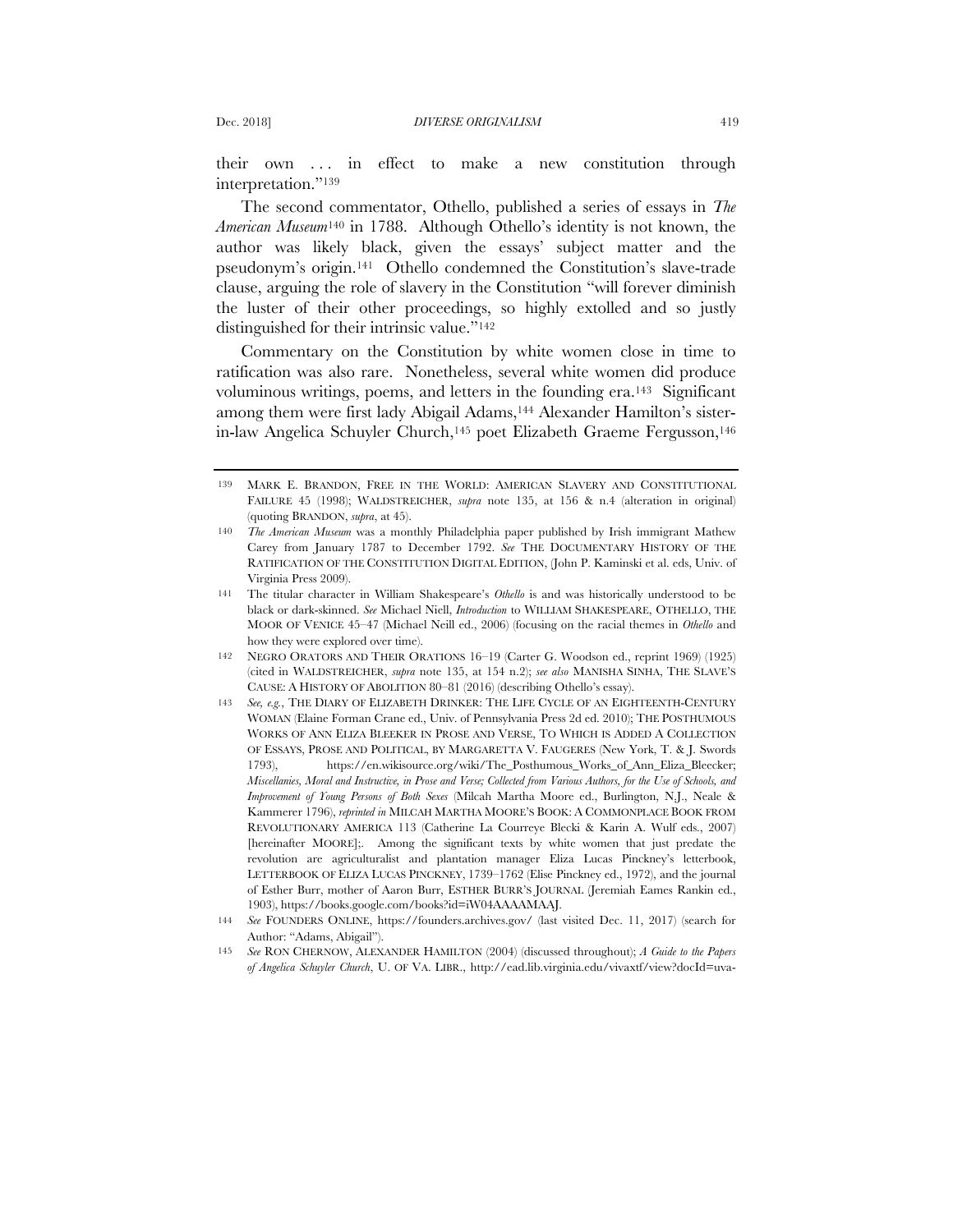novelist Hannah Webster Foster,147 poet Hannah Griffitts,148 poet Sarah Wentworth Morton,<sup>149</sup> early feminist author Judith Sargent Murray,<sup>150</sup> novelist Susanna Rowson,151 poet Annis Boudinot Stockton,152 and poet Susanna Wright.153 Nancy F. Cott's work has also canvassed many more, largely private, writings by middle-to-upper class white women in the lateeighteenth century.154

Among the female figures who published significant political writings on issues related to the Constitution and Bill of Rights were author Hannah Adams,155 essayist Elizabeth Ryland Priestley, and Antifederalist writer

sc/viu00003.xml (last visited Dec. 12, 2017).

<sup>146</sup> *See* MOORE, *supra* note 143 (including some of Fergusson's writings); *see also* ANNE M. OUSTERHOUT, THE MOST LEARNED WOMAN IN AMERICA: A LIFE OF ELIZABETH GRAEME FERGUSSON (2004).

<sup>147</sup> HANNAH WEBSTER FOSTER, THE BOARDING SCHOOL; LESSONS OF A PRECEPTRESS TO HER PUPILS (Boston, Press of Putnam & Hunt 1798), https://www.gutenberg.org/ebooks/55558; HANNAH WEBSTER FOSTER, THE COQUETTE; OR, THE HISTORY OF ELIZA WHARTON (1797), https://www.gutenberg.org/ebooks/12431.

<sup>148</sup> *See* MOORE, *supra* note 143 (including some of Griffitts's writing). Griffitts used the pseudonym "Fidelia" when her poetry was published in Moore's book. *See* ALAN SHUCARD, AMERICAN POETRY: THE PURITANS THROUGH WALT WHITMAN (1988).

BEACON HILL. A LOCAL POEM, HISTORIC AND DESCRIPTIVE (Boston, Manning & Loring 1797) (unattributed poem by Sarah Wentworth Morton); PHILENIA, OUABI: OR THE VIRTUES OF NATURE, AN INDIAN TALE IN FOUR CANTOS (Boston, I. Thomas & E.T. Andrews 1790) (Philenia was the pseudonym of Sarah Wentworth Morton); THE VIRTUES OF SOCIETY. A TALE, FOUNDED ON FACT (Boston, Manning & Loring 1799) (unattributed poem by Sarah Wentworth Morton); SARAH WENTWORTH MORTON, MY MIND AND ITS THOUGHTS, IN SKETCHES, FRAGMENTS, AND ESSAYS (Boston, Wells & Lilly 1823), https://books.google.com/books?id=RAofAAAAMAAJ; Constantia, *Invocation to Hope*, MASSACHUSETTS MAGAZINE, July 1789, at 449 (Constantia was an early pseudonym of Sarah Wentworth Morton, abandoned later because Judith Sargent Murray had prior use of the pseudonym); Sarah Wentworth Morton, *The African Chief*, *in* 2 SPECIMENS OF AMERICAN POETRY 75 (Samuel Kettell ed., 1829) (reprinted from Columbian Centinel (June 9, 1792)), http://www.bartleby.com/96/164.html.

<sup>150</sup> Judith Sargent Murray, *On the Equality of the Sexes*, MASSACHUSETTS MAGAZINE, April 1790, http://digital.library.upenn.edu/women/murray/equality/equality.html; *see Judith Sargent Murray Archive*, JUDITH SARGENT MURRAY SOC'Y, http://www.jsmsociety.com/JSM\_Archive.html (including Sargent Murray's writings) (last visited Nov. 11, 2018).

<sup>151</sup> *See* ELLEN B. BRANDT, SUSANNA HASWELL ROWSON, AMERICA'S FIRST BEST-SELLING NOVELIST (1975); STEVEN EPLEY, SUSANNA ROWSON: SENTIMENTAL PROPHET OF EARLY AMERICAN LITERATURE (2016); *Papers of Susanna Rownson 1770–1879*, U. VA. LIBR., http://search.lib.virginia.edu/catalog/u3957056 (last visited Dec. 11, 2017) (click on "GUIDE TO THE COLLECTIONS AVAILABLE ONLINE").

<sup>152</sup> *See* ONLY FOR THE EYE OF A FRIEND: THE POEMS OF ANNIS BOUDINOT STOCKTON (Carla Mulford ed., 1995).

<sup>153</sup> *See* MOORE, *supra* note 143; *see also* Frederick B. Tolles, *Susanna Wright*, *in* NOTABLE AMERICAN WOMEN: A BIOGRAPHICAL DICTIONARY (Edward T. James et al. eds., 1971).

<sup>154</sup> COTT, *supra* note 65; *id*. at 207 ("List of Women's Documents Consulted").

<sup>155</sup> Adams wrote several nonfiction books in her life. *See* HANNAH ADAMS, AN ALPHABETICAL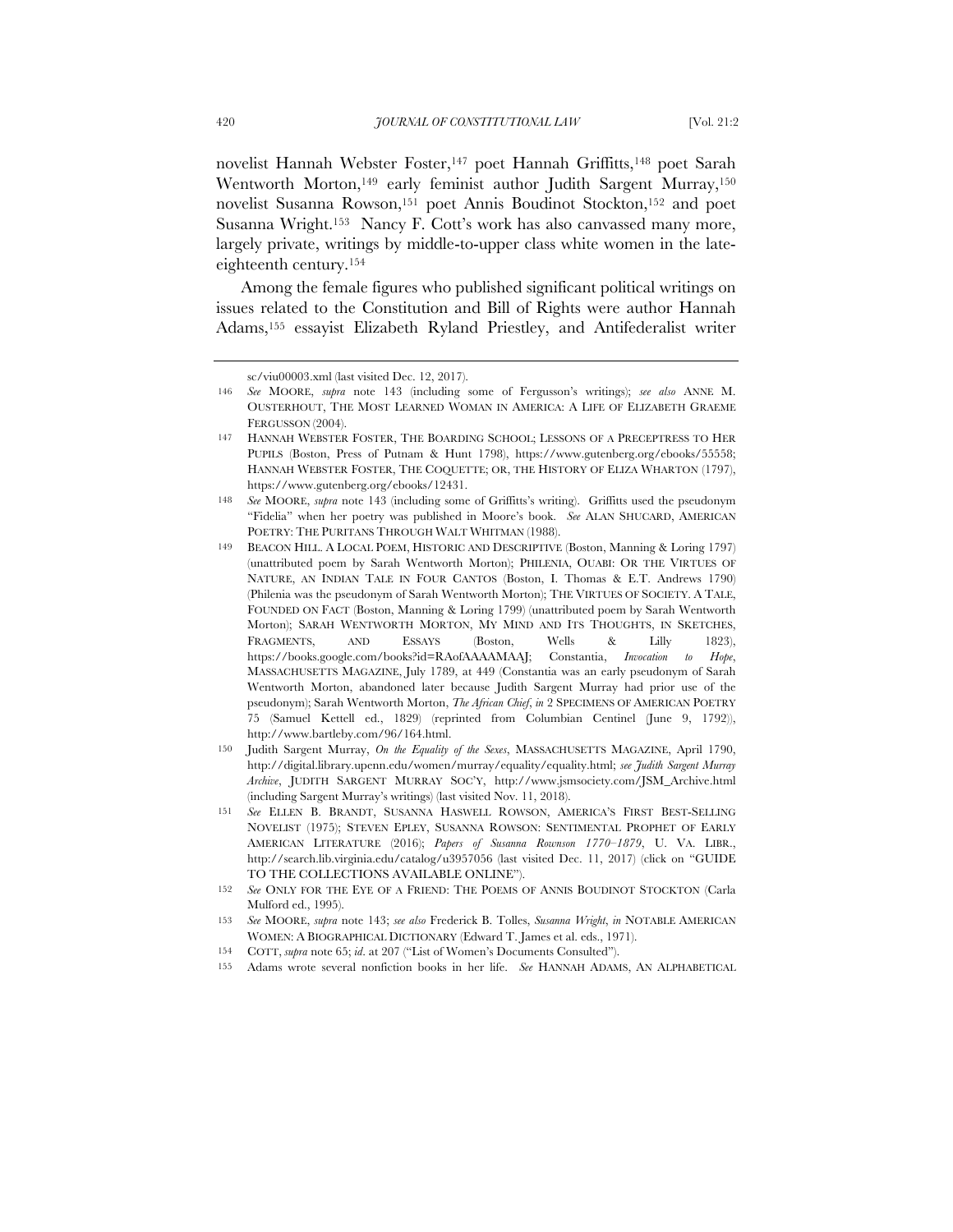Mercy Otis Warren. Adams' *A Summary History of New-England* included a largely descriptive discussion of the Constitution's structure and ratification, and a brief comment on religious liberty in the states.156

Priestley wrote two essays on free speech, which appeared in politician and academic Thomas Cooper's *Political Essays*—part one of *On the Propriety and Expediency of Unlimited Enquiry* and a reply to Cooper's essay *Observations on the Fast Day*.157 *On the Propriety* reads to a modern ear as an endorsement of unrestrained free speech. Priestley begins writing, "There is perhaps no political question so important to the interest of society, as that of the operation and unrestrained discussion on all subjects whatever."158 "[K]nowledge is the most important instrument of human welfare. But it can exist in an eminent degree, and on a stable foundation, only by discussion; and its increase and extension will be proportioned to the freedom of discussion."159 Bad speech was of little concern to Priestly because speech that espoused incorrect or immoral positions would eventually lose adherents.<sup>160</sup> Priestley went on to argue that "free enquiry"

COMPENDIUM OF THE VARIOUS SECTS WHICH HAVE APPEARED IN THE WORLD FROM THE BEGINNING OF THE CHRISTIAN ÆRA TO THE PRESENT DAY (Boston, B. Edes & Sons 1784) (also published as "A View of Religions," in 1791 and 1801 and "Dictionary of Religions," in 1817); HANNAH ADAMS, A MEMOIR OF MISS HANNAH ADAMS (Boston, Gray & Bowen 1832); HANNAH ADAMS, A SUMMARY HISTORY OF NEW-ENGLAND (n.p., H. Mann & F.H. Adams 1799); HANNAH ADAMS, THE HISTORY OF THE JEWS (Boston, John Eliot, Jr. 1812); HANNAH ADAMS, LETTERS ON THE GOSPELS (Cambridge, Hilliard & Metcalf 1824).

<sup>156</sup> ADAMS, A SUMMARY HISTORY OF NEW-ENGLAND, *supra* note 155, at 492–499 (describing the federal Constitution); *id*. at 497 ("Religious liberty is a fundamental principle in the constitutions of the respective states. Some, indeed, retain a distinction between Christians and others, with respect to their eligibility to office; but the idea of raising one sect of Protestants to a legal preeminence, is universally reprobated.").

<sup>157</sup> Priestley Toulmin, *The Descendents of Joseph Priestley, L.L.D., F.R.S.*, 32 NORTHUMBERLAND COUNTY HIST. SOC'Y PROC. 1, 15 (1994); Eugene Volokh, *Elizabeth Ryland Priestley, Early American Author on Free Speech*, 4 N.Y.U. J.L. & LIBERTY 382, 382 (2009). Priestley's writings are reprinted in 4 N.Y.U. J.L. & LIBERTY 408–413 (2009) and 4 N.Y.U. J.L. & LIBERTY 449–492 (2009). They initially appeared in THOMAS COOPER, POLITICAL ESSAYS (2d ed. Philadelphia, R. Campbell 1800). Priestley was the daughter-in-law of Cooper's close friend, Joseph Priestley. Volokh, *supra*, at 382. There is not a great deal more biographical information about Elizabeth Ryland Priestley. In a 2009 introduction to the reprint of Cooper's *Political Essays* in the N.Y.U. Journal of Law & Liberty, Eugene Volokh observed that little had been written about her, although she is sometimes mentioned in connection with her prominent father-in-law Joseph. *Id*. at 383–84. Volokh expressed hope that "some historian can uncover more on this intriguing woman, if something survives to be uncovered." *Id*. at 385.

<sup>158</sup> Thomas Cooper & Elizabeth Ryland Priestley, *On the Propriety and Expediency of Unlimited Enquiry*, *reprinted in* 4 N.Y.U. J.L. & LIBERTY 447, 449 (2009) (emphasis omitted).

<sup>159</sup> *Id*. at 450 (emphasis omitted).

<sup>160</sup> *Id*. at 451.

It may perhaps be urged, and plausibly urged, that the welfare of the community may sometimes, and in some cases, require certain restrictions on this unlimited right of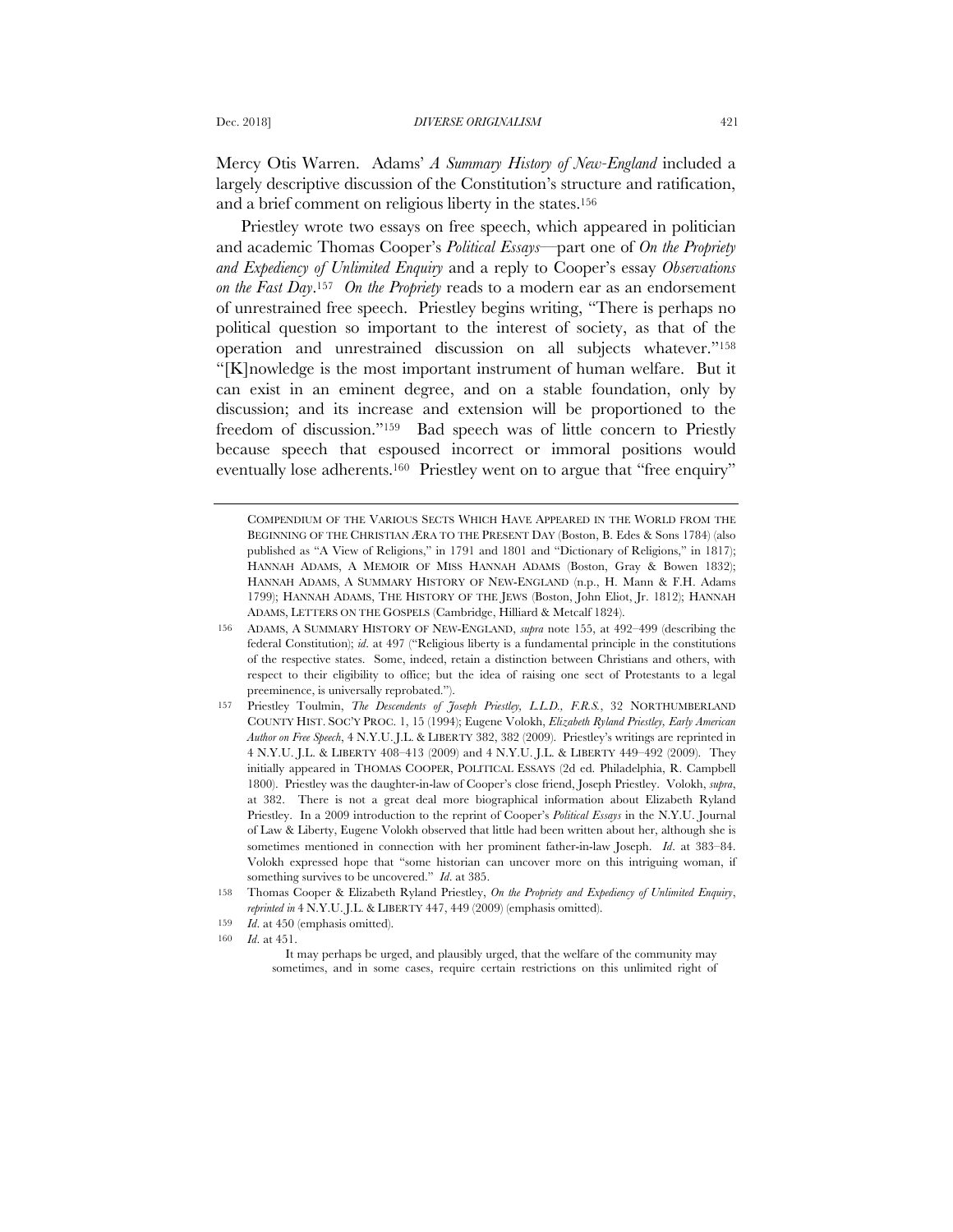would diminish the need for violent revolution,<sup>161</sup> citing the peaceful change from the Articles of Confederation to the Constitution for support.<sup>162</sup> She emphasized speech as an alternative to violence,<sup>163</sup> and the superiority of resolving theological disputes through discussion rather than indulging in religious persecution.164

In contrast to Priestley's relative obscurity, Mercy Otis Warren is by far the most prominent female political writer of the founding era. In addition to her three-volume history of the American revolution published in 1805,165 and numerous politically-charged plays and poems,166 she also wrote an Antifederalist pamphlet, *Observations on the New Constitution and on the Federal and State Conventions*, in 1788, under the pseudonym "A Columbian Patriot."<sup>167</sup> In her pamphlet, Warren expressed concerns related to the

enquiry: that publications exciting to insurrection or immorality for instance, ought to be checked or suppressed. Not to dwell upon the difficulty of ascertaining the proper boundary of such restrictions, it may be observed, that opinions palpably false and of bad tendency, will never be generally received, and their promulgation must eventually do good. The mass of talents, of knowledge, and of respectability will, in every country, from interest as well as principle, be on the side of good order and morality. There can be few who, from ignorance or design, will be tempted publicly to support opinions inimical to the general welfare; and in cases where it may occur, the investigation that will ensue, and the confutation of such doctrines however plausible (which in the end must take place if they really are unfounded and of mischievous tendency) will establish truth more decisively, than could be effected in any other way.

*Id*. (emphasis omitted).

<sup>161</sup> *Id*. at 453 ("Were enquiry free, the convulsions and excesses of revolution, so deprecated by the best friends of liberty, would hardly be known; for the nature and necessity of the change proposed, would be understood through the whole society previous to its taking place; a remark which the example of this country has already illustrated.").

<sup>162</sup> *Id*. at 454.

<sup>163</sup> *Id*. ("Governments tenacious of an unaltered existence, would perhaps do well to consider that these restrictions serve only to excite more ardent opposition, and that the irritation of restraint carries men beyond what in other circumstances, they would have thought of."); *Id*. at 455 ("All the wars and persecutions that have desolated the earth, and exhibited man as more savage and ferocious than the worst species of brute animals, have arisen from the want of diffused knowledge and popular enquiry.").

<sup>164</sup> *Id*. at 456.

<sup>165</sup> MERCY OTIS WARREN, HISTORY OF THE RISE, PROGRESS AND TERMINATION OF THE AMERICAN REVOLUTION (Lester H. Cohen ed., 1989) (1805).

<sup>166</sup> *See, e.g.*, MERCY OTIS WARREN, POEMS, DRAMATIC AND MISCELLANEOUS (Boston, I. Thomas & E.T. Andrews 1790). Alexander Hamilton once said of her work, "In the career of dramatic composition at least, female genius in the United States has outstripped the Male." ROSEMARIE ZAGARRI, A WOMAN'S DILEMMA: MERCY OTIS WARREN AND THE AMERICAN REVOLUTION 141 (2d ed. 2015).

<sup>167</sup> Authorship of *Observations* was not attributed to Warren until her descendent Charles discovered a reference to it in correspondence between Warren and British historian Catherine Macauley; the pamphlet had previously been attributed to Elbridge Gerry. KATE DAVIES, CATHARINE MACAULAY AND MERCY OTIS WARREN: THE REVOLUTIONARY ATLANTIC AND THE POLITICS OF GENDER 292 (2005); 45 MASSACHUSETTS HISTORICAL SOCIETY PROCEEDINGS 335 (OCT.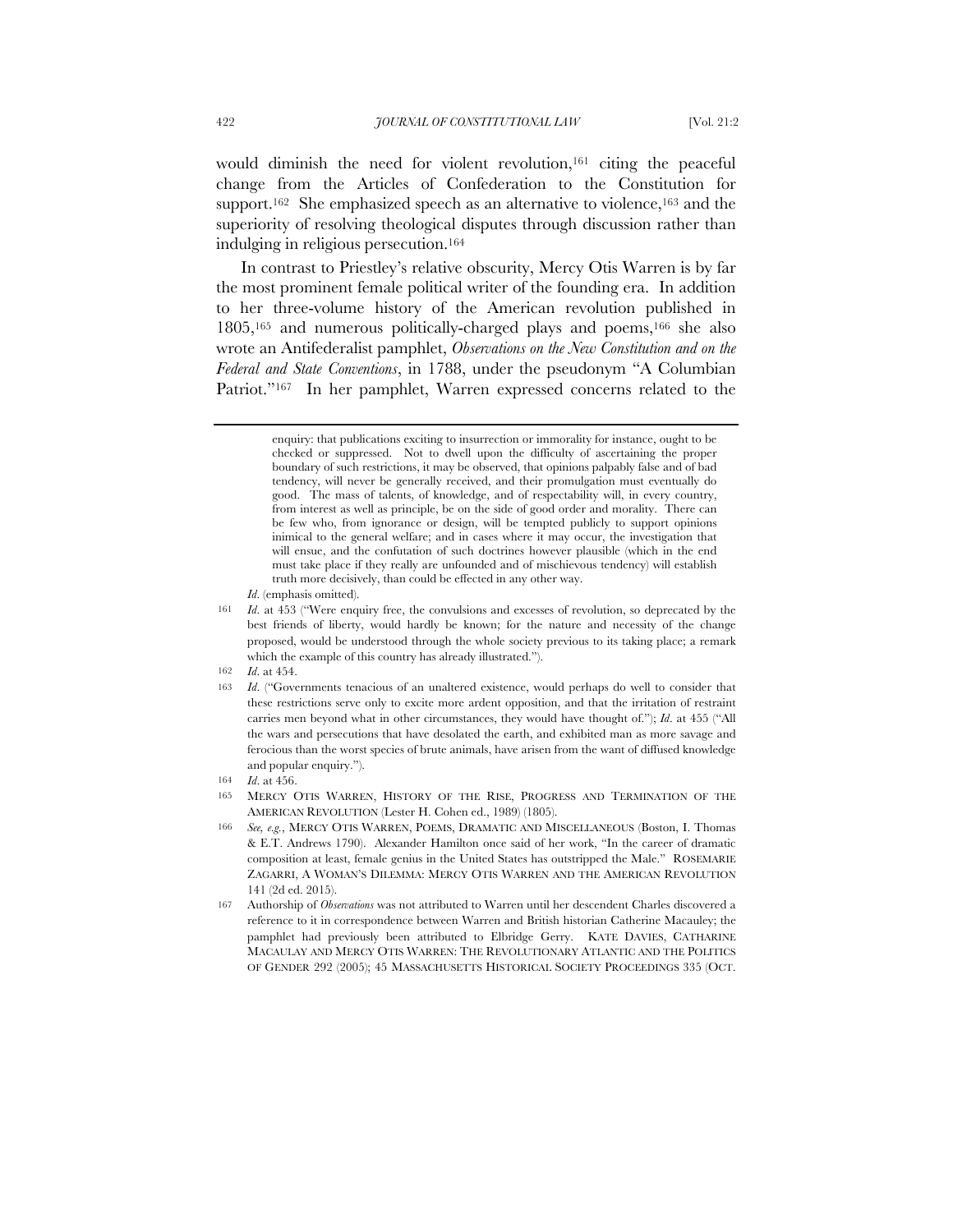structure of federal government,

There are no well defined limits of the Judiciary Powers, they seem to be left as a boundless ocean . . . it would be an Herculean labour to attempt to describe the dangers with which they are replete.

The Executive and the Legislative are so dangerously blended as to give just cause of alarm . . . .168

Warren was keenly concerned with the potential within the Constitution to erode freedom and rights, specifically calling out the absence of a right to trial by jury in civil cases, and expressing concern about the right of the federal government to maintain a standing army.169 She criticized the ease with which elected government officials might stay in power for long periods of time, and the large number of individuals each representative would be responsible for.170 And like many Antifederalists, Warren expressed the need for a bill of rights to be adopted.<sup>171</sup> She lamented, "There is no security in the profered system, either for the rights of conscience or the liberty of the Press . . . ."172 Throughout the pamphlet, Warren was not only critical of the strength of the proposed federal government, but also of the secretive manner in which the Constitution was drafted.173

### *2. Potential Paradigm Shifts*

While authors like Adams, Othello, Priestley, and Warren directly addressed the Constitution or constitutional rights, their writings hardly send tremors through the fabric of constitutional interpretation today. For many reasons, this is comforting; lack of evidence that sub-communities understood the Constitution in wildly divergent ways should make us more confident that the existing, well-trod evidence of constitutional meaning was roughly representative of the founding public's view. And it may be tempting to read Adams, Othello, Priestley, Warren, and others, and

<sup>1911–</sup>JUNE 1912); Maud Macdonald Hutcheson, *Mercy Warren, 1728–1814*, 10 WM. & MARY Q. 378, 393 (1953).

<sup>168</sup> A Columbian Patriot, *Observations on the New Constitution, and on the Federal and State Conventions*  (Boston 1788), *reprinted in* PAMPHLETS ON THE CONSTITUTION OF THE UNITED STATES, PUBLISHED DURING ITS DISCUSSION BY THE PEOPLE, 1787–1788, at 9 (Paul Leicester Ford ed., Brooklyn, N.Y.1888), http://oll.libertyfund.org/titles/1670 (mistakenly crediting Elbridge Gerry with authorship of Warren's pamphlet).

<sup>169</sup> *Id*. at 9–11.

<sup>170</sup> *Id*. at 11–12.

<sup>171</sup> *Id*. at 12–13.

<sup>172</sup> *Id*. at 9.

<sup>173</sup> *Id*. at 14.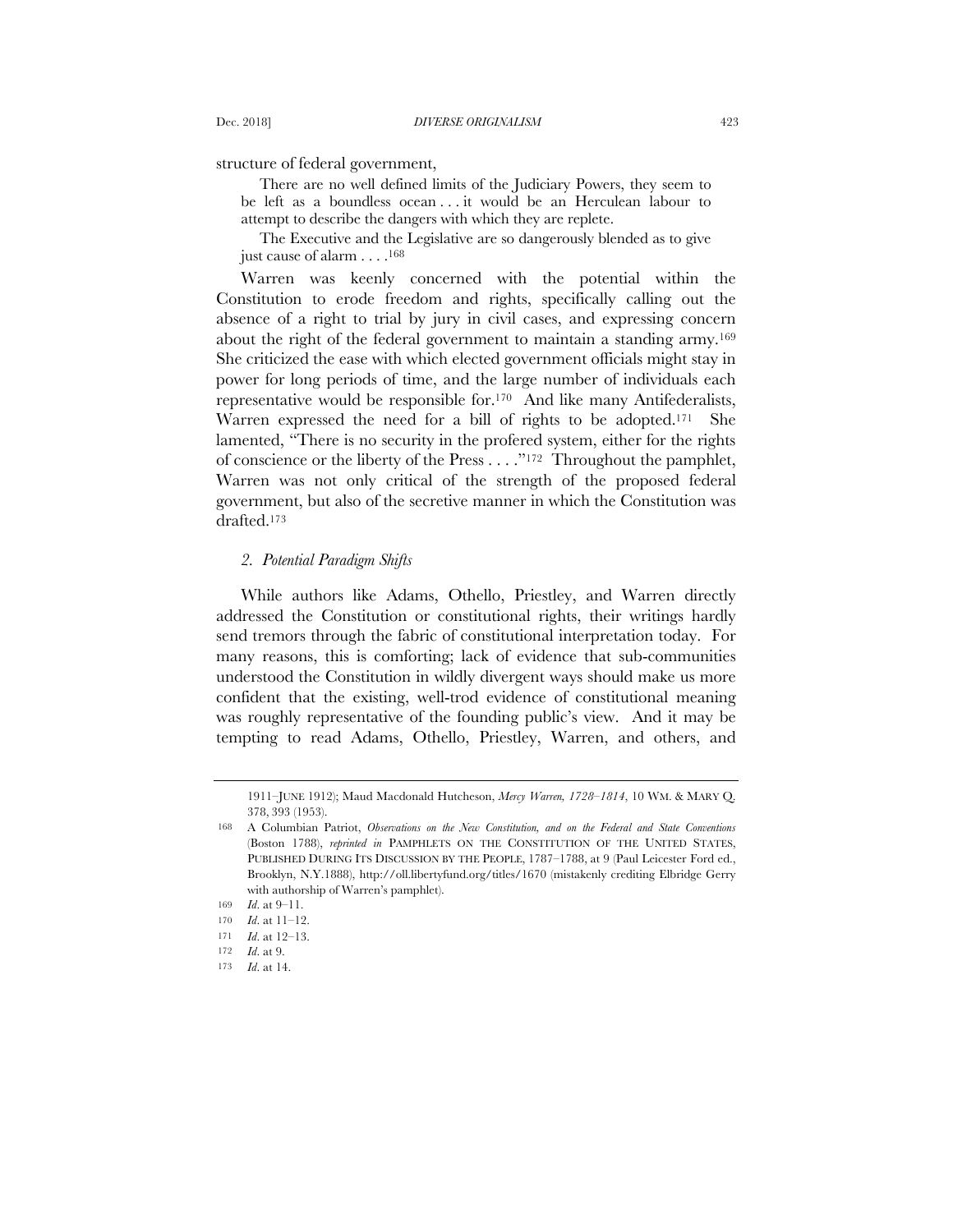presume that finding more obscure political writings by women and people of color will not reveal sufficiently significant revelations to be worth the research effort expended. But even individual, brief, and relatively obscure writings have the potential to dramatically alter how we understand the Constitution. The remainder of this subpart explores two potentially "paradigm-shifting" writings, by Absalom Jones in 1799, and a petition by several black Americans in 1853.

## *a. Absalom Jones on the Slave Clauses and Bill of Rights*

In 1799, black minister Absalom Jones drafted a petition to Congress calling for the repeal of the Fugitive Slave Act of 1793. He wrote,

In the Constitution, and the Fugitive bill, no mention is made of Black people or Slaves—therefore if the Bill of Rights, or the declaration of Congress are of any validity, we beseech that as we are men, we may be admitted to partake of the Liberties and unalienable Rights therein held forth—firmly believing that the extending of Justice and equity to all Classes, would be a means of drawing down the blessings of Heaven upon this Land, for the Peace and Prosperity of which, and the real happiness of every member of the Community, we fervently pray.174

Jones's petition anticipates Lysander Spooner's more comprehensive 1845 pamphlet, *The Unconstitutionality of Slavery*, which argued that the Constitution did not condone slavery because each of the clauses that appeared to regulate slavery could be interpreted to have other referents.175 Spooner argued that "other persons" in the three-fifths clause referred to aliens,176 that the "Importation of . . . persons" referred to the importation of "foreigners" into the country,177 and that "Person[s] held in Service or Labour" referred to convicts and indentured servants.<sup>178</sup>

<sup>174</sup> Absalom Jones, *A Petition of Absalom Jones and Others* (1799), *reprinted in* LANDMARK DOCUMENTS ON THE U.S. CONGRESS 92, 93 (Raymond W. Smock ed., 1999).

<sup>175</sup> LYSANDER SPOONER, THE UNCONSTITUTIONALITY OF SLAVERY (1845).

<sup>176</sup> SPOONER, *supra* note 175, at 44–54, 247–55, 265–70; Barnett, *supra* note 49, at 994–96; *see also* U.S. CONST. art. 1, § 2 (declaring that representative and direct taxes would be apportioned by population, "which shall be determined by adding to the whole Number of free Persons, including those bound to Service for a Term of Years, and excluding Indians not taxed, three fifths of all other Persons").

<sup>177</sup> SPOONER, *supra* note 175, at 81–82; Barnett, *supra* note 49, at 996–98; *see also* U.S. CONST. art. 1, § 9 (preventing Congress from prohibiting the "Migration or Importation of such Persons as any of the States now existing shall think proper to admit" until 1808);.

<sup>178</sup> SPOONER, *supra* note 175, at 70–72; Barnett, *supra* note 49, at 998–99; *see also* U.S. CONST. art. IV, § 2 ("No Person held to Service or Labour in one State, under the Laws thereof, escaping to another, shall, in Consequence of any Law or Regulation therein, be discharged from such Service or Labour . . . .");.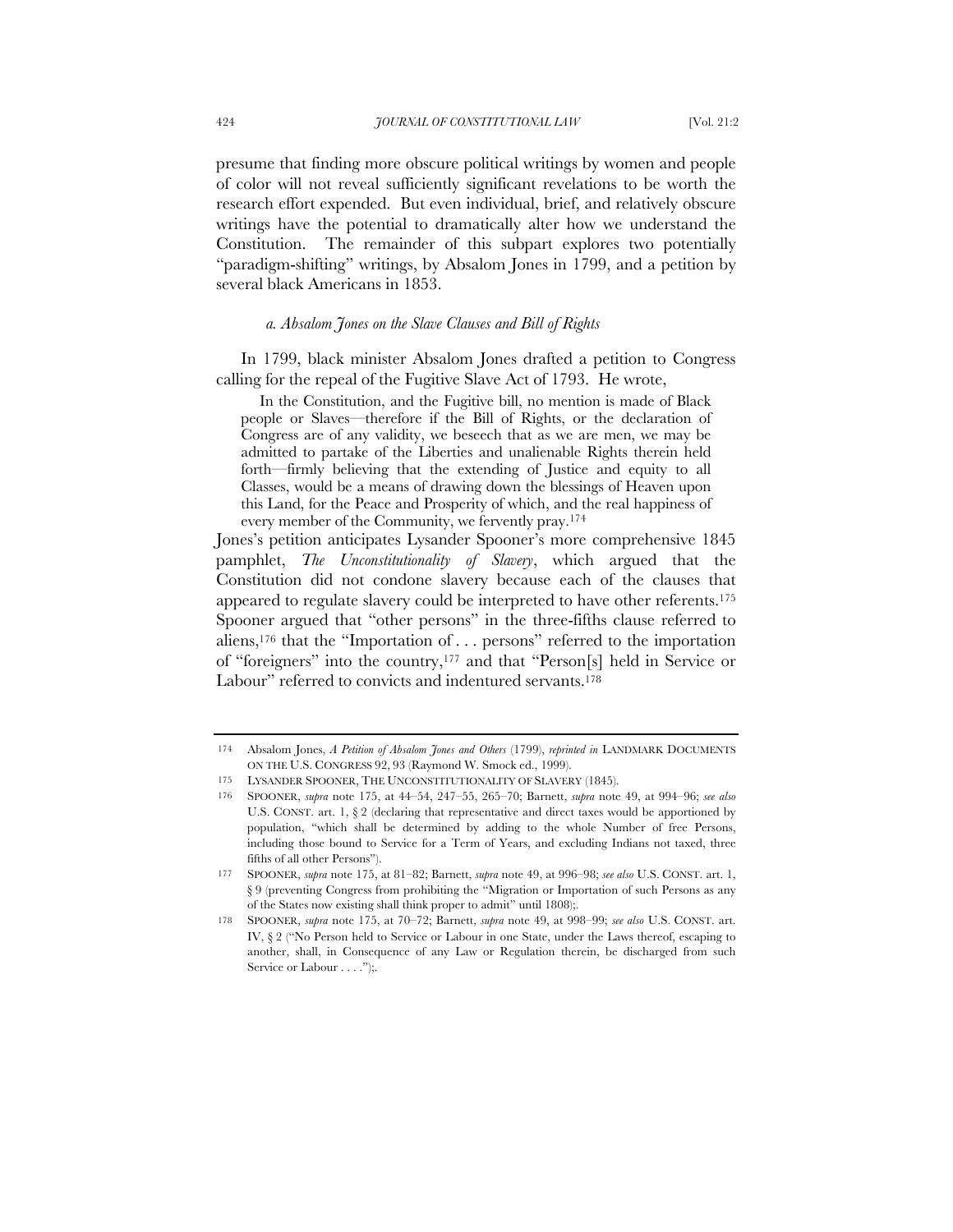Spooner's discussion, to characterize it in present-day interpretive terms, advocated for understanding the Constitution according to its original meaning rather than the original intent of the authors. Spooner acknowledged that the Constitution's authors intended the three-fifths clause, the importation clause, and the service or labour clause to refer to slaves. However, he also argued that authorial intention did not determine the meaning of the Constitution.179 Rather, the Constitution's meaning was "the meaning which its words, interpreted by sound legal rules of interpretation, express."180 Later, in an 1860 speech, Frederick Douglass echoed Spooner, reasoning,

[T]he intentions of those who framed the Constitution, be they good or bad, for slavery or against slavery, are to be respected so far, and so far only, as will find those intentions plainly stated in the Constitution. . . . It was what they said that was adopted by the people, not what they were ashamed or afraid to say, and really omitted to say.181

For a public meaning originalist, the argument of Spooner's *Unconstitutionality of Slavery* struggles to overcome the apparent reality that everyone in the framing period "knew that the Constitution sanctioned slavery."182 If everyone recognized that the three-fifths clause, importation clause, and service or labour clause referred to slavery, then Spooner's pamphlet would not establish that the "original public meaning" did not include slavery. Instead, Spooner's pamphlet would be perhaps better understood as a rhetorical tool for nineteenth-century abolitionists, highlighting the hypocrisy within the Constitution.

Jones's 1799 petition, however, makes Spooner's argument more persuasive on the merits. Jones wrote the petition only a little more than a

<sup>179</sup> SPOONER, *supra* note 175, at 222 ("We must admit that the constitution, of itself, independently of the actual intentions of the people, expresses some certain, fixed, definite, and legal intentions; else the people themselves would express no intentions by agreeing to it." (emphasis omitted)); *id*. at 220 ("[I]f the intentions could be assumed independently of the words, the words would be of no use, and the laws of course would not be written.").

<sup>180</sup> SPOONER, *supra* note 175, at 223. Barnett elaborates,

By [Spooner's] reasoning if the people ratified a document that failed to clearly authorize slavery and which omits all explicit reference to the practice using the most obvious and well-known term to describe it, we cannot presume that these enigmatic references are to slavery if some other meaning can reasonably be assigned to them. Barnett, *supra* note 49, at 993.

<sup>181</sup> Frederick Douglass, *The Constitution of the United States: Is It Pro-Slavery or Anti-Slavery?, Speech Delivered in Glasgow, Scotland, March 26, 1860*, *in* PAUL BREST & SANFORD LEVINSON, PROCESSES OF CONSTITUTIONAL DECISIONMAKING: CASES AND MATERIALS 207 (3d ed. 1992); *see also*  WILLIAM S. MCFEELY, FREDERICK DOUGLASS 205 (1991) (explaining that Douglass's arguments "were those of Lysander Spooner and William Goodell as he had acknowledged at the time of his change of heart about the Constitution in 1851").

<sup>182</sup> Barnett, *supra* note 49, at 1007.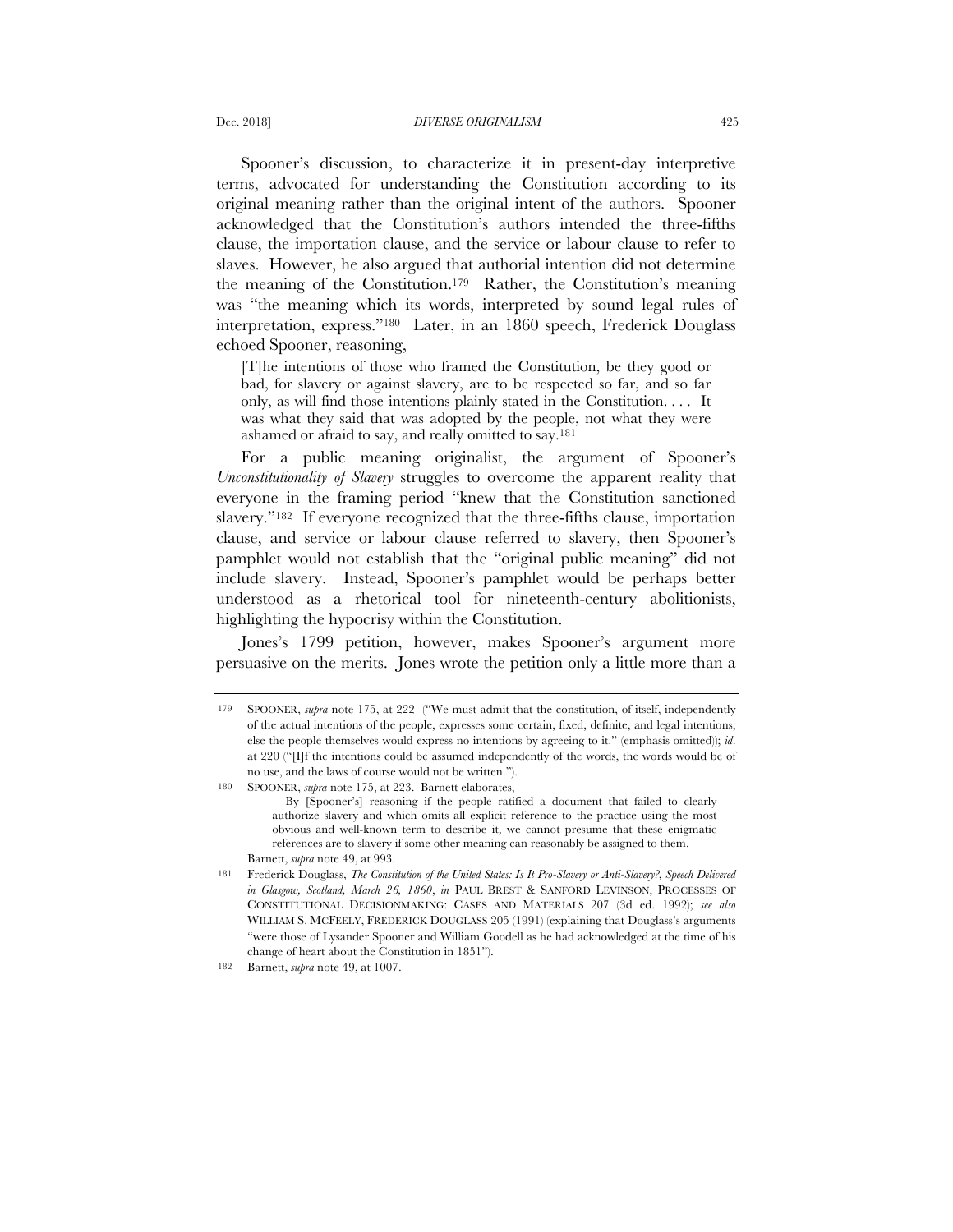decade after the ratification of the Constitution, emphasizing,

In the Constitution, and the Fugitive bill, no mention is made of Black people or Slaves—therefore if the Bill of Rights, or the declaration of Congress are of any validity, we beseech that as we are men, we may be admitted to partake of the Liberties and unalienable Rights therein held forth . . . .183

Jones is arguing that because the Constitution does not explicitly designate different classes of rights among white or black people, or among slaves and non-slaves, its public meaning provides that constitutional rights belong equally to all people, regardless of their color or status. His language further raises the question of whether it truly was universally acknowledged that constitutional rights did not apply to slaves. Even if excluding slaves was the intent of the Drafters, contemporary readers might have believed that the drafters' reticence to name slavery had inadvertently resulted in their writing a document that did not have the intended legal effect. Jones raised these issues at a time nearly contemporaneous with the Constitution's passage; that Jones's petition was sent to Congress suggests that he believed his interpretation constituted a reasonable legal position perhaps even was the *best* interpretation of the Constitution given the conventions of the day.

The Reconstruction Amendments moot the question of whether Jones and other members of the public genuinely believed the Constitution protected the rights of slaves whenever it protected the rights of "persons" or "people." However, Jones's legal argument illustrates how attention to the writings and views of parties beyond "the usual suspects" has the potential to highlight the existence of genuinely-held, alternative interpretations of constitutional text.

#### *b. 1853 Petition on the Militia Power and on Privileges and Immunities*

In June 1853, "[s]ixty-five colored citizens of Boston" petitioned the Massachusetts Constitutional Convention to amend the Massachusetts Constitution "to remove the disabilities of colored citizens from holding military commissions and serving in the militia."184 The petition was rejected, in part on the grounds that it could not be granted without putting Massachusetts law in conflict with the federal Constitution and with federal

<sup>183</sup> Jones, *supra* note 174, at 93.

<sup>184</sup> WM. C. NELL, THE COLORED PATRIOTS OF THE AMERICAN REVOLUTION 103 (Boston, Robert F. Wallcut 1855).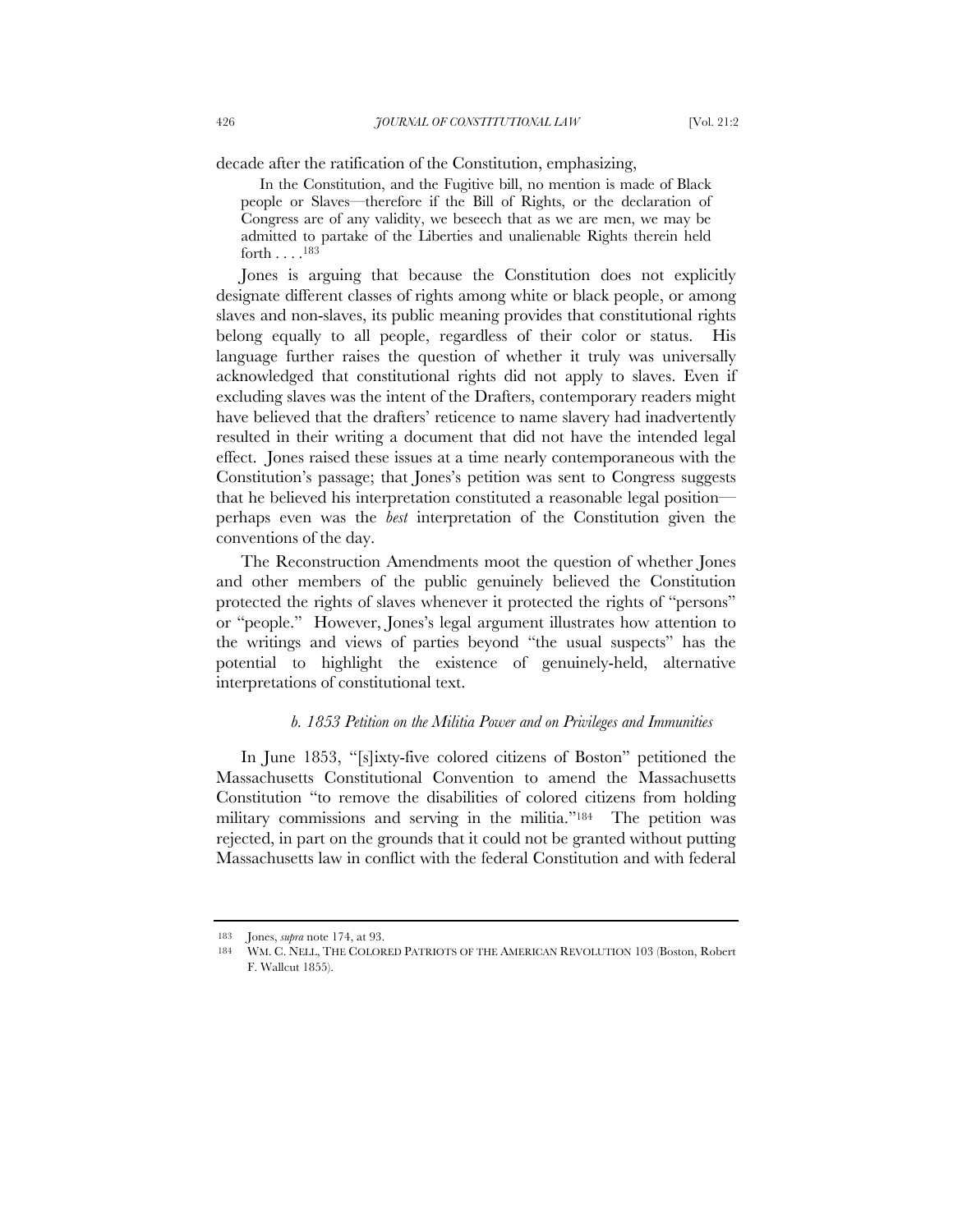law.185 A further petition was then submitted by several "colored citizens of Massachusetts," including William Cooper Nell,186 arguing that this conclusion was unwarranted because the Privileges and Immunities Clause required the equality of all free citizens, and because Congress lacked the power to segregate the militias. While 1853 is hardly contemporaneous with the founding, this petition provides a detailed example of black Americans making legal arguments concerning several clauses of the Constitution. Moreover, it provides evidence of how the phrase "Privileges and Immunities" was understood prior to the adoption of the Fourteenth Amendment.

Regarding Privileges and Immunities, the petitioners quoted the  $Clause<sup>187</sup>$  and interpreted it, writing,

It is not possible to make a more unequivocal recognition of the equality of all citizens; and, therefore, whatever contravenes or denies it, in the shape of legislation, is manifestly unconstitutional. Whatever may have been the compromises of the Constitution, in regard to those held in bondage as chattel slaves, none were ever made, or proposed, respecting the rights and liberties of citizens.188

This characterization reads the Privileges and Immunities Clause as a non-discrimination clause, not merely among citizens of different states, but among citizens who are all residents of the same state. Additionally, while the petition acquiesces to reading the Constitution as contemplating different statuses for free people and enslaved people, it asserts that the Constitution draws no status distinction between free whites and free blacks, and that accordingly the same rights must be recognized in both populations.

The petition goes on to explore the scope of congressional power under the militia clause, implicitly articulating a boundary around the reach of the Necessary and Proper Clause. It explains,

It is true that, by the United States Constitution, Congress is empowered "to provide for organizing, arming and disciplining the militia"; it is also true, that Congress, in "organizing" the militia, has authorized none but "white" citizens to be enrolled therein; nevertheless, it is not less true, that the law of Congress, making this unnatural distinction, is, in this particular, unconstitutional, and therefore ought to exert no controlling force over the legislation of any of the States. To organize the

<sup>185</sup> *Id*. at 107.

<sup>186</sup> *Id*. at 110.

<sup>187</sup> "The Citizens of each State shall be entitled to all the Privileges and Immunities of Citizens in the several States." U.S. CONST. art. IV, § 2, cl. 1.

<sup>188</sup> NELL, *supra* note 184, at 109.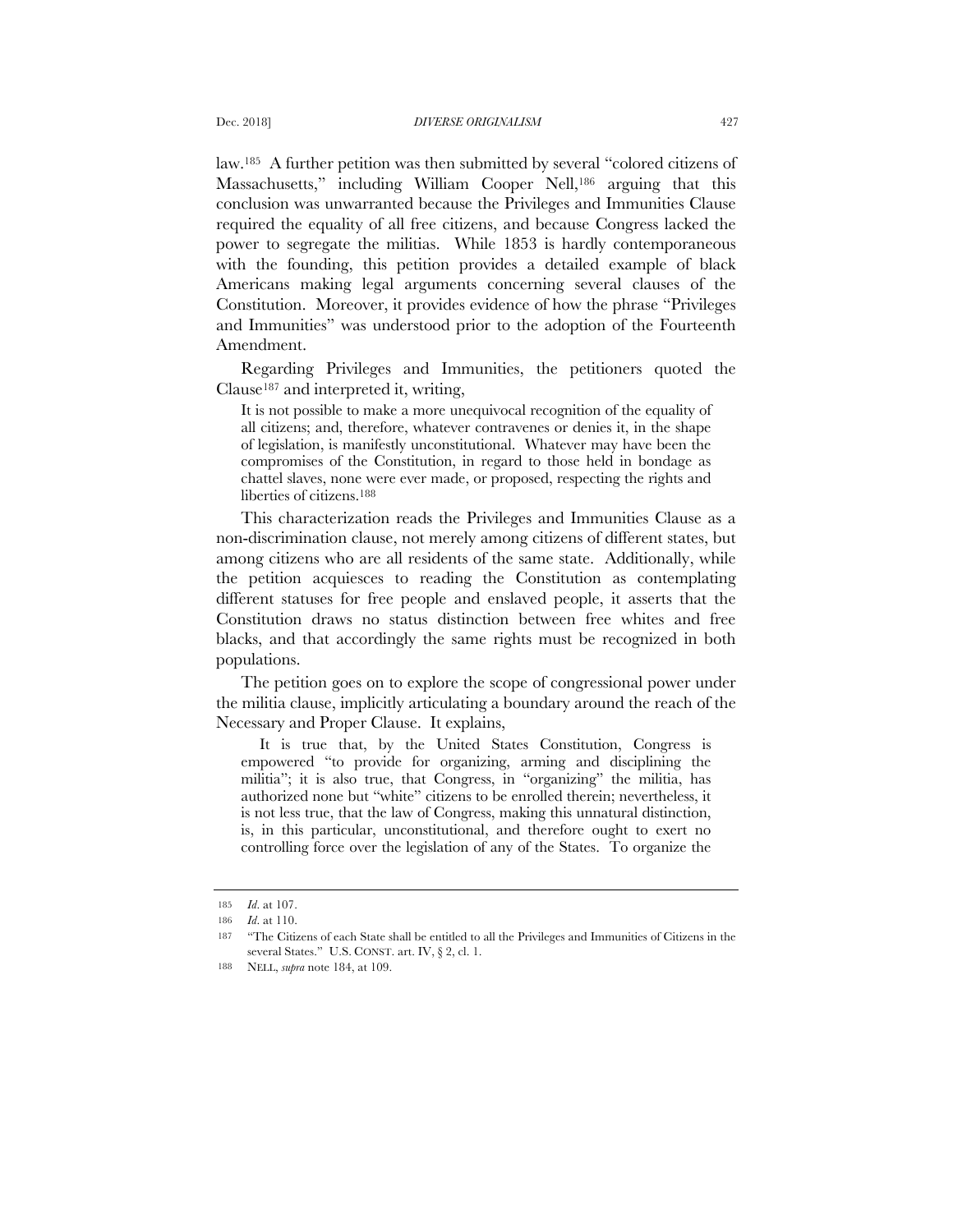militia of the country is one thing; to dishonor and outrage a portion of the citizens, on any ground, is a very different thing. To do the former, Congress is clothed with ample constitutional authority; to accomplish the latter, it has no power to legislate, and resort must be had, and has been had, to usurpation and tyranny.<sup>189</sup>

The boundary on the militia power being articulated is not immediately crystal clear—Congress can "organize" the militia but not "dishonor and outrage a portion of the citizens, on any ground." But in the context of the Pivileges and Immunities Clause discussion, we might surmise that the "dishonor and outrage" language might refer to a dishonor or outrage that comes from treating citizens unequally. The petition's argument thus also implicitly assumes that the Necessary and Proper Clause, which permits Congress to make "all Laws which shall be necessary and proper for carrying into Execution the foregoing Powers,"190 does not give Congress the authority to segregate the states' militias in the name of "organizing" them.191

# *C. Addressing Alienation*

The previous two sections explored practical efforts originalists could undertake to improve originalist interpretation, through debiasing and broadening the evidence of founding-era meaning considered. A final approach to ameliorating originalism's race and gender problems feels less concrete, but is still crucially important: addressing the feelings of alienation that women and minorities may feel towards the Constitution in general, and to originalism in particular.

The Reconstruction Amendments and the Nineteenth Amendment arguably correct the early evils of the Constitution, rendering the document sufficiently just to command authority.<sup>192</sup> But a person's feelings about the Constitution are not necessarily discretely responsive to arguments about

<sup>189</sup> *Id*.

<sup>190</sup> U.S. CONST. art. I, § 8, cl. 18.

<sup>191</sup> The text of Congress's Section 8 powers over the militia does not explicitly give the federal government the power to determine who may be a member. Rather, Congress is granted the power to "provide for calling forth the Militia" and "for organizing, arming, and disciplining, the Militia, and for governing such Part of them as may be employed in the Service of the United States, reserving to the States respectively, the Appointment of the Officers, and the Authority of training the Militia according to the discipline prescribed by Congress." U.S. CONST. art. I, § 8, cls. 15–16.

<sup>192</sup> *See* MCGINNIS & RAPPAPORT, *supra* note 22, at 108 ("If enforced according to their terms, these amendments would have constituted substantially to a 'new birth of freedom' for African Americans that would have provided them with largely the same rights that white males enjoyed in 1789." (footnote omitted)); *id*. at 111 ("But like the exclusion of African Americans, the exclusion of women has been substantially corrected.").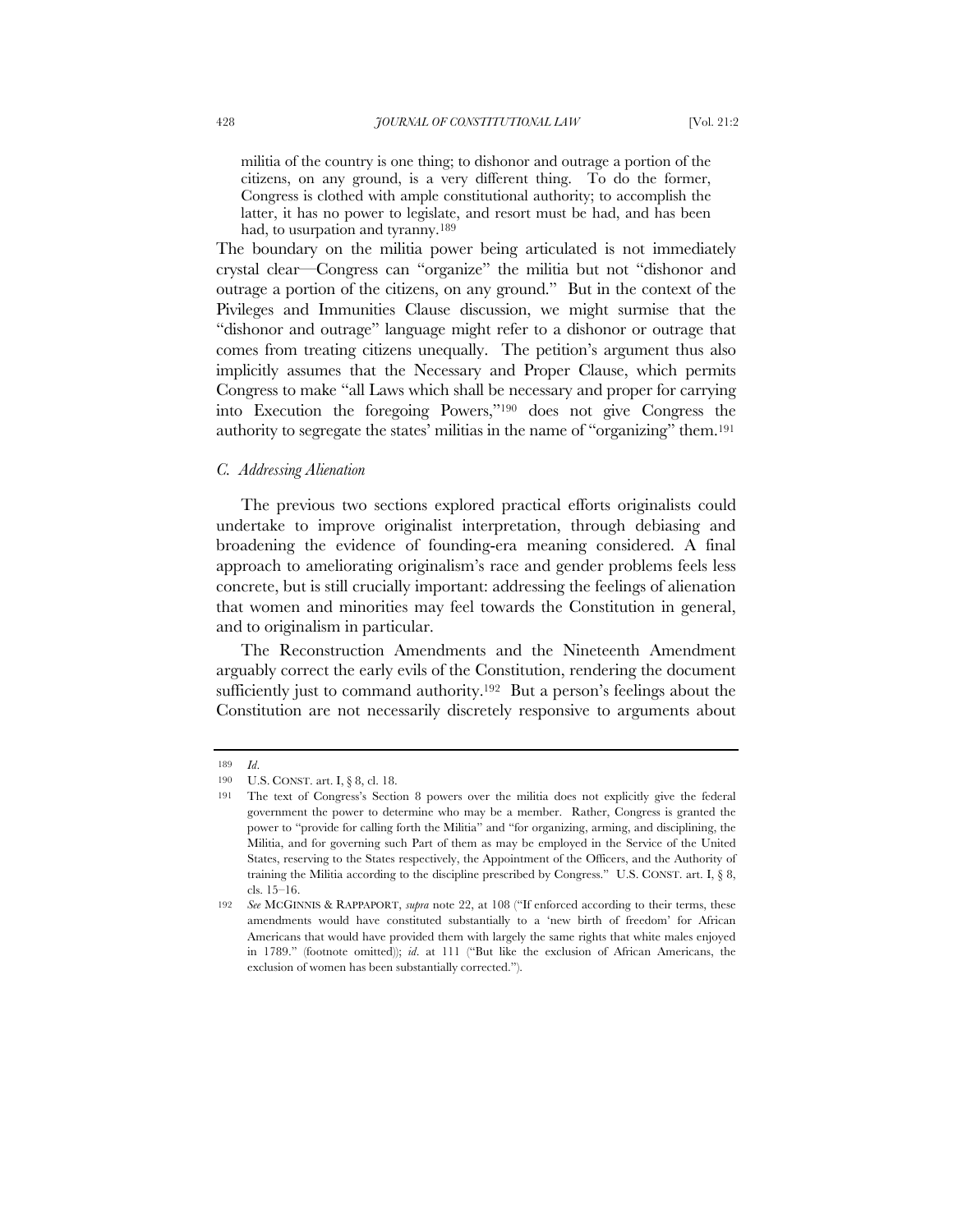political legitimacy and substantive outcomes. A person's moral sentiments about the Constitution are generated in large part by how they apprehend the document's history. Some think about the Constitution and engage in what is derogatorily referred to as "Founder worship," speaking as though the Founding Fathers could do no wrong. Some at the other extreme, motivated by Founders' and Framers' slave holding and ultimate sanctioning of slavery during the Constitution's drafting, embrace a narrative of constitutional contamination, rejecting the notion that the Constitution can have any meaningful claim on behavior today.

But there are different stories about the Constitution that we can tell. Jack Balkin presents the story of America, and of America's Constitution, as a story about potential redemption—"a story about the eventual fulfillment of promises made long ago."193 For Balkin, the existence of constitutional evil in the past or the present does not necessarily mean we should reject the Constitution. Rather, he sees the political struggles of the past and present as part of a continuing struggle to create a democratic culture, that is necessarily morally compromised.<sup>194</sup> "A narrative of redemption ... assumes that we exist, and have always existed, in a fallen condition. We live in compromises with the evils of the past, and we are compromised by them."195 Yet, "[o]ver time we seek to free ourselves from the sins and inadequacies of the past, and hold ourselves ever more true to those best parts that have always been within us. . . . We the People made a promise to ourselves in the past that we strive to fulfill."196 Balkin frames a narrative of "constitutional redemption" as being about "Americans as a people"— "constitutive narratives around which and through which people can imagine themselves as a people, with shared hopes, memories, goals, aspirations, and ambitions."197

Randy Barnett similarly embraces the notion of "redeeming" the Constitution,198 as well as "restoring" the just founding principles that were incompletely actualized in the founding era.199 For Barnett, the Constitution has a narrative arc. It begins with,

[A] profound and radical idea that was born in the American Revolution and matured in the great national struggle over slavery: that government is

<sup>193</sup> JACK M. BALKIN, CONSTITUTIONAL REDEMPTION 27 (2011).

<sup>194</sup> *Id*. at 27–28.

<sup>195</sup> *Id*. at 27.

<sup>196</sup> *Id*. at 27–28.

<sup>197</sup> *Id*. at 30–31 (emphasis omitted).

<sup>198</sup> RANDY E. BARNETT, OUR REPUBLICAN CONSTITUTION: SECURING THE LIBERTY AND SOVEREIGNTY OF WE THE PEOPLE 247, 257 (2016).

<sup>199</sup> *Id*. at 250–51.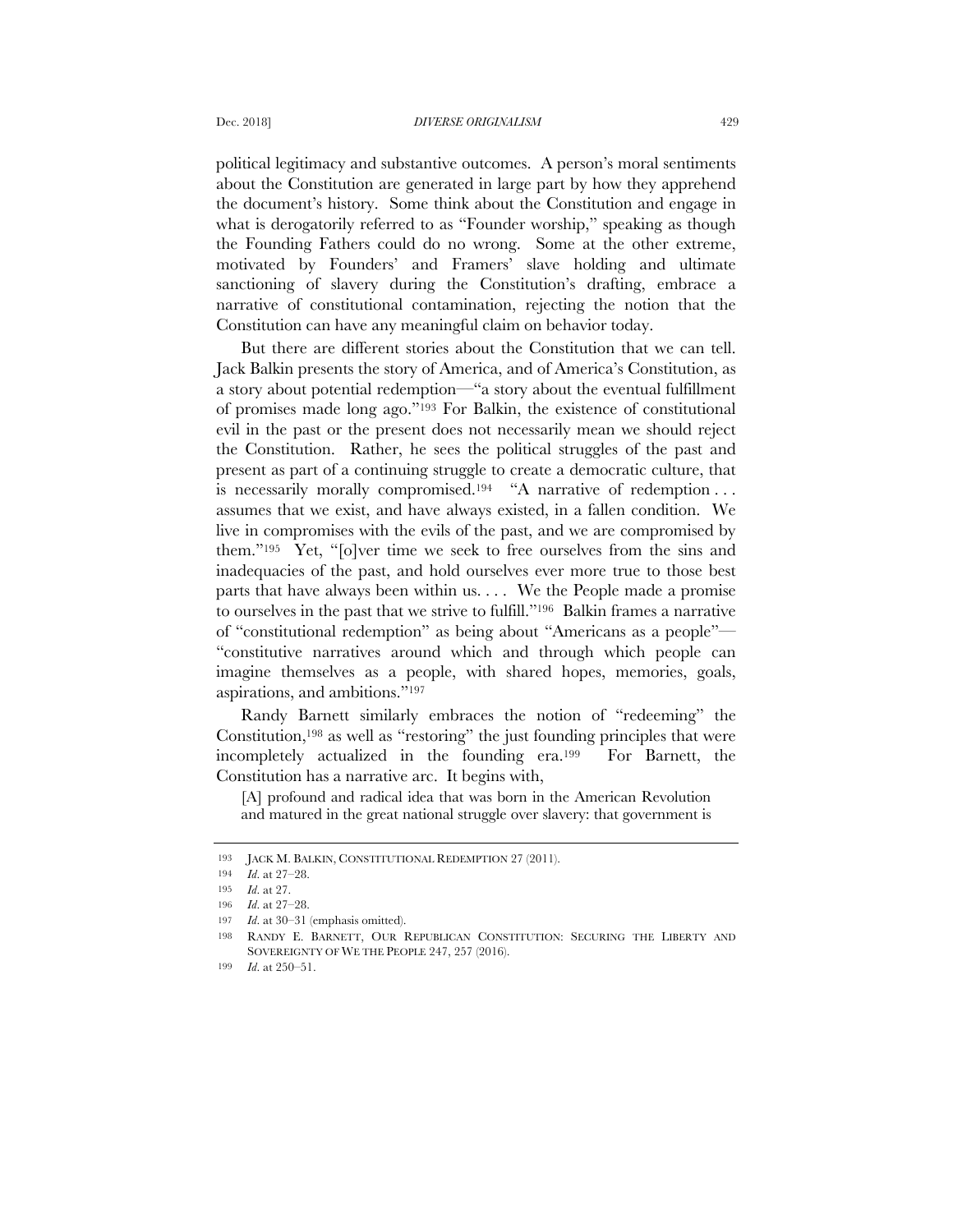instituted by the people as individuals, that presidents and congressmen are the servants of the people as individuals, and that the just powers of government must protect the rights of each and every person.<sup>200</sup>

Barnett emphasizes that the Constitution "can, if followed, secure the liberty and sovereignty of We the People—*each and every one*."201

Choosing among narratives of constitutional contamination and alienation, or of restoration or redemption, is important because those choices both represent and order how we understand our place in American society. While Barnett's restoration narrative and Balkin's redemption narrative acknowledge the evils in America's past, they each view the American experiment as a struggle to actualize a society that protects justice for all. Even if that project is not fully realized, the Constitution can represent those laudable and radical aspirations. The contamination narrative, by comparison, contemplates that some populations are too alienated from the Constitution and its compromised origins—and by extension, to originalist interpretation—to understand and embrace it as a source of guidance or inspiration today.

The story we tell ourselves about our political origins and evolution matters. As Balkin pithily explains, it is not "just a story."202 Rather, it "is true for you because it is part of you, because you see yourself as part of it. If you are committed to a narrative in this way, . . . it becomes more than a story. It becomes a way of life."203 In the United States, how one feels about the Constitution can be an important part of how one sees one's role in society. Does the document represent the ongoing struggle for liberty, equality, or justice? Is it a symbol and tool of oppression, which continues to serve as a divisive wedge every time someone talks about how wise and good the Founders were?204 Is it both? Even at the time of ratification, competing narratives were in play. Particularly when it came to characterizing the Constitution's relationship with slavery pre-ratification, Federalists "said different things, with different emphases, to different audiences,"205 defending the Constitution "as proslavery in some states and

203 *Id*.

<sup>200</sup> *Id*. at 247.

<sup>201</sup> *Id.* at 258 (emphasis added).

<sup>202</sup> BALKIN, *supra* note 193, at 32.

<sup>204</sup> *Cf.* ALAN GIBSON, INTERPRETING THE FOUNDING: GUIDE TO THE ENDURING DEBATES OVER THE ORIGINS AND FOUNDATIONS OF THE AMERICAN REPUBLIC 65 (2006) (characterizing some scholars as "echo[ing] the Progressives' understanding of the realization of democracy in America as a struggle against founding principles and American history as a series of conflicts . . . between white males in positions of power and women, Native Americans, slaves, and the poor").

<sup>205</sup> WALDSTREICHER, supra note 135, at 133.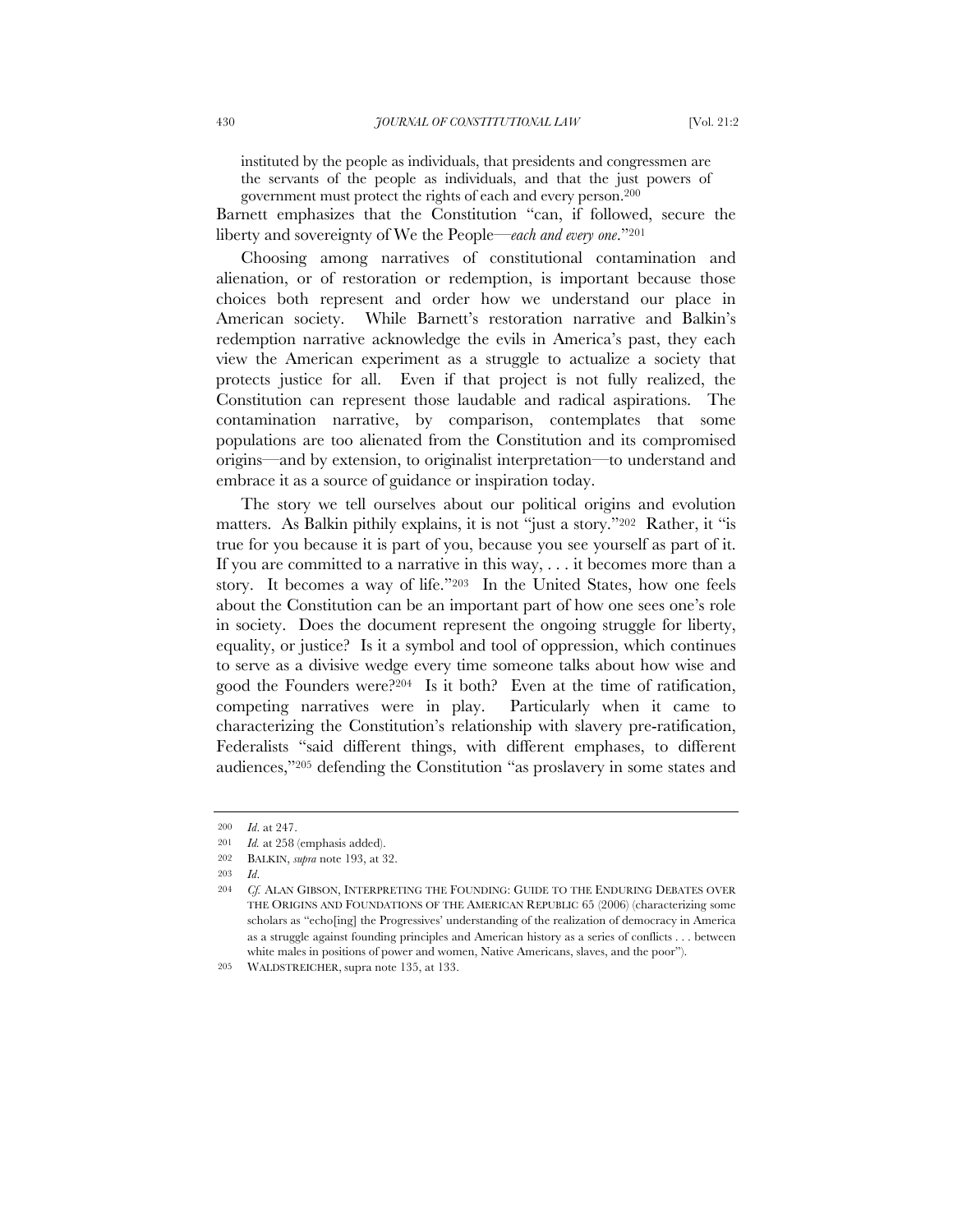as antislavery in others."206

What is crucial for considering the problem of constitutional alienation is to recognize that, while the denotative meaning of the constitutional text may be fixed, the connotative meaning of the text is changeable and changing. The following two Sections elaborate on why the Constitution's social meaning can be changed, and on how originalists can mitigate constitutional alienation in the present.

# *1. Separating Author from Text*

When we discuss why we love or feel alienated from the Constitution, we often end up emphasizing the merits and flaws of the *people* responsible for the Constitution rather than the text, and the values embedded in the text, itself. Recognizing this connection between author and text provides an opportunity to recognize that judgments about the Framers do not have to track one's feelings about the Constitution or how to interpret it. Was George Washington a role model for relinquishing power like Cincinnatus and freeing his slaves in his will?207 Or was he a monster for pulling out his slaves' teeth to make his dentures?<sup>208</sup> These questions are worth discussing,

<sup>206</sup> *Id*. at 150.

<sup>207</sup> Richard Allen wrote a eulogy for Washington, which was published in the *Philadelphia Gazette* on December 31, 1799. In his eulogy, Allen characterized Washington as a "sympathising friend" to black people, emphasizing Washington's decision to free his slaves in his will. Allen wrote,

He whose wisdom the nations revered thought we had a right to liberty. Unbiased by the popular opinion of the state [Virginia] in which is the memorable Mount Vernon he dared to do his duty, and wipe off the only stain with which man could ever reproach him. . . . .

Deeds like these are not common.

Richard Allen, *Eulogy for Washington*, *reprinted in* LIFT EVERY VOICE: AFRICAN AMERICAN ORATORY, 1787–1900, at 56, 58 (Philip S. Foner & Robert James Branham eds., 1998)*.*  Manisha Sinha interprets Allen's speech, claiming, "Allen sought to appropriate Washington's legacy for abolition." SINHA, *supra* note 142, at 149. Shortly after Washington's death, Prince Hall's African Lodge also expressed appreciation for Washington, a fellow mason, by adopting "a motion that the Lodge would walk on February 22" to commemorate his life. WESLEY, *supra* note 126, at 137.

<sup>208</sup> *See* RON CHERNOW, WASHINGTON: A LIFE 438–39 (2010) (describing Washington's use of dentures made from human teeth). Jamal Greene reflects on this revelation:

I was surprised to learn recently, from Ron Chernow's illuminating biography, that George Washington's teeth might have been pulled from the mouths of his slaves. I suppose I should not have been surprised. I certainly knew that Washington kept slaves. I even knew that he was capable of uncommon barbarity with respect to his slaves, forcing them, for example, to clear swamps in the bitterest of winter chill. But even as a relatively sophisticated consumer of American legal and political history, I have been partly captured by the romantic myth around Washington. He paid for the teeth, it seems, but the fact that he bought them from someone from whom he was extracting free labor on pain of lash (or worse) cannot help but lower Washington another notch in my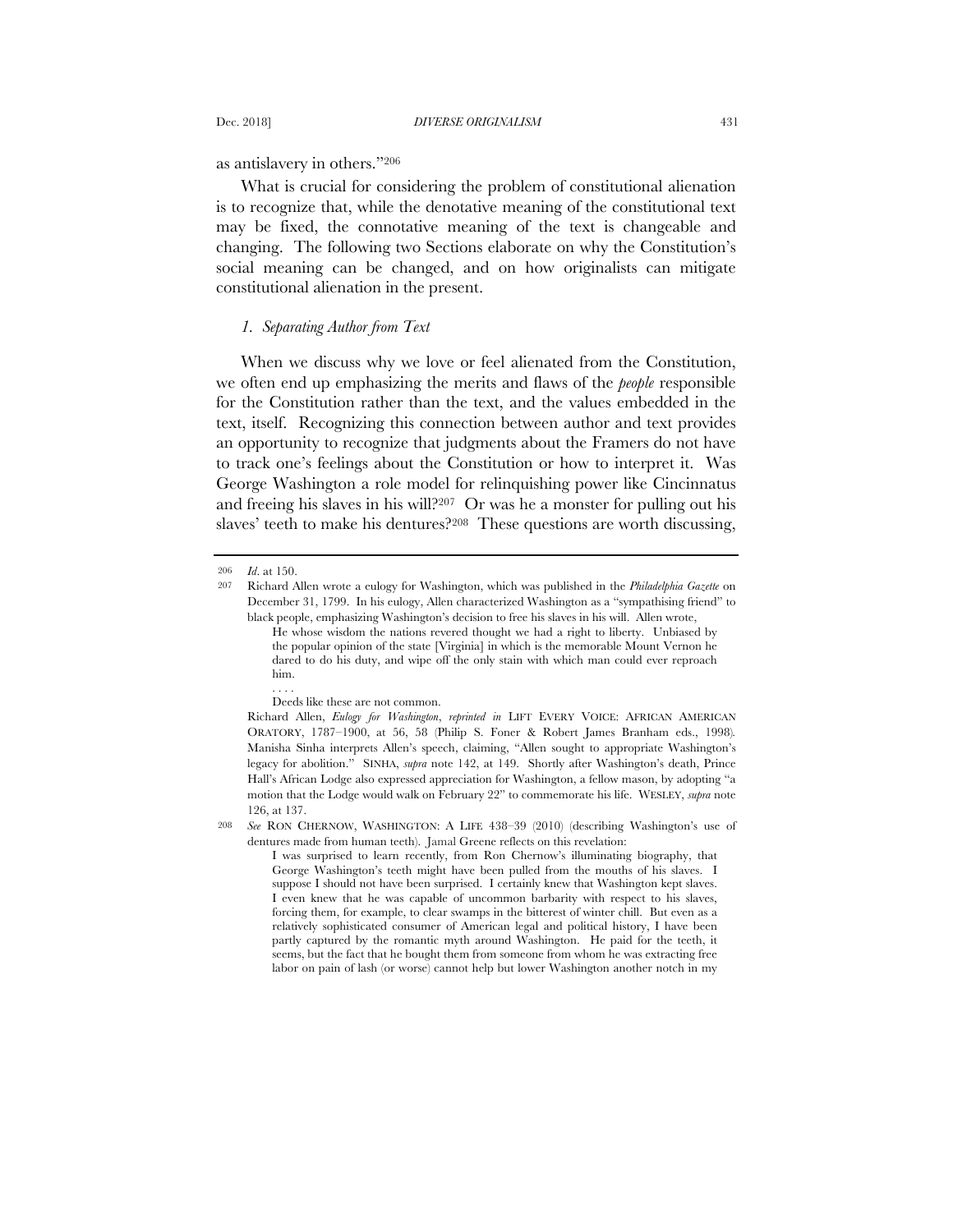and how someone answers them and why reveals important aspects of how they render moral judgments, what they value, and whether they grade people's character "on a historical curve."209 But these questions do not have to have a close relationship to whether originalism is a desirable method of constitutional interpretation. Indeed, the movement from "original intent originalism" to "original public meaning originalism" demonstrates a commitment to the notion that the character and beliefs of the Framers are not particularly relevant to the meaning of the Constitution. By focusing on the public meaning of the Constitution, the subjective intents of, and the character and desires of, the Constitution's Framers can be stripped out of the interpretive story. All that remains is the text and how the public received it, and the text may be better than the men behind it.

To illustrate the separation between author and text, consider one of the most important founding-era sentences that exists in tension with the life of its author—the Declaration of Independence's claim that "all men are created equal, that they are endowed by their Creator with certain unalienable Rights, that among these are Life, Liberty and the pursuit of Happiness."210 This sentence plays a powerful role in the present-day belief that at the root of the American experiment is the notion that all people have equal rights and an equal claim to freedom and self-determination. It was also written by Thomas Jefferson, who held slaves, fathered children with one of his slaves, Sally Hemings, and clearly articulated his belief in the inferiority of black people in his *Notes on the State of Virginia*.211 Nonetheless, it is Jefferson who tells us in a document that rings throughout the ages, "all men are created equal" and have the "unalienable Right" to

imagination.

Greene, *supra* note 1, at 517 (internal citations omitted).

<sup>209</sup> Rick Hills, *Grading the Slave-Owning Framers (and Yourself) on a Historical Curve: The Moral Case Against/For George Washington—And Everyone Else*, PRAWFSBLAWG (Aug. 31, 2017), http://prawfsblawg.blogs.com/prawfsblawg/2017/08/grading-the-slave-owning-framers-andyourself-on-a-historical-curve-the-moral-case-against-for-george-wa.html.

<sup>210</sup> THE DECLARATION OF INDEPENDENCE para. 2 (U.S. 1776).

<sup>211</sup> *See* WINTHROP D. JORDAN, WHITE OVER BLACK: AMERICAN ATTITUDES TOWARD THE NEGRO, 1550–1812, at 429–81 (2d ed. 1968) (describing Jefferson's *Notes on the State of Virginia* and assertions of black inferiority); *see also* ANNETTE GORDON-REED, THOMAS JEFFERSON AND SALLY HEMINGS: AN AMERICAN CONTROVERSY 1–5 (1998) (introducing the historical debate discussed throughout the book over whether Thomas Jefferson had a relationship with Sally Hemings); THOMAS JEFFERSON FOUNDATION, REPORT OF THE RESEARCH COMMITTEE ON THOMAS JEFFERSON AND SALLY HEMINGS 10 (2000), https://www.monticello.org/site/ plantation-and-slavery/report-research-committee-thomas-jefferson-and-sally-hemings (concluding based on DNA evidence that Sally Hemings had one or more children with Thomas

Jefferson).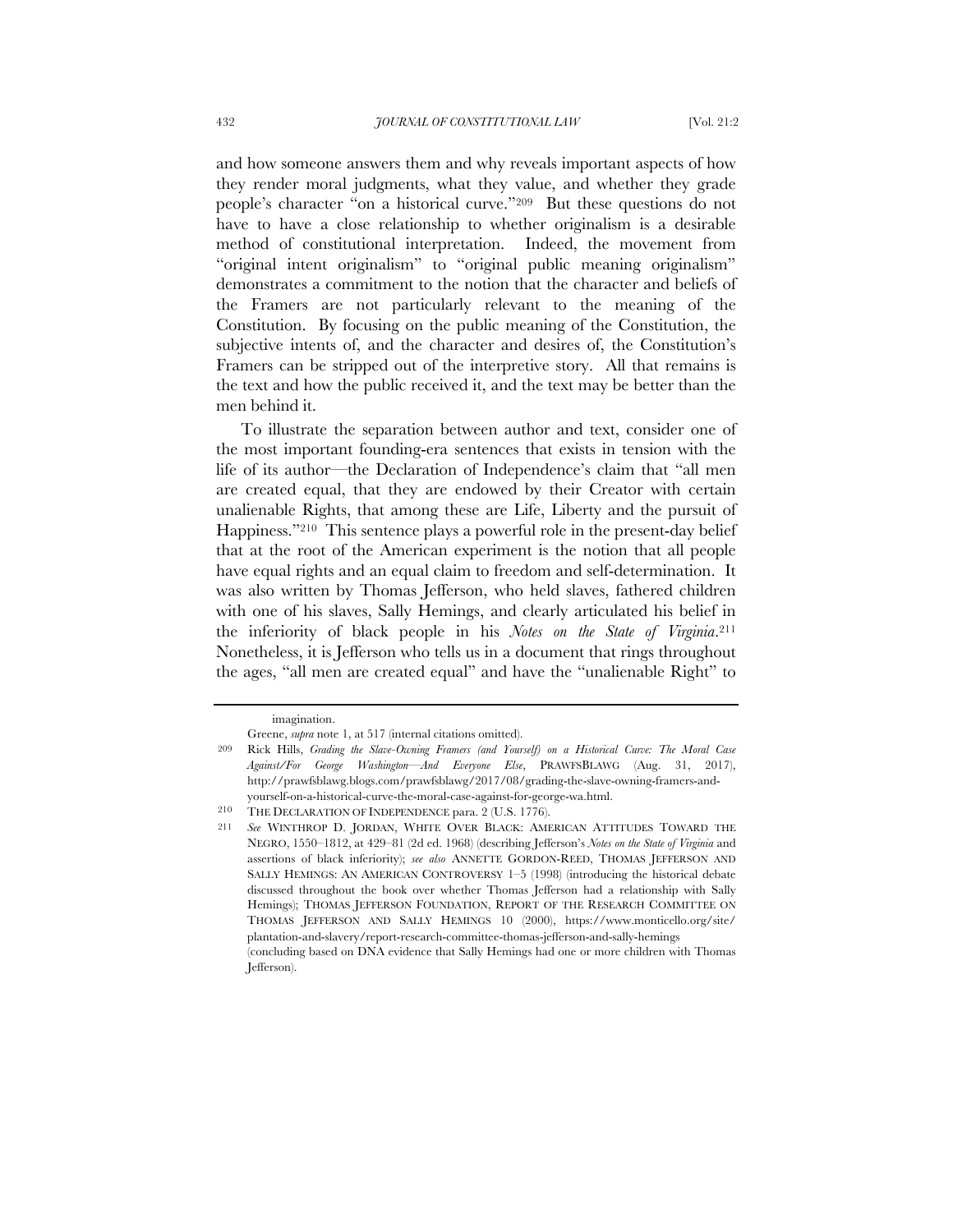"Liberty and the pursuit of Happiness."

Must Jefferson's relationship to the Declaration compromise its aspirational language? Consider one reaction, James Forten's 1813 *Letters from a Man of Color*, in which he writes,

W[e] hold this truth to be self-evident, that GOD created all men equal, and is one of the most prominent features in the Declaration of Independence, and in that glorious fabrick of collected wisdom, our noble Constitution. This idea embraces the Indian and the European, the Savage and the Saint, the Peruvian and the Laplander, the white Man and the African, and whatever measures are adopted subversive of this inestimable privilege, are in direct violation of the letter and the spirit of our Constitution, and become subject to the animadversion of all, particularly those who are deeply interested in the measure.<sup>212</sup>

Forten does not spit on the Declaration and the Constitution because of their compromised authors. Rather, he focuses only on the text, and calls out actions as deviant that fail to live up to what he understands to be the documents' stated values.

Forten's choice to focus on the Declaration and Constitution's texts rather than origins finds support among later literary theorists. In 1919, T.S. Eliot argued, "[H]onest criticism and sensitive appreciation is directed not upon the poet but upon the poetry."213 Later, in the 1968 essay *Death of the Author*,<sup>214</sup> Roland Barthes set out "to show that the author is not conserved in the text,"215 arguing that:

[W]riting is the destruction of every voice, of every point of origin. Writing is that neutral, composite, oblique space where our subject slips away, the negative where all identity is lost, starting with the very identity of the body writing.

. . . .

. . . [I]t is language which speaks, not the author . . . .216

William Gass more gently accepts the creative role of authors without deifying them, characterizing the "death of the author" as "a decline in authority, in theological power, as if Zeus were stripped of his thunderbolts and swans, perhaps residing on Olympus still, but now living in a camper

<sup>212</sup> FORTEN, *supra* note 125.

<sup>213</sup> T.S. Eliot, *Tradition and Individual Talent*, 6 EGOIST 72, 72 (1919). Members of the New Criticism school W.K. Wimsatt Jr. and M.C. Beardsley similarly argued that a poem "belongs to the public. It is embodied in language, the peculiar possession of the public . . . ." W.K. Wimsatt, Jr. & M.C. Beardsley, *The Intentional Fallacy*, 54 SEWANEE REV. 468, 470 (1946).

<sup>214</sup> ROLAND BARTHES, *The Death of the Author*, *in* IMAGE MUSIC TEXT 142 (Stephen Heath ed. & trans., 1977).

<sup>215</sup> Harvey Hix, *Morte d'Author: An Autopsy*, 17 IOWA REV. 131, 142 (1987).

<sup>216</sup> BARTHES, *supra* note 214, at 142–43.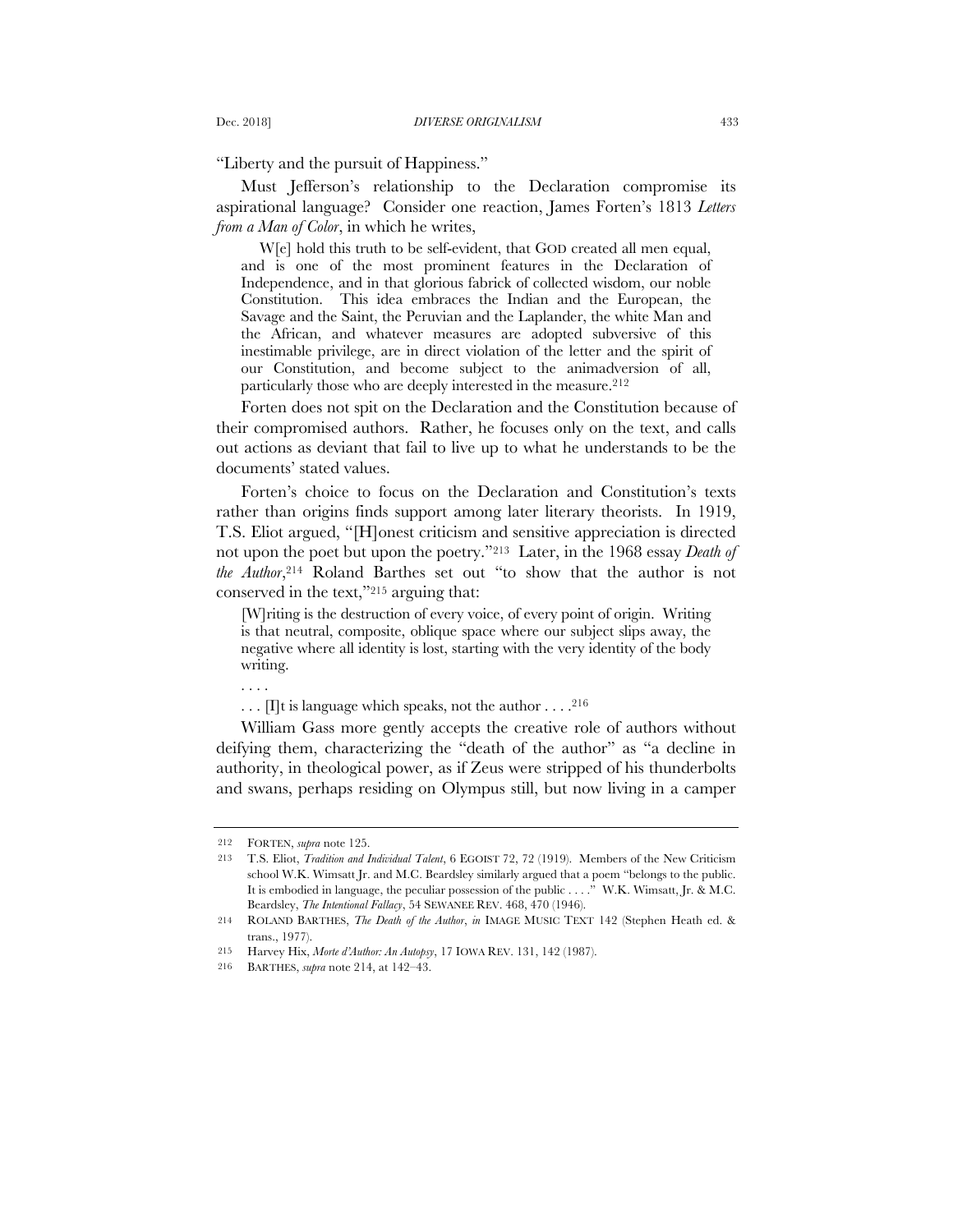and cooking with propane. He *is*, but he is no longer a god."217 Ultimately, for Gass, "the elevation or removal of the author is a social and political gesture, not an esthetic one."218

By being careful to contextualize and circumscribe the role the Constitution's authors play in determining the meaning of the constitutional text, public meaning originalists not only "do originalism" better, but also further separate the associations the present-day public has with the biographies of the Constitution's Framers and from the text itself. This separation allows Balkin and Barnett's narrative of redemption and restoration of *principle* to ring truer. The Constitution was born flawed, instantiating many important principles while also facilitating slavery and failing to provide the tools to secure political equality for black Americans and others. Only by constitutional amendment was slavery ended, were woman and all people of color politically enfranchised, and was the federal government granted the power to prevent abuses of minorities by state and local governments. It is this progression toward actualizing the laudable principles found in the Constitution and the Declaration of Independence, regardless of what anyone in particular thought of those principles at the founding, and toward eliminating the Constitution's immoral elements, that can make the Constitution worth defending and working with. No matter how insightful the Framers were, no matter how sympathetic one might be to their positions, we should all agree the original, unamended Constitution is not worth defending today, precisely because it facilitated the protection of the institution of slavery and allowed for the disenfranchisement of large portions of the population. Similarly, no matter how flawed and compromised the Framers were in how they conducted their personal lives or in how they viewed black Americans, women, and Native Americans, we can separately appreciate the Constitution's provisions for dividing power and protecting rights, and the intellectual history that created the environment in which concerns about abuse of power could be sufficiently incorporated into a foundational legal document. The principles and text at the heart of American government can inspire us and serve as a source of enduring truth about political life, despite and because of the flaws of the Framers. Men are not angels, wrote Madison<sup>219</sup>—nor were he and his associates. Only with vigilance can their mistakes be corrected and victories preserved. That is the narrative that matters, and in that narrative

<sup>217</sup> William H. Gass, *The Death of the Author*, SALMAGUNDI, Fall 1984, at 3.

<sup>218</sup> *Id*. at 11.

<sup>219</sup> THE FEDERALIST NO. 51, at 269 (James Madison) (George W. Carey & James McClellan eds., 2001) ("If men were angels, no government would be necessary.").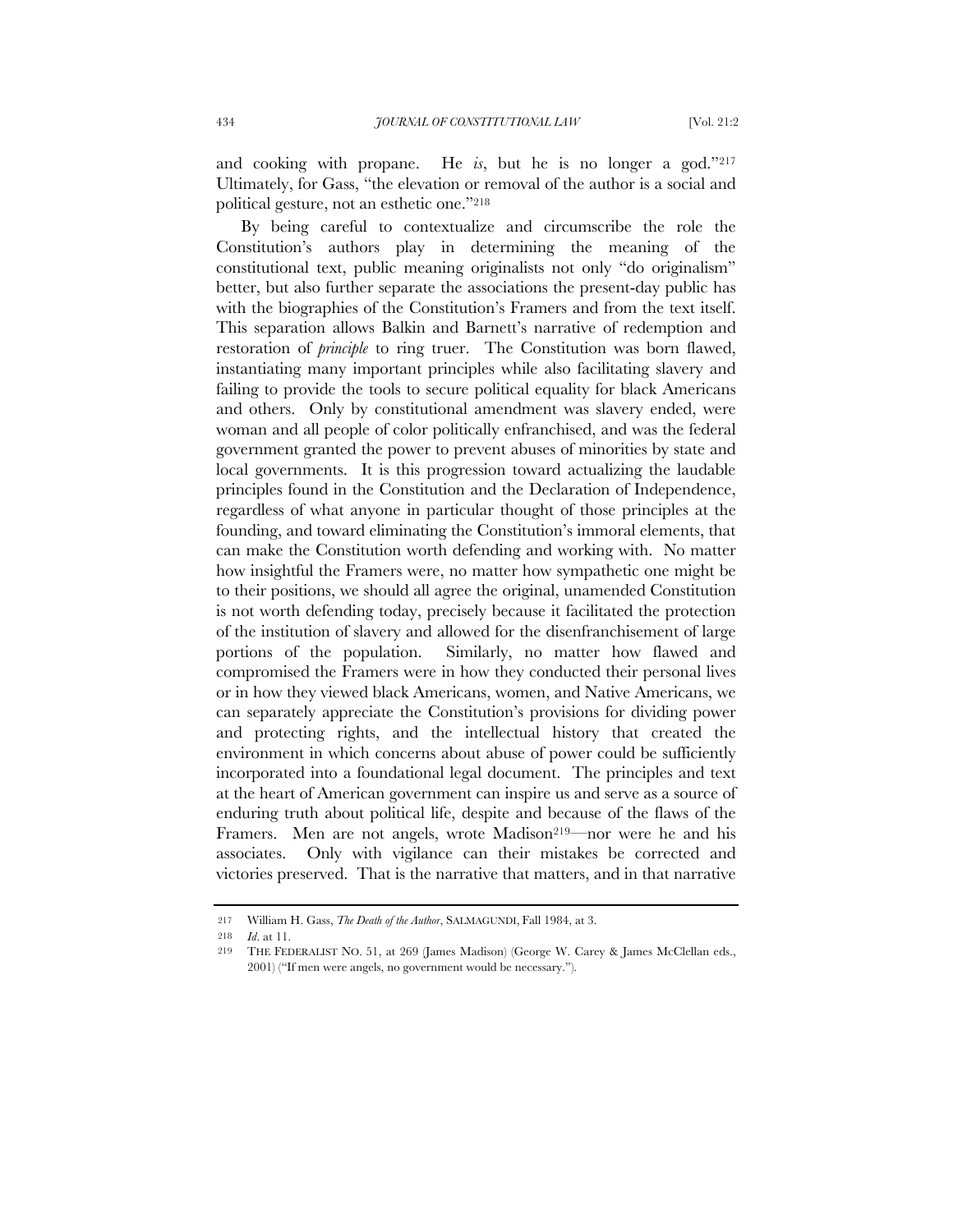the text stands apart from the authors.

### *2. Breaking from Historical Associations*

Emphasizing the Constitution as a symbol of the ongoing struggle towards justice offers one way to contextualize how the Constitution, and American society, alienated and disenfranchised much of its population in the past. But the "ongoing struggle" narrative can only partially address the antipathy many people of color and white women have towards originalism and the Constitution in the present. There are other present-day sources of alienation, which originalists can recognize and orient away from.

Let's consider alienation from originalism in a broader, cultural context. Originalism is closely associated with conservative, libertarian, and Republican ideas. Although not strictly related to constitutional interpretation, conservatives, libertarians, and Republicans are sometimes publicly perceived as holding negative attitudes or beliefs about women and racial minorities, partly because of the ways in which some conservatives, libertarians, and Republicans talk about them in the context of public issues. To provide one example, Jacob Levy recently wrote an essay about the ways members of the libertarian movement expressed greater anxieties over programs that provided welfare to black Americans than programs impacting other groups:

Think about the different ways that market liberals and libertarians talk about "welfare" from how they talk about other kinds of government redistribution. There's no talk of the culture of dependence among farmers, although they receive far more government aid per capita than do the urban poor. . . . But once the imagined typical welfare recipient was a black mother, welfare became a matter not just of economic or constitutional concern but of moral panic about parasites, fraud, and the long-term collapse of self-reliance.220

Levy makes a key insight—that even when one holds a general, crosscutting position (e.g., government welfare is bad, regardless of who receives it), much is revealed by how one chooses to talk about that belief. When one bemoans the welfare state, but focuses emotional ire more on individual black welfare recipients than on predominantly white farmers, many black Americans will hear the statements and reasonably conclude, "This person is racist," rather than "This person dislikes welfare."

<sup>220</sup> Jacob T. Levy, *Black Liberty Matters*, NISKANEN CTR. (Sept. 20, 2017), https://niskanencenter.org/blog/black-liberty-matters/.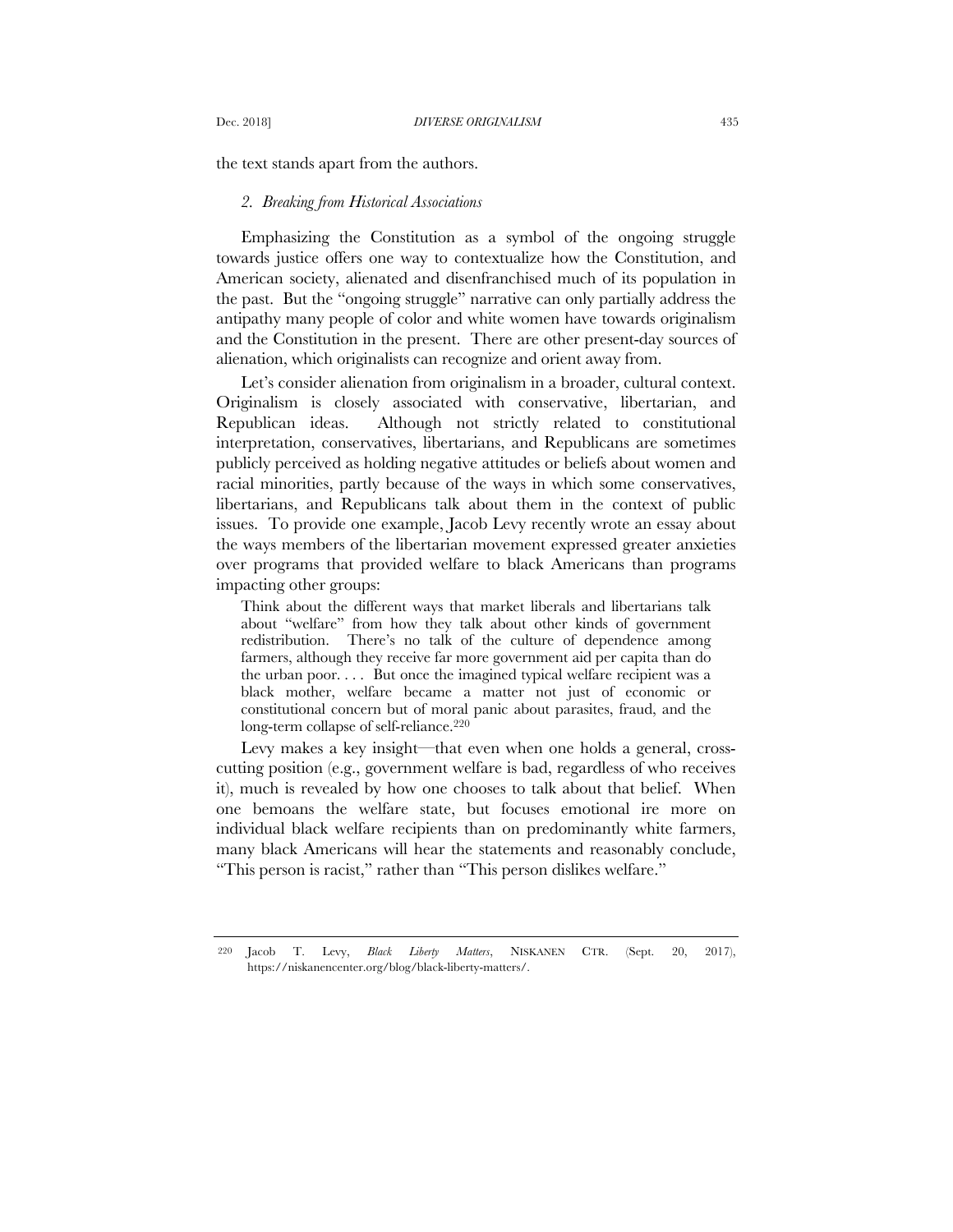But Levy's essay also suggests that, despite its historic associations, originalism need not disproportionally appeal to white Americans and to men. He writes analogously about free-market politics,

[L]ibertarian, individualist, and market-liberal ideas, concepts, slogans, and advocates aren't alone in having a history that is entangled with white supremacy. Hardly any set of social ideas in American intellectual history lacks such an entanglement. This is as true of the technocratic progressivism associated with the racist Woodrow Wilson as it is of the populist democracy associated with the racist Andrew Jackson. . . . There's no good reason to sever "democracy" or "progressivism" from their complicated genealogies while tying "federalism" or "freedom of association" to theirs.221

And yet, in recent decades, progressives have largely been effective at separating progressive ideas from their unseemly history, while Republicanism and capitalism are increasingly associated with themes of racial subordination. This present-day phenomenon illustrates a vital insight. We choose *today* whether progressive, liberal, libertarian, and conservative values are associated with a racist and sexist past, in how we talk about them, and through what particulars we emphasize and deemphasize. We choose *today* whether originalism is associated with the racist and sexist values of the founding-era public, by how we talk about the legitimacy of originalist methods and the consequences of originalist interpretation.

Originalism de-associates from the sexist and racist beliefs of the 1790s when its positive implications for women and people of color are made explicit, and when the role of women and people of color in determining constitutional meaning is acknowledged. This happens when Chris Green writes that "[o]nly originalism" guarantees that a woman can constitutionally run for president, because at the time of the framing, the gender-nonspecific use of "he" was common.222 This happens when Jamie Fox tries to understand how black Americans used language that appears in the Reconstruction Amendments,223 and when Randy Barnett emphasizes the importance of the abolitionist movement to securing the rights of "We

<sup>221</sup> *Id.* (emphasis omitted).

<sup>222</sup> Chris Green, *Why My Daughter Needs Originalism*, ORIGINALISM BLOG (Mar. 22, 2017), http://originalismblog.typepad.com/the-originalism-blog/2017/03/why-my-daughter-needsoriginalism.html ("Construing 'he' in the Constitution to mean what the Founders would have expressed by it—that is, what people in many circles today would say only by saying 'he or she' is clearly the way to go. I therefore put 'he' alongside 'now' as the Constitution's words which most obviously have only the meaning they expressed at the time of the Founding.").

<sup>223</sup> *See* Fox, *supra* note 119.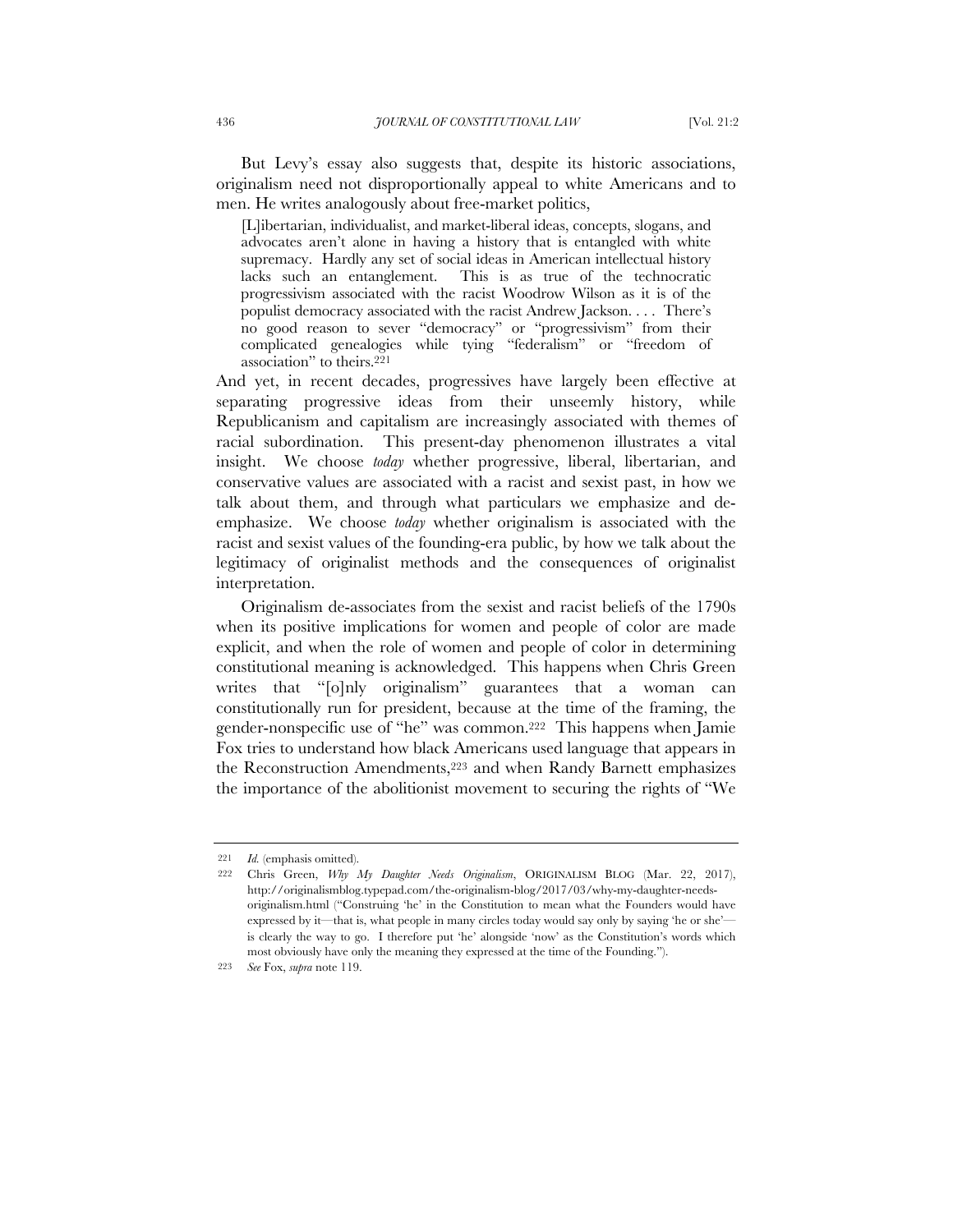the People—each and every one."224 By extension, originalism is undermined when supporters of an individual right to bear arms express profound concerns about particular white Americans' rights being protected, but fail to rally when a police officer shoots and kills a black man who had informed the officer that he was legally carrying a gun.<sup>225</sup>

Incorporating women and people of color more intentionally into the narrative about originalism is both difficult and worthwhile. It is difficult because there are literally thousands of relevant actors—people who talk about originalism, but also other individuals active in politics or policymaking whose views are associated with and bundled up with originalists' views in the public perception. Each individual's efforts only have a small effect on the larger cultural impression. But this effort is nonetheless worthwhile, regardless of whether anyone notices. Originalism strives to be unbiased in its application of the law, to instantiate "rule of law" values, and to treat like cases alike; by carefully considering how one reacts when issues affect people of different demographics, one can further improve how accurately one applies constitutional provisions to relevant cases.

### **CONCLUSION**

This Article has worked to advance several objectives. First, it has worked to identify and articulate the concerns women and people of color might have about embracing originalism,226 and to explore alternative perspectives for understanding the originalist enterprise that might resonate with a more diverse population.<sup>227</sup> Second, it has argued that originalism stands to benefit as an interpretive methodology significantly by including more diverse voices in the present and from the past.228 We all bring our

<sup>224</sup> BARNETT, *supra* note 198, at 258.

<sup>225</sup> *See, e.g.*, Leon Neyfakh, *Philando Castile Should Be the NRA's Perfect Cause Célèbre. There's Just One Problem*, SLATE (June 17, 2017, 4:47 PM), http://www.slate.com/blogs/the\_slatest/ 2017/06/17/after\_jeronimo\_yanez\_acquittal\_philando\_castile\_should\_be\_the\_nra\_s\_perfect.ht ml ("It feels banal to even say it out loud: If Castile had been white instead of black, the [National Rifle Association] would have been rallying behind him and his family since the moment of his death and fundraising off his memory for the rest of time."); Open Letter from Tamika D. Mallory, Co-President, Women's March Inc., to Wayne LaPierre, Jr., CEO and Executive Vice President of the National Rifle Association (n.d.), https://www.womensmarch.com/nra/ (criticizing the NRA for, among other actions, failing to "defend[ ] the civil rights of [Philando] Castile, a law-abiding gun owner who can be heard in video footage clearly notifying the officer that he was carrying a licensed firearm").

<sup>226</sup> *See supra* Part I.

<sup>227</sup> *See supra* Section II.C.

<sup>228</sup> *See supra* Sections II.A–B.